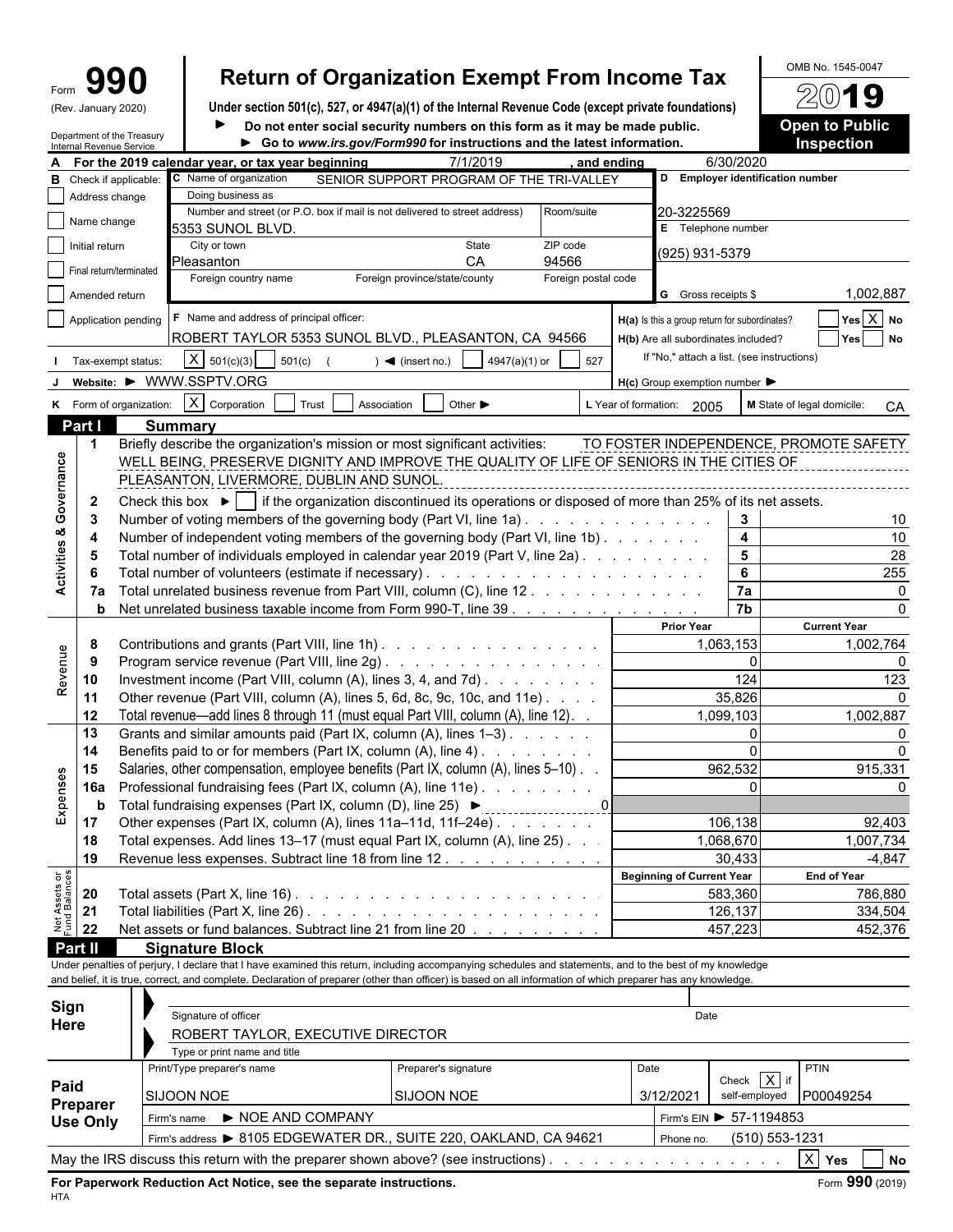|              | Form 990 (2019) | SENIOR SUPPORT PROGRAM OF THE TRI-VALLEY                                                                                                                                                                                                                                                                                                    | 20-3225569 | Page 2            |
|--------------|-----------------|---------------------------------------------------------------------------------------------------------------------------------------------------------------------------------------------------------------------------------------------------------------------------------------------------------------------------------------------|------------|-------------------|
|              | Part III        | <b>Statement of Program Service Accomplishments</b>                                                                                                                                                                                                                                                                                         |            |                   |
|              |                 | Check if Schedule O contains a response or note to any line in this Part III                                                                                                                                                                                                                                                                |            | $\mathbf{x}$      |
|              |                 | Briefly describe the organization's mission:<br>TO FOSTER INDEPENDENCE, PROMOTE SAFETY AND WELL BEING, PRESERVE DIGNITY AND IMPROVE THE<br>QUALITY OF LIFE OF SENIORS IN THE CITIES OF PLEASANTON, LIVERMORE, DUBLIN AND SUNOL.                                                                                                             |            |                   |
| $\mathbf{2}$ |                 | Did the organization undertake any significant program services during the year which were not listed on                                                                                                                                                                                                                                    |            |                   |
|              |                 |                                                                                                                                                                                                                                                                                                                                             | Yes        | $X$ No            |
|              |                 | If "Yes," describe these new services on Schedule O.<br>Did the organization cease conducting, or make significant changes in how it conducts, any program                                                                                                                                                                                  |            |                   |
|              |                 |                                                                                                                                                                                                                                                                                                                                             | Yes        | $\overline{X}$ No |
|              |                 | If "Yes," describe these changes on Schedule O.                                                                                                                                                                                                                                                                                             |            |                   |
|              |                 | Describe the organization's program service accomplishments for each of its three largest program services, as measured by<br>expenses. Section 501(c)(3) and 501(c)(4) organizations are required to report the amount of grants and allocations to others,<br>the total expenses, and revenue, if any, for each program service reported. |            |                   |
| 4a           |                 | (Code: _________________)(Expenses \$ ________71,897 including grants of \$ ____________________)(Revenue \$ __________________                                                                                                                                                                                                             |            |                   |
|              |                 | Friendly Visiting Volunteer Program: The friendly visiting volunteer program provides services entertainment contact control control of the friends of the friends of the friends of the friends of the friends of the friends<br>where volunteers are matched with Seniors for: 1. Socialization, Home and Telephone Visits, 2.            |            |                   |
|              | and In-House.   | were served, 84 Volunteers matched, 3,379 Phone Visits, 1,312 Home Visits and 145 Group Volunteers                                                                                                                                                                                                                                          |            |                   |
|              |                 |                                                                                                                                                                                                                                                                                                                                             |            |                   |
|              |                 |                                                                                                                                                                                                                                                                                                                                             |            |                   |
| 4b.          |                 | Behavioral Health Programs: Prevention Program provides classes that educate the community on the<br>use /misuse of alcohol and medications through 6-week session the program is called Finding                                                                                                                                            |            |                   |
|              |                 | Counseling, Case Management: 56 Seniors Served.                                                                                                                                                                                                                                                                                             |            |                   |
|              |                 |                                                                                                                                                                                                                                                                                                                                             |            |                   |
|              |                 |                                                                                                                                                                                                                                                                                                                                             |            |                   |
|              |                 |                                                                                                                                                                                                                                                                                                                                             |            |                   |
| 4c           | (Code:          | ____________)(Expenses \$ _________97,182_ including grants of \$ _________________)(Revenue \$                                                                                                                                                                                                                                             |            |                   |
|              |                 | Transportation Services: Transportation services provide access to senior with door-to-door                                                                                                                                                                                                                                                 |            |                   |
|              |                 | mobility in the Tri Valley. The organization strides to provide same-day-service and out of the<br>area transportation. Volunteer consist of community members who are interested helping: 108                                                                                                                                              |            |                   |
|              |                 | Seniors Served, 2,023 Trips, and 31 Volunteers.                                                                                                                                                                                                                                                                                             |            |                   |
|              |                 |                                                                                                                                                                                                                                                                                                                                             |            |                   |
|              |                 |                                                                                                                                                                                                                                                                                                                                             |            |                   |
|              |                 |                                                                                                                                                                                                                                                                                                                                             |            |                   |
|              |                 |                                                                                                                                                                                                                                                                                                                                             |            |                   |
|              |                 |                                                                                                                                                                                                                                                                                                                                             |            |                   |
| 4d           |                 | Other program services (Describe on Schedule O.)                                                                                                                                                                                                                                                                                            |            |                   |
|              | (Expenses \$    | 493,295 including grants of \$<br>0) (Revenue \$                                                                                                                                                                                                                                                                                            |            |                   |
| 4e           |                 | Total program service expenses<br>944,261                                                                                                                                                                                                                                                                                                   |            |                   |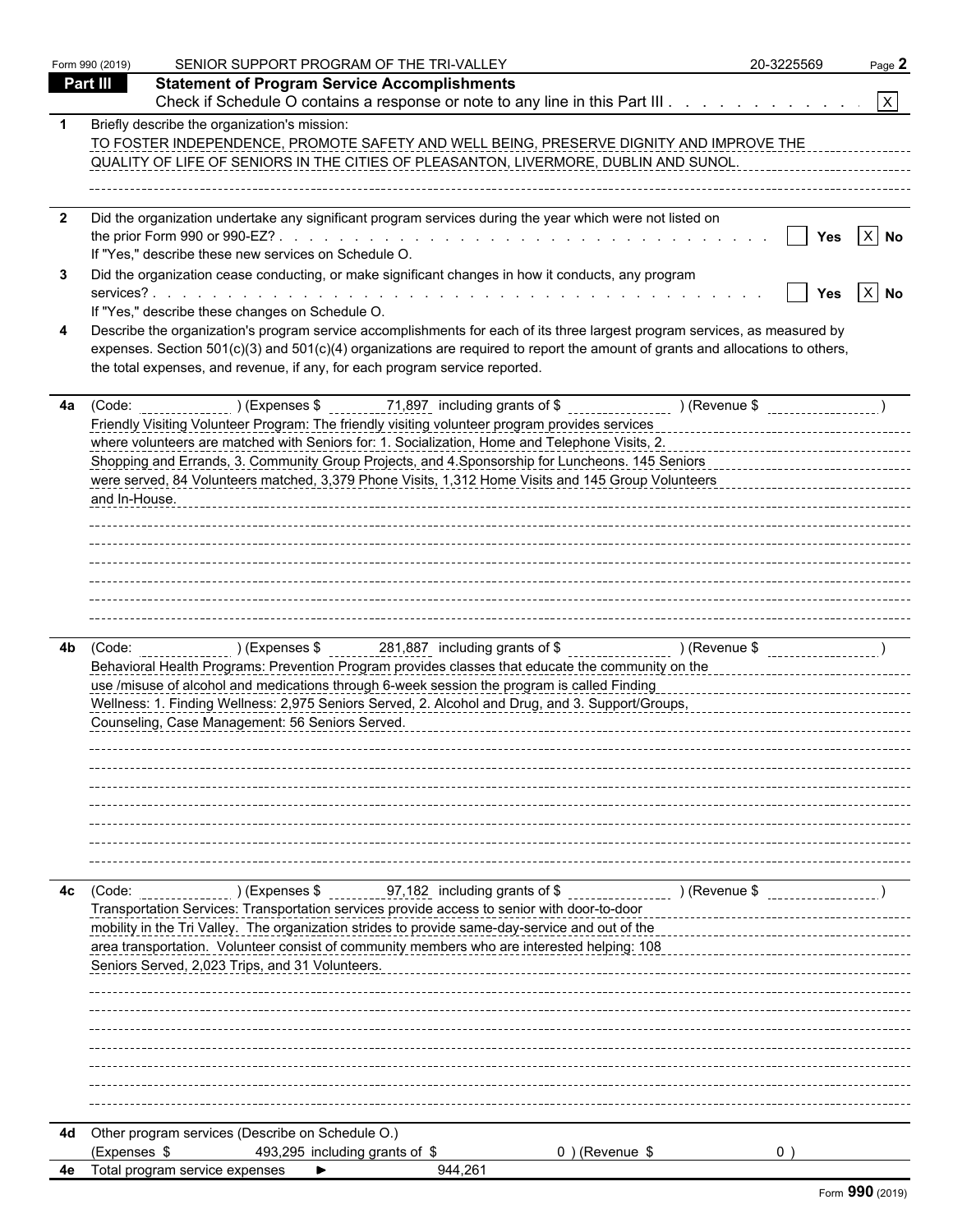Form 990 (2019) SENIOR SUPPORT PROGRAM OF THE TRI-VALLEY 20-3225569 Page 3 **Part IV Checklist of Required Schedules**

| 20-3225569 | Page . |
|------------|--------|
|            |        |

|              |                                                                                                                                                                                                                                                                                                                                                                               |                  | Yes                       | No                 |
|--------------|-------------------------------------------------------------------------------------------------------------------------------------------------------------------------------------------------------------------------------------------------------------------------------------------------------------------------------------------------------------------------------|------------------|---------------------------|--------------------|
|              | 1 Is the organization described in section 501(c)(3) or 4947(a)(1) (other than a private foundation)? If "Yes,"<br>complete Schedule A.<br>a de la caractería de la caractería de la caractería de la caractería                                                                                                                                                              |                  | $\boldsymbol{\mathsf{X}}$ |                    |
| $\mathbf{2}$ | Is the organization required to complete Schedule B, Schedule of Contributors (see instructions)?                                                                                                                                                                                                                                                                             | $2^{\circ}$      | $\overline{X}$            |                    |
|              | 3 Did the organization engage in direct or indirect political campaign activities on behalf of or in opposition to                                                                                                                                                                                                                                                            | $\mathbf{3}$     |                           | X                  |
|              | 4 Section 501(c)(3) organizations. Did the organization engage in lobbying activities, or have a section 501(h)<br>election in effect during the tax year? If "Yes," complete Schedule C, Part II.<br>$\frac{1}{2}$                                                                                                                                                           | $\overline{4}$   |                           | X.                 |
|              | 5 Is the organization a section $501(c)(4)$ , $501(c)(5)$ , or $501(c)(6)$ organization that receives membership dues,<br>assessments, or similar amounts as defined in Revenue Procedure 98-19? If "Yes," complete Schedule C, Part III                                                                                                                                      | 5                |                           | X.                 |
|              | 6 Did the organization maintain any donor advised funds or any similar funds or accounts for which donors<br>have the right to provide advice on the distribution or investment of amounts in such funds or accounts? If<br>"Yes," complete Schedule D, Part I.                                                                                                               | 6                |                           | $\times$           |
| 7            | Did the organization receive or hold a conservation easement, including easements to preserve open space,<br>the environment, historic land areas, or historic structures? If "Yes," complete Schedule D, Part II.                                                                                                                                                            |                  |                           | $\times$           |
|              | 8 Did the organization maintain collections of works of art, historical treasures, or other similar assets? If "Yes,"                                                                                                                                                                                                                                                         |                  |                           | $\mathsf{X}$       |
|              | 9 Did the organization report an amount in Part X, line 21, for escrow or custodial account liability, serve as a<br>custodian for amounts not listed in Part X; or provide credit counseling, debt management, credit repair, or debt                                                                                                                                        | 8                |                           | $\times$           |
|              | 10 Did the organization, directly or through a related organization, hold assets in donor-restricted endowments                                                                                                                                                                                                                                                               | 10               |                           | X                  |
|              | 11 If the organization's answer to any of the following questions is "Yes," then complete Schedule D, Parts VI,<br>VII, VIII, IX, or X as applicable.                                                                                                                                                                                                                         |                  |                           |                    |
|              | a Did the organization report an amount for land, buildings, and equipment in Part X, line 10? If "Yes," complete<br>Schedule D, Part VI. .                                                                                                                                                                                                                                   | 11a              | $\mathsf{X}$              |                    |
|              | <b>b</b> Did the organization report an amount for investments—other securities in Part X, line 12, that is 5% or more<br>of its total assets reported in Part X, line 16? If "Yes," complete Schedule D, Part VII.                                                                                                                                                           | 111 <sub>b</sub> |                           | X                  |
|              | c Did the organization report an amount for investments—program related in Part X, line 13, that is 5% or more<br>of its total assets reported in Part X, line 16? If "Yes," complete Schedule D, Part VIII.                                                                                                                                                                  | 11c              |                           | X.                 |
|              | d Did the organization report an amount for other assets in Part X, line 15, that is 5% or more of its total assets                                                                                                                                                                                                                                                           | <b>11d</b>       |                           | X                  |
|              | e Did the organization report an amount for other liabilities in Part X, line 25? If "Yes," complete Schedule D, Part X.<br>f Did the organization's separate or consolidated financial statements for the tax year include a footnote that addresses                                                                                                                         | 11e              |                           | $\mathsf{X}$       |
|              | the organization's liability for uncertain tax positions under FIN 48 (ASC 740)? If "Yes," complete Schedule D, Part X.<br>12a Did the organization obtain separate, independent audited financial statements for the tax year? If "Yes," complete<br>Schedule D. Parts XI and XII. $\ldots$ $\ldots$ $\ldots$ $\ldots$ $\ldots$ $\ldots$ $\ldots$ $\ldots$ $\ldots$ $\ldots$ | 11f<br>12a       | $\boldsymbol{\mathsf{X}}$ | X                  |
|              | b Was the organization included in consolidated, independent audited financial statements for the tax year? If "Yes,<br>and if the organization answered "No" to line 12a, then completing Schedule D, Parts XI and XII is optional                                                                                                                                           |                  |                           |                    |
|              | 13 Is the organization a school described in section 170(b)(1)(A)(ii)? If "Yes," complete Schedule E.                                                                                                                                                                                                                                                                         | 12b<br>13        |                           | X.<br>$\mathsf{X}$ |
|              | 14a Did the organization maintain an office, employees, or agents outside of the United States?<br>and the contract of the contract of                                                                                                                                                                                                                                        | 14a              |                           | $\times$           |
|              | <b>b</b> Did the organization have aggregate revenues or expenses of more than \$10,000 from grantmaking,<br>fundraising, business, investment, and program service activities outside the United States, or aggregate                                                                                                                                                        |                  |                           |                    |
|              | foreign investments valued at \$100,000 or more? If "Yes," complete Schedule F, Parts I and IV.                                                                                                                                                                                                                                                                               | l 14b            |                           | X                  |
|              | 15 Did the organization report on Part IX, column (A), line 3, more than \$5,000 of grants or other assistance to or                                                                                                                                                                                                                                                          | 15               |                           | X.                 |
|              | 16 Did the organization report on Part IX, column (A), line 3, more than \$5,000 of aggregate grants or other<br>assistance to or for foreign individuals? If "Yes," complete Schedule F, Parts III and IV.                                                                                                                                                                   | 16               |                           | X                  |
|              | 17 Did the organization report a total of more than \$15,000 of expenses for professional fundraising services<br>on Part IX, column (A), lines 6 and 11e? If "Yes," complete Schedule G, Part I (see instructions).                                                                                                                                                          | 17               |                           | X                  |
|              | 18 Did the organization report more than \$15,000 total of fundraising event gross income and contributions on                                                                                                                                                                                                                                                                | 18               |                           | X                  |
|              | 19 Did the organization report more than \$15,000 of gross income from gaming activities on Part VIII, line 9a?                                                                                                                                                                                                                                                               | 19               |                           | X                  |
|              |                                                                                                                                                                                                                                                                                                                                                                               | 20a              |                           | $\mathsf{X}$       |
|              | <b>b</b> If "Yes" to line 20a, did the organization attach a copy of its audited financial statements to this return?                                                                                                                                                                                                                                                         | 20b              |                           |                    |
|              | 21 Did the organization report more than \$5,000 of grants or other assistance to any domestic organization or<br>domestic government on Part IX, column (A), line 1? If "Yes," complete Schedule I, Parts I and II.                                                                                                                                                          | 21               |                           |                    |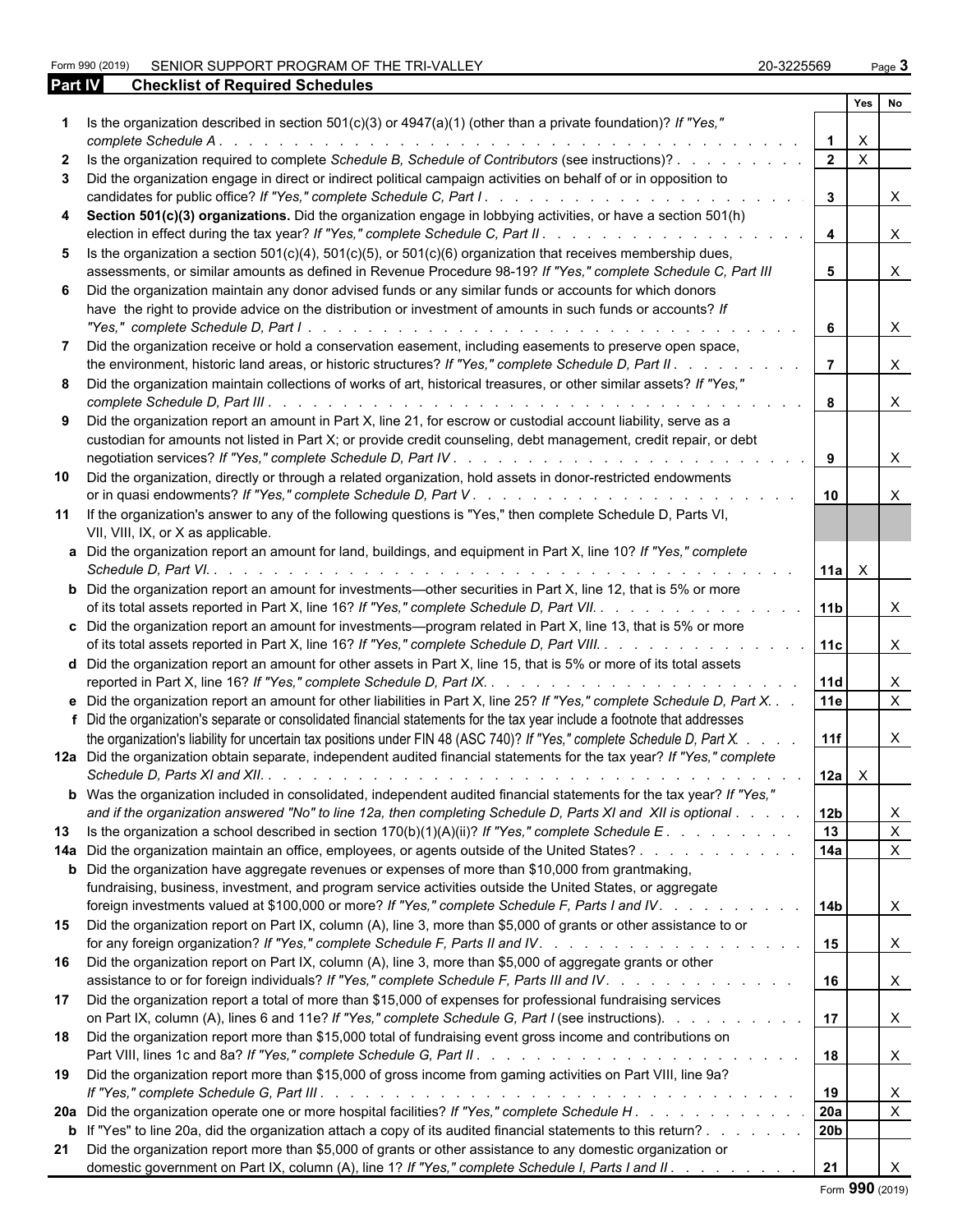|               |                                                                                                                                            | Yes No              |              |                |
|---------------|--------------------------------------------------------------------------------------------------------------------------------------------|---------------------|--------------|----------------|
| 22            | Did the organization report more than \$5,000 of grants or other assistance to or for domestic individuals on                              | 22                  |              | $\mathsf{X}$   |
| 23            | Did the organization answer "Yes" to Part VII, Section A, line 3, 4, or 5 about compensation of the                                        |                     |              |                |
|               | organization's current and former officers, directors, trustees, key employees, and highest compensated                                    |                     |              |                |
|               |                                                                                                                                            | 23                  |              | $\mathsf{X}$   |
|               | 24a Did the organization have a tax-exempt bond issue with an outstanding principal amount of more than                                    |                     |              |                |
|               | \$100,000 as of the last day of the year, that was issued after December 31, 2002? If "Yes," answer lines                                  |                     |              |                |
|               |                                                                                                                                            |                     |              | $\mathsf{X}$   |
|               | <b>b</b> Did the organization invest any proceeds of tax-exempt bonds beyond a temporary period exception?                                 | 24 <sub>b</sub>     |              |                |
|               | c Did the organization maintain an escrow account other than a refunding escrow at any time during the year                                |                     |              |                |
|               |                                                                                                                                            |                     |              |                |
|               | d Did the organization act as an "on behalf of" issuer for bonds outstanding at any time during the year?                                  | 24d                 |              |                |
|               | 25a Section 501(c)(3), 501(c)(4), and 501(c)(29) organizations. Did the organization engage in an excess benefit                           |                     |              |                |
|               | transaction with a disqualified person during the year? If "Yes," complete Schedule L, Part I.                                             | 25a                 |              | $\mathsf{X}$   |
|               | <b>b</b> Is the organization aware that it engaged in an excess benefit transaction with a disqualified person in a                        |                     |              |                |
|               | prior year, and that the transaction has not been reported on any of the organization's prior Forms 990 or                                 |                     |              |                |
|               |                                                                                                                                            | 25 <sub>b</sub>     |              | $\mathsf{X}$   |
|               |                                                                                                                                            |                     |              |                |
| -26           | Did the organization report any amount on Part X, line 5 or 22, for receivables from or payables to any current                            |                     |              |                |
|               | or former officer, director, trustee, key employee, creator or founder, substantial contributor, or 35%                                    |                     |              |                |
|               | controlled entity or family member of any of these persons? If "Yes," complete Schedule L, Part II.                                        | 26                  |              | $\mathsf{X}$   |
| 27            | Did the organization provide a grant or other assistance to any current or former officer, director, trustee, key                          |                     |              |                |
|               | employee, creator or founder, substantial contributor or employee thereof, a grant selection committee                                     |                     |              |                |
|               | member, or to a 35% controlled entity (including an employee thereof) or family member of any of these                                     |                     |              |                |
|               |                                                                                                                                            | 27                  |              | $\mathsf{X}$   |
|               | 28 Was the organization a party to a business transaction with one of the following parties (see Schedule L,                               |                     |              |                |
|               | Part IV instructions, for applicable filing thresholds, conditions, and exceptions):                                                       |                     |              |                |
|               | a A current or former officer, director, trustee, key employee, creator or founder, or substantial contributor? If                         |                     |              |                |
|               |                                                                                                                                            |                     |              | $\mathsf{X}$   |
|               | <b>b</b> A family member of any individual described in line 28a? If "Yes," complete Schedule L, Part IV 28b                               |                     |              | $\overline{X}$ |
|               | c A 35% controlled entity of one or more individuals and/or organizations described in lines 28a or 28b? If                                |                     |              |                |
|               |                                                                                                                                            |                     |              | $\mathsf{X}$   |
|               |                                                                                                                                            |                     |              | $\overline{X}$ |
| 29            | Did the organization receive more than \$25,000 in non-cash contributions? If "Yes," complete Schedule M.                                  | 29                  |              |                |
| 30            | Did the organization receive contributions of art, historical treasures, or other similar assets, or qualified                             |                     |              |                |
|               |                                                                                                                                            | 30                  |              | $\mathsf{X}$   |
| 31            | Did the organization liquidate, terminate, or dissolve and cease operations? If "Yes," complete Schedule N, Part I                         | 31                  |              | $\overline{X}$ |
| 32            | Did the organization sell, exchange, dispose of, or transfer more than 25% of its net assets?                                              |                     |              |                |
|               |                                                                                                                                            | 32                  | $\mathbf{A}$ |                |
| 33            | Did the organization own 100% of an entity disregarded as separate from the organization under Regulations                                 |                     |              |                |
|               | sections 301.7701-2 and 301.7701-3? If "Yes," complete Schedule R, Part I. $\ldots$ , $\ldots$ , $\ldots$ , $\ldots$ , $\ldots$ , $\ldots$ | 33                  |              | $\mathsf{X}$   |
|               | 34 Was the organization related to any tax-exempt or taxable entity? If "Yes," complete Schedule R, Part II,                               |                     |              |                |
|               |                                                                                                                                            | 34                  |              | X              |
|               | 35a Did the organization have a controlled entity within the meaning of section 512(b)(13)?                                                | 35a                 |              | $\overline{X}$ |
|               | b If "Yes" to line 35a, did the organization receive any payment from or engage in any transaction with a controlled                       |                     |              |                |
|               |                                                                                                                                            | 35b                 |              |                |
|               | entity within the meaning of section 512(b)(13)? If "Yes," complete Schedule R, Part V, line 2                                             |                     |              |                |
|               | 36 Section 501(c)(3) organizations. Did the organization make any transfers to an exempt non-charitable related                            |                     |              |                |
|               |                                                                                                                                            | 36                  |              | $\mathsf{X}$   |
| 37            | Did the organization conduct more than 5% of its activities through an entity that is not a related organization                           |                     |              |                |
|               | and that is treated as a partnership for federal income tax purposes? If "Yes," complete Schedule R, Part VI.                              | 37                  |              | $\mathsf{X}$   |
| 38            | Did the organization complete Schedule O and provide explanations in Schedule O for Part VI, lines 11b and                                 |                     |              |                |
|               |                                                                                                                                            | $\times$<br>38      |              |                |
| <b>Part V</b> | <b>Statements Regarding Other IRS Filings and Tax Compliance</b>                                                                           |                     |              |                |
|               | Check if Schedule O contains a response or note to any line in this Part V                                                                 |                     |              |                |
|               |                                                                                                                                            |                     |              |                |
|               |                                                                                                                                            | Yes No              |              |                |
| 1a            | 1a <br>Enter the number reported in Box 3 of Form 1096. Enter -0- if not applicable                                                        |                     |              |                |
|               | $\mathbf 0$<br>$\vert$ 1b<br>Enter the number of Forms W-2G included in line 1a. Enter -0- if not applicable                               |                     |              |                |
|               | Did the organization comply with backup withholding rules for reportable payments to vendors and reportable                                |                     |              |                |
|               |                                                                                                                                            | X<br>1 <sub>c</sub> |              |                |
|               |                                                                                                                                            | Form 990 (2019)     |              |                |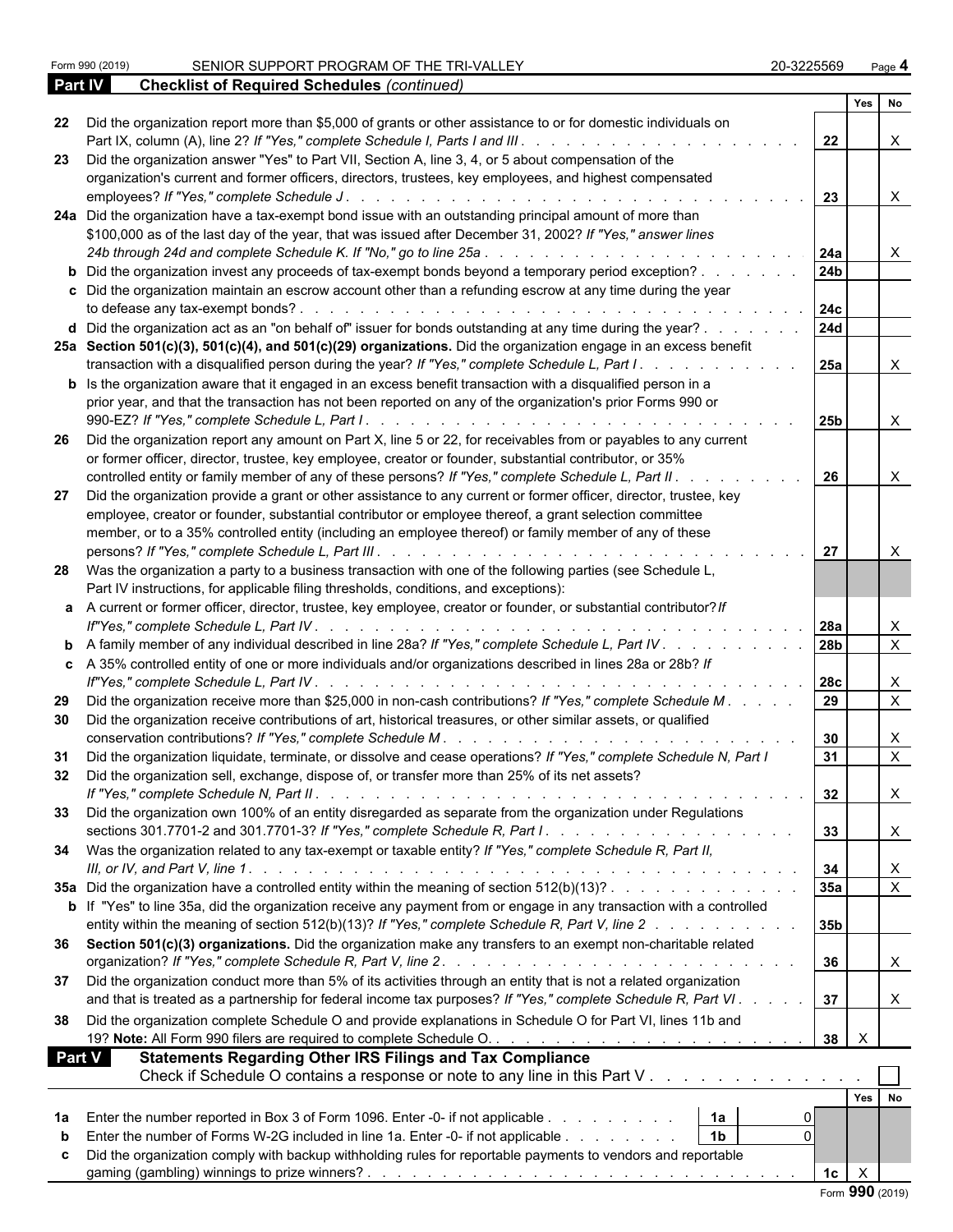|               | Form 990 (2019) | SENIOR SUPPORT PROGRAM OF THE TRI-VALLEY                                                                                                                                                                                                                                            | 20-3225569      |                | Page 5                    |  |
|---------------|-----------------|-------------------------------------------------------------------------------------------------------------------------------------------------------------------------------------------------------------------------------------------------------------------------------------|-----------------|----------------|---------------------------|--|
| <b>Part V</b> |                 | Statements Regarding Other IRS Filings and Tax Compliance (continued)                                                                                                                                                                                                               |                 |                |                           |  |
|               |                 |                                                                                                                                                                                                                                                                                     |                 | Yes            | No                        |  |
|               |                 | 2a Enter the number of employees reported on Form W-3, Transmittal of Wage and Tax                                                                                                                                                                                                  |                 |                |                           |  |
|               |                 | Statements, filed for the calendar year ending with or within the year covered by this return.<br>2a                                                                                                                                                                                | 28 <sub>l</sub> |                |                           |  |
|               |                 | b If at least one is reported on line 2a, did the organization file all required federal employment tax returns?.                                                                                                                                                                   | 2 <sub>b</sub>  | $\times$       |                           |  |
|               |                 | Note: If the sum of lines 1a and 2a is greater than 250, you may be required to e-file. (see instructions)                                                                                                                                                                          |                 |                |                           |  |
| За            |                 | Did the organization have unrelated business gross income of \$1,000 or more during the year?.                                                                                                                                                                                      | 3a              |                |                           |  |
|               |                 | If "Yes," has it filed a Form 990-T for this year? If "No" to line 3b, provide an explanation on Schedule O                                                                                                                                                                         | 3 <sub>b</sub>  |                |                           |  |
| 4a            |                 | At any time during the calendar year, did the organization have an interest in, or a signature or other authority over,                                                                                                                                                             |                 |                |                           |  |
|               |                 | a financial account in a foreign country (such as a bank account, securities account, or other financial account)?                                                                                                                                                                  | 4a              |                |                           |  |
|               |                 | <b>b</b> If "Yes," enter the name of the foreign country ▶                                                                                                                                                                                                                          |                 |                |                           |  |
|               |                 | See instructions for filing requirements for FinCEN Form 114, Report of Foreign Bank and Financial Accounts (FBAR).                                                                                                                                                                 |                 |                |                           |  |
| 5а            |                 | Was the organization a party to a prohibited tax shelter transaction at any time during the tax year?.                                                                                                                                                                              | 5a              |                | X                         |  |
|               |                 | Did any taxable party notify the organization that it was or is a party to a prohibited tax shelter transaction?.                                                                                                                                                                   | 5 <sub>b</sub>  |                | $\boldsymbol{\mathsf{X}}$ |  |
|               |                 |                                                                                                                                                                                                                                                                                     | 5 <sub>c</sub>  |                |                           |  |
|               |                 | 6a Does the organization have annual gross receipts that are normally greater than \$100,000, and did the                                                                                                                                                                           |                 |                |                           |  |
|               |                 | organization solicit any contributions that were not tax deductible as charitable contributions?.                                                                                                                                                                                   | 6a              |                | $\times$                  |  |
|               |                 | <b>b</b> If "Yes," did the organization include with every solicitation an express statement that such contributions or                                                                                                                                                             |                 |                |                           |  |
|               |                 | gifts were not tax deductible?<br>the contract of the contract of the contract of the contract of the contract of the contract of the contract of                                                                                                                                   | 6b              |                |                           |  |
|               |                 | Organizations that may receive deductible contributions under section 170(c).                                                                                                                                                                                                       |                 |                |                           |  |
|               |                 | Did the organization receive a payment in excess of \$75 made partly as a contribution and partly for goods                                                                                                                                                                         |                 |                |                           |  |
|               |                 | and services provided to the payor?.                                                                                                                                                                                                                                                | 7a              | $\mathsf{X}$   |                           |  |
|               |                 | If "Yes," did the organization notify the donor of the value of the goods or services provided?                                                                                                                                                                                     | 7 <sub>b</sub>  | $\overline{X}$ |                           |  |
|               |                 | c Did the organization sell, exchange, or otherwise dispose of tangible personal property for which it was                                                                                                                                                                          |                 |                |                           |  |
|               |                 |                                                                                                                                                                                                                                                                                     | 7c              |                | $\times$                  |  |
|               |                 | <b>7d</b>                                                                                                                                                                                                                                                                           |                 |                |                           |  |
| d             |                 | If "Yes," indicate the number of Forms 8282 filed during the year                                                                                                                                                                                                                   |                 |                |                           |  |
|               |                 | e Did the organization receive any funds, directly or indirectly, to pay premiums on a personal benefit contract? .                                                                                                                                                                 | 7e              |                | X                         |  |
|               |                 | Did the organization, during the year, pay premiums, directly or indirectly, on a personal benefit contract? .                                                                                                                                                                      | 7f              |                | $\boldsymbol{\mathsf{X}}$ |  |
|               |                 | If the organization received a contribution of qualified intellectual property, did the organization file Form 8899 as required?.                                                                                                                                                   | 7g              |                |                           |  |
|               |                 | If the organization received a contribution of cars, boats, airplanes, or other vehicles, did the organization file a Form 1098-C?.                                                                                                                                                 | 7 <sup>h</sup>  |                |                           |  |
| 8             |                 | Sponsoring organizations maintaining donor advised funds. Did a donor advised fund maintained by the                                                                                                                                                                                |                 |                |                           |  |
|               |                 | sponsoring organization have excess business holdings at any time during the year?.                                                                                                                                                                                                 | 8               |                |                           |  |
| 9             |                 | Sponsoring organizations maintaining donor advised funds.                                                                                                                                                                                                                           |                 |                |                           |  |
|               |                 | Did the sponsoring organization make any taxable distributions under section 4966?.                                                                                                                                                                                                 | 9a              |                |                           |  |
|               |                 | Did the sponsoring organization make a distribution to a donor, donor advisor, or related person?                                                                                                                                                                                   | 9 <sub>b</sub>  |                |                           |  |
|               |                 | Section 501(c)(7) organizations. Enter:                                                                                                                                                                                                                                             |                 |                |                           |  |
| а             |                 | 10a <br>Initiation fees and capital contributions included on Part VIII, line 12                                                                                                                                                                                                    |                 |                |                           |  |
|               |                 | 10 <sub>b</sub><br>Gross receipts, included on Form 990, Part VIII, line 12, for public use of club facilities.                                                                                                                                                                     |                 |                |                           |  |
| 11            |                 | Section 501(c)(12) organizations. Enter:                                                                                                                                                                                                                                            |                 |                |                           |  |
|               |                 | 11a<br>Gross income from members or shareholders.<br>and the contract of the contract of the contract of the contract of the contract of the contract of the contract of the contract of the contract of the contract of the contract of the contract of the contract of the contra |                 |                |                           |  |
| b             |                 | Gross income from other sources (Do not net amounts due or paid to other sources                                                                                                                                                                                                    |                 |                |                           |  |
|               |                 | 11 <sub>b</sub>                                                                                                                                                                                                                                                                     |                 |                |                           |  |
|               |                 | 12a Section 4947(a)(1) non-exempt charitable trusts. Is the organization filing Form 990 in lieu of Form 1041?.                                                                                                                                                                     | 12a             |                |                           |  |
| b             |                 | 12 <sub>b</sub><br>If "Yes," enter the amount of tax-exempt interest received or accrued during the year.                                                                                                                                                                           |                 |                |                           |  |
| 13            |                 | Section 501(c)(29) qualified nonprofit health insurance issuers.                                                                                                                                                                                                                    |                 |                |                           |  |
| a             |                 | Is the organization licensed to issue qualified health plans in more than one state?.                                                                                                                                                                                               | 13a             |                |                           |  |
|               |                 | Note: See the instructions for additional information the organization must report on Schedule O.                                                                                                                                                                                   |                 |                |                           |  |
|               |                 | <b>b</b> Enter the amount of reserves the organization is required to maintain by the states in which                                                                                                                                                                               |                 |                |                           |  |
|               |                 | 13 <sub>b</sub>                                                                                                                                                                                                                                                                     |                 |                |                           |  |
| c.            |                 | 13 <sub>c</sub>                                                                                                                                                                                                                                                                     |                 |                |                           |  |
| 14a           |                 | Did the organization receive any payments for indoor tanning services during the tax year?.<br>and a state of the state of the                                                                                                                                                      | 14a             |                | $\times$                  |  |
| b             |                 | If "Yes," has it filed a Form 720 to report these payments? If "No," provide an explanation on Schedule O.                                                                                                                                                                          | <b>14b</b>      |                |                           |  |
| 15            |                 | Is the organization subject to the section 4960 tax on payment(s) of more than \$1,000,000 in remuneration or                                                                                                                                                                       |                 |                |                           |  |
|               |                 |                                                                                                                                                                                                                                                                                     | 15              |                | X                         |  |
|               |                 |                                                                                                                                                                                                                                                                                     |                 |                |                           |  |
|               |                 | If "Yes," see instructions and file Form 4720, Schedule N.                                                                                                                                                                                                                          |                 |                |                           |  |
| 16            |                 | Is the organization an educational institution subject to the section 4968 excise tax on net investment income?                                                                                                                                                                     | 16              |                | X                         |  |
|               |                 | If "Yes," complete Form 4720, Schedule O.                                                                                                                                                                                                                                           |                 |                |                           |  |
|               |                 |                                                                                                                                                                                                                                                                                     |                 |                |                           |  |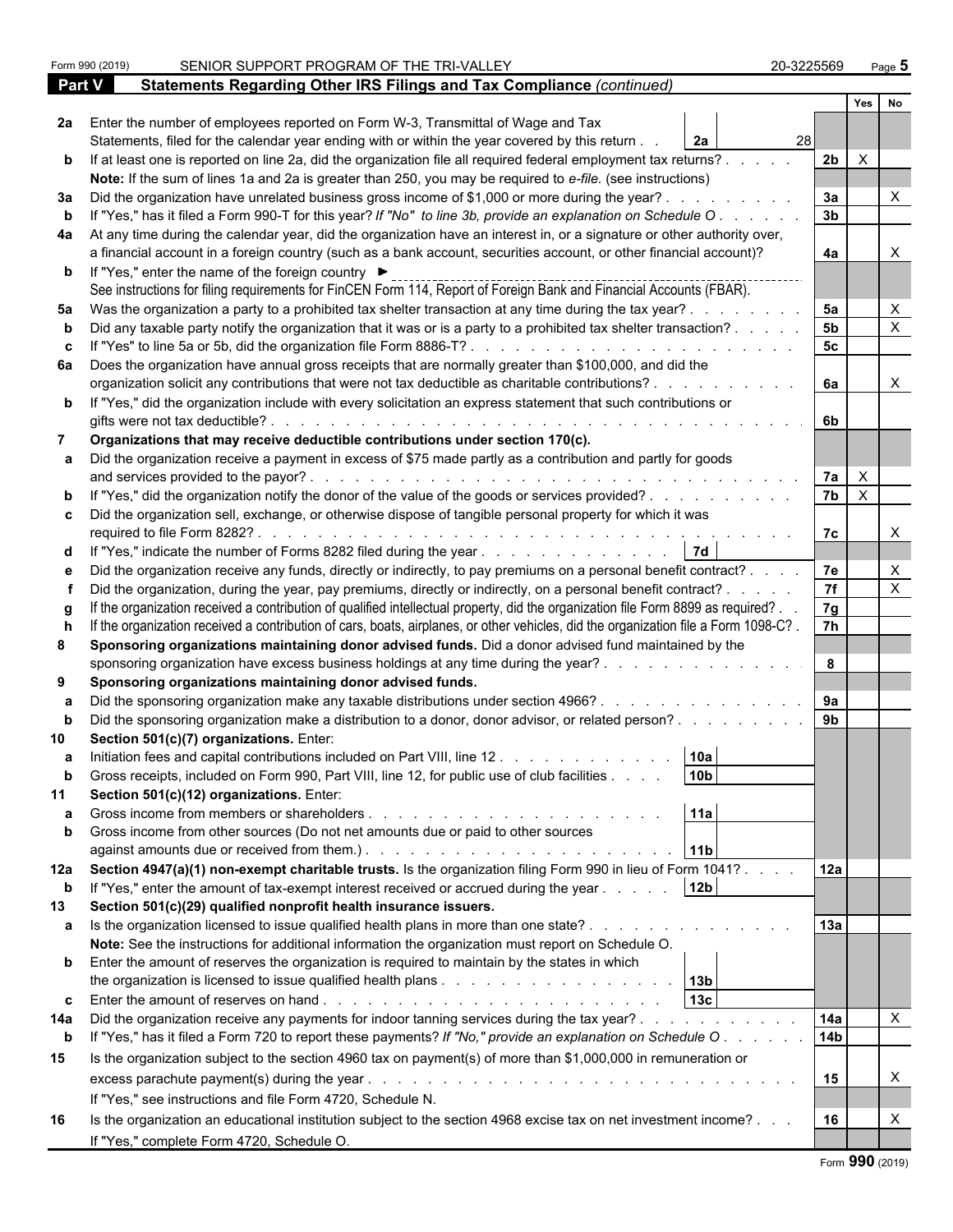|                | Form 990 (2019)              | SENIOR SUPPORT PROGRAM OF THE TRI-VALLEY                                                                                                                                                                                        | 20-3225569      |                                 | Page 6                    |
|----------------|------------------------------|---------------------------------------------------------------------------------------------------------------------------------------------------------------------------------------------------------------------------------|-----------------|---------------------------------|---------------------------|
| <b>Part VI</b> |                              | Governance, Management, and Disclosure For each "Yes" response to lines 2 through 7b below, and for a "No"                                                                                                                      |                 |                                 |                           |
|                |                              | response to line 8a, 8b, or 10b below, describe the circumstances, processes, or changes on Schedule O. See instructions.                                                                                                       |                 |                                 |                           |
|                |                              | Check if Schedule O contains a response or note to any line in this Part VI   X                                                                                                                                                 |                 |                                 |                           |
|                |                              | <b>Section A. Governing Body and Management</b>                                                                                                                                                                                 |                 |                                 |                           |
|                |                              |                                                                                                                                                                                                                                 |                 | Yes                             | No                        |
|                |                              | 1a Enter the number of voting members of the governing body at the end of the tax year<br>1a                                                                                                                                    |                 |                                 |                           |
|                |                              | If there are material differences in voting rights among members of the governing body, or                                                                                                                                      |                 |                                 |                           |
|                |                              | if the governing body delegated broad authority to an executive committee or similar                                                                                                                                            |                 |                                 |                           |
|                |                              | committee, explain on Schedule O.                                                                                                                                                                                               |                 |                                 |                           |
|                |                              | <b>b</b> Enter the number of voting members included on line 1a, above, who are independent.<br>- 1b                                                                                                                            | 10 <sup>1</sup> |                                 |                           |
| 2              |                              | Did any officer, director, trustee, or key employee have a family relationship or a business relationship with                                                                                                                  |                 |                                 |                           |
|                |                              |                                                                                                                                                                                                                                 |                 | $\overline{2}$                  | $\boldsymbol{\mathsf{X}}$ |
| 3              |                              | Did the organization delegate control over management duties customarily performed by or under the direct                                                                                                                       |                 |                                 |                           |
|                |                              | supervision of officers, directors, trustees, or key employees to a management company or other person?.                                                                                                                        |                 | 3 <sup>1</sup>                  | $\boldsymbol{\mathsf{X}}$ |
|                |                              | Did the organization make any significant changes to its governing documents since the prior Form 990 was filed? .                                                                                                              |                 | $\overline{\mathbf{4}}$         | $\mathsf X$               |
|                |                              | Did the organization become aware during the year of a significant diversion of the organization's assets?                                                                                                                      |                 | 5 <sub>5</sub>                  | $\mathsf{X}$              |
|                |                              |                                                                                                                                                                                                                                 |                 | $6\phantom{a}$                  | $\mathsf{X}$              |
|                |                              | 7a Did the organization have members, stockholders, or other persons who had the power to elect or appoint                                                                                                                      |                 |                                 |                           |
|                |                              |                                                                                                                                                                                                                                 |                 | 7a                              | $\mathsf{X}$              |
|                |                              | <b>b</b> Are any governance decisions of the organization reserved to (or subject to approval by) members,                                                                                                                      |                 |                                 |                           |
|                |                              | stockholders, or persons other than the governing body?.                                                                                                                                                                        |                 | 7b                              | $\mathsf{X}$              |
| 8              |                              | Did the organization contemporaneously document the meetings held or written actions undertaken during                                                                                                                          |                 |                                 |                           |
|                |                              | the year by the following:                                                                                                                                                                                                      |                 |                                 |                           |
|                |                              | <b>a</b> The governing body?.                                                                                                                                                                                                   |                 | 8а                              | $\mathsf{X}$              |
|                |                              |                                                                                                                                                                                                                                 |                 | <b>8b</b>                       | $\mathsf{X}$              |
| 9              |                              | Is there any officer, director, trustee, or key employee listed in Part VII, Section A, who cannot be reached                                                                                                                   |                 |                                 |                           |
|                |                              | at the organization's mailing address? If "Yes," provide the names and addresses on Schedule O.                                                                                                                                 |                 | 9                               | $\boldsymbol{\mathsf{X}}$ |
|                |                              | Section B. Policies (This Section B requests information about policies not required by the Internal Revenue Code.)                                                                                                             |                 |                                 |                           |
|                |                              |                                                                                                                                                                                                                                 |                 | Yes                             | No                        |
|                |                              |                                                                                                                                                                                                                                 |                 | 10a                             | $\boldsymbol{\mathsf{X}}$ |
|                |                              | <b>b</b> If "Yes," did the organization have written policies and procedures governing the activities of such chapters,                                                                                                         |                 |                                 |                           |
|                |                              | affiliates, and branches to ensure their operations are consistent with the organization's exempt purposes?.                                                                                                                    |                 | 10 <sub>b</sub>                 |                           |
|                |                              | 11a Has the organization provided a complete copy of this Form 990 to all members of its governing body before filing the form?.                                                                                                |                 | 11a<br>$\mathsf{X}$             |                           |
|                |                              | <b>b</b> Describe in Schedule O the process, if any, used by the organization to review this Form 990.                                                                                                                          |                 |                                 |                           |
|                |                              |                                                                                                                                                                                                                                 |                 | 12a                             |                           |
|                |                              | <b>b</b> Were officers, directors, or trustees, and key employees required to disclose annually interests that could give rise to conflicts?                                                                                    |                 | 12 <sub>b</sub><br>$\mathsf{X}$ |                           |
|                |                              | Did the organization regularly and consistently monitor and enforce compliance with the policy? If "Yes,"                                                                                                                       |                 |                                 |                           |
|                |                              |                                                                                                                                                                                                                                 |                 | 12c<br>$\mathsf{X}$             |                           |
| 13             |                              |                                                                                                                                                                                                                                 |                 | $\overline{13}$                 | $\mathsf{X}$              |
|                |                              |                                                                                                                                                                                                                                 |                 | 14<br>$\mathsf{X}$              |                           |
| 15             |                              | Did the process for determining compensation of the following persons include a review and approval by                                                                                                                          |                 |                                 |                           |
|                |                              | independent persons, comparability data, and contemporaneous substantiation of the deliberation and decision?                                                                                                                   |                 |                                 |                           |
|                |                              |                                                                                                                                                                                                                                 |                 | 15a<br>$\mathsf{X}$             |                           |
|                |                              |                                                                                                                                                                                                                                 |                 | 15 <sub>b</sub><br>$\mathsf{X}$ |                           |
|                |                              | If "Yes" to line 15a or 15b, describe the process in Schedule O (see instructions).                                                                                                                                             |                 |                                 |                           |
|                |                              | 16a Did the organization invest in, contribute assets to, or participate in a joint venture or similar arrangement                                                                                                              |                 |                                 |                           |
|                |                              |                                                                                                                                                                                                                                 |                 | 16a                             | $\times$                  |
|                |                              | <b>b</b> If "Yes," did the organization follow a written policy or procedure requiring the organization to evaluate its                                                                                                         |                 |                                 |                           |
|                |                              | participation in joint venture arrangements under applicable federal tax law, and take steps to safeguard                                                                                                                       |                 |                                 |                           |
|                |                              |                                                                                                                                                                                                                                 |                 | 16 <sub>b</sub>                 |                           |
|                | <b>Section C. Disclosure</b> |                                                                                                                                                                                                                                 |                 |                                 |                           |
| 17             |                              | List the states with which a copy of this Form 990 is required to be filed<br>D.C. Concurrences is a compared to the filed D.C. Concurrence is a contract of the state of the state of the state of the state of the state of t |                 |                                 |                           |
| 18             |                              | Section 6104 requires an organization to make its Forms 1023 (1024 or 1024-A, if applicable), 990, and 990-T (Section 501(c)                                                                                                    |                 |                                 |                           |
|                |                              | (3)s only) available for public inspection. Indicate how you made these available. Check all that apply.                                                                                                                        |                 |                                 |                           |
|                |                              | $X$ Upon request<br>Own website<br>Another's website<br>Other (explain on Schedule O)                                                                                                                                           |                 |                                 |                           |
| 19             |                              | Describe on Schedule O whether (and if so, how) the organization made its governing documents, conflict of interest policy,<br>and financial statements available to the public during the tax year.                            |                 |                                 |                           |
| 20             |                              | State the name, address, and telephone number of the person who possesses the organization's books and records                                                                                                                  |                 |                                 |                           |
|                |                              | ROBERT TAYLOR                                                                                                                                                                                                                   | (925) 931-5379  |                                 |                           |
|                |                              | 5353 SUNOL BLVD., PLEASANTON, CA 94566                                                                                                                                                                                          |                 |                                 |                           |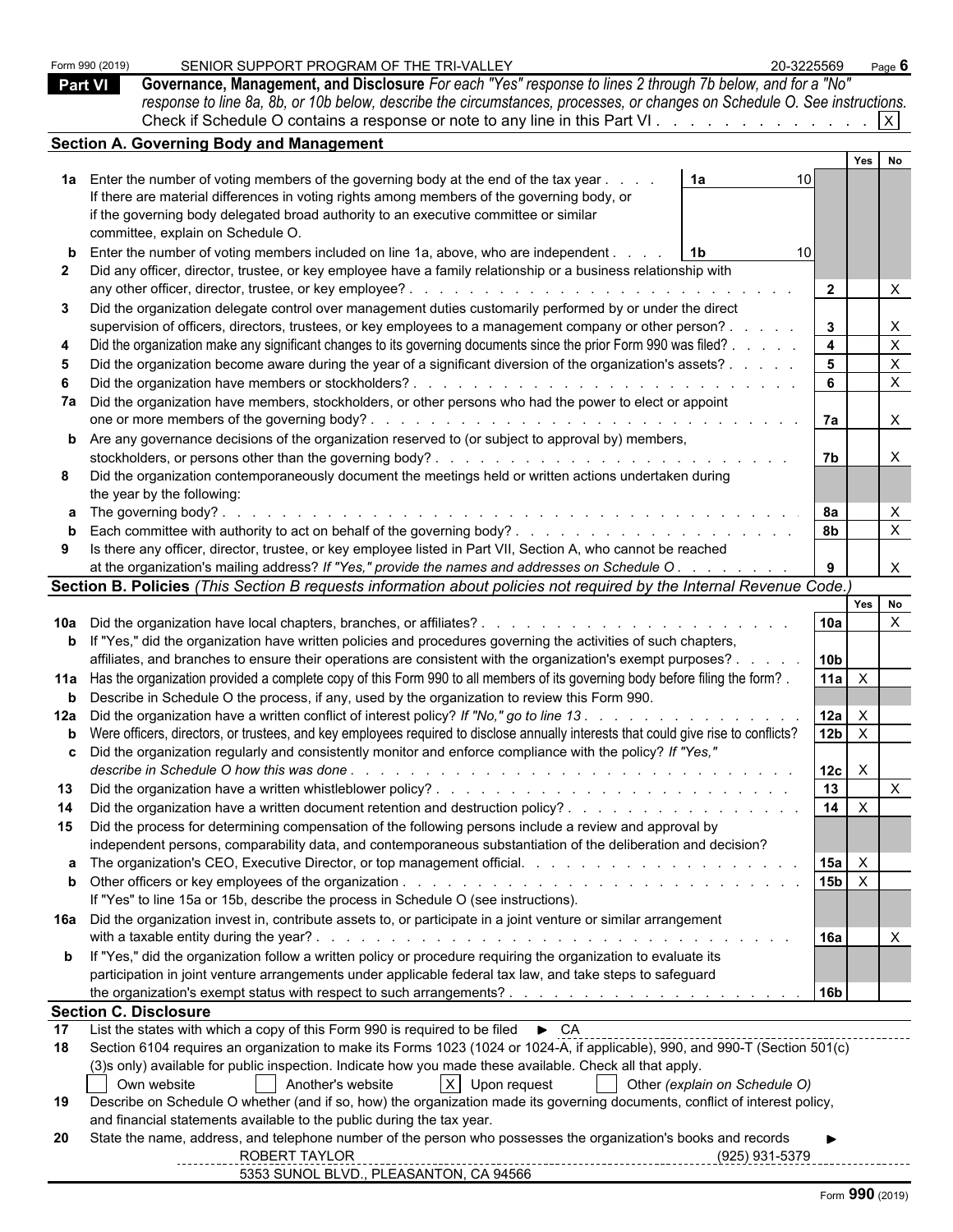| Form 990 (2019)          | SENIOR SUPPORT PROGRAM OF THE TRI-VALLEY                                                                                          | 20-3225569 | Page 7 |
|--------------------------|-----------------------------------------------------------------------------------------------------------------------------------|------------|--------|
| <b>Part VII</b>          | <b>Compensation of Officers, Directors, Trustees, Key Employees, Highest Compensated</b>                                          |            |        |
|                          | <b>Employees, and Independent Contractors</b>                                                                                     |            |        |
|                          | Check if Schedule O contains a response or note to any line in this Part VII. $\ldots$ , $\ldots$ , $\ldots$                      |            |        |
| <b>Section A.</b>        | Officers, Directors, Trustees, Key Employees, and Highest Compensated Employees                                                   |            |        |
|                          | 1a Complete this table for all persons required to be listed. Report compensation for the calendar year ending with or within the |            |        |
| organization's tax year. |                                                                                                                                   |            |        |

List all of the organization's **current** officers, directors, trustees (whether individuals or organizations), regardless of amount of compensation. Enter -0- in columns (D), (E), and (F) if no compensation was paid.

- List all of the organization's **current** key employees, if any. See instructions for definition of "key employee."
- List the organization's five **current** highest compensated employees (other than an officer, director, trustee, or key employee) who received reportable compensation (Box 5 of Form W-2 and/or Box 7 of Form 1099-MISC) of more than \$100,000 from the

organization and any related organizations.

List all of the organization's **former** officers, key employees, and highest compensated employees who received more than \$100,000 of reportable compensation from the organization and any related organizations.

List all of the organization's **former directors or trustees** that received, in the capacity as a former director or trustee of the organization, more than \$10,000 of reportable compensation from the organization and any related organizations.

See instructions for the order in which to list the persons above.

Check this box if neither the organization nor any related organization compensated any current officer, director, or trustee.

|                              |                                                                                         |                                   |                       |         | (C)             |                                                                                                 |        |                                             |                                                  |                                                                       |
|------------------------------|-----------------------------------------------------------------------------------------|-----------------------------------|-----------------------|---------|-----------------|-------------------------------------------------------------------------------------------------|--------|---------------------------------------------|--------------------------------------------------|-----------------------------------------------------------------------|
| (A)<br>Name and title        | (B)<br>Average<br>hours                                                                 |                                   |                       |         | Position        | (do not check more than one<br>box, unless person is both an<br>officer and a director/trustee) |        | (D)<br>Reportable<br>compensation           | (E)<br>Reportable<br>compensation                | (F)<br>Estimated amount<br>of other                                   |
|                              | per week<br>(list any<br>hours for<br>related<br>organizations<br>below<br>dotted line) | Individual trustee<br>or director | Institutional trustee | Officer | Key<br>employee | Highest compensated<br>employee                                                                 | Former | from the<br>organization<br>(W-2/1099-MISC) | from related<br>organizations<br>(W-2/1099-MISC) | compensation<br>from the<br>organization and<br>related organizations |
| ROBERT TAYLOR<br>(1)         | 40.00                                                                                   |                                   |                       |         |                 |                                                                                                 |        |                                             |                                                  |                                                                       |
| <b>EXECUTIVE DIRECTOR</b>    | 0.00                                                                                    |                                   |                       | X       |                 |                                                                                                 |        | 96,712                                      | 0                                                | 0                                                                     |
| <b>HELEN BUCKHOLZ</b><br>(2) | 2.00                                                                                    |                                   |                       |         |                 |                                                                                                 |        |                                             |                                                  |                                                                       |
| <b>DIRECTOR</b>              | 0.00                                                                                    | X                                 |                       |         |                 |                                                                                                 |        | 0                                           | 0                                                | 0                                                                     |
| (3) CHRISTINE SEVIER         | 2.00                                                                                    |                                   |                       |         |                 |                                                                                                 |        |                                             |                                                  |                                                                       |
| <b>DIRECTOR</b>              | 0.00                                                                                    | Χ                                 |                       |         |                 |                                                                                                 |        | 0                                           | 0                                                | 0                                                                     |
| <b>JUSTIN PROBERT</b><br>(4) | 2.00                                                                                    |                                   |                       |         |                 |                                                                                                 |        |                                             |                                                  |                                                                       |
| <b>TREASURER</b>             | 0.00                                                                                    | Χ                                 |                       | X       |                 |                                                                                                 |        | $\Omega$                                    | 0                                                | 0                                                                     |
| (5) ERIC EISENBERG           | 2.00                                                                                    |                                   |                       |         |                 |                                                                                                 |        |                                             |                                                  |                                                                       |
| <b>DIRECTOR</b>              | 0.00                                                                                    | X                                 |                       |         |                 |                                                                                                 |        | $\Omega$                                    | 0                                                | 0                                                                     |
| (6) ANNE FOWLER              | 2.00                                                                                    |                                   |                       |         |                 |                                                                                                 |        |                                             |                                                  |                                                                       |
| <b>DIRECTOR</b>              | 0.00                                                                                    | X                                 |                       |         |                 |                                                                                                 |        | 0                                           | 0                                                | 0                                                                     |
| (7) LISA FOSTER              | 2.00                                                                                    |                                   |                       |         |                 |                                                                                                 |        |                                             |                                                  |                                                                       |
| <b>DIRECTOR</b>              | 0.00                                                                                    | X                                 |                       |         |                 |                                                                                                 |        | 0                                           | 0                                                | 0                                                                     |
| (8) AJAY SAINI               | 2.00                                                                                    |                                   |                       |         |                 |                                                                                                 |        |                                             |                                                  |                                                                       |
| <b>DIRECTOR</b>              | 0.00                                                                                    | Χ                                 |                       |         |                 |                                                                                                 |        | 0                                           | 0                                                | 0                                                                     |
| (9) TIM BROPHY               | 2.00                                                                                    |                                   |                       |         |                 |                                                                                                 |        |                                             |                                                  |                                                                       |
| <b>PRESIDENT</b>             | 0.00                                                                                    | X                                 |                       | X       |                 |                                                                                                 |        | 0                                           | 0                                                | 0                                                                     |
| (10) SANDRA RYAN             | 2.00                                                                                    |                                   |                       |         |                 |                                                                                                 |        |                                             |                                                  |                                                                       |
| <b>SECRETARY</b>             | 0.00                                                                                    | Χ                                 |                       | X       |                 |                                                                                                 |        | 0                                           | 0                                                | 0                                                                     |
| (11) CHRISTINA RICE          | 2.00                                                                                    |                                   |                       |         |                 |                                                                                                 |        |                                             |                                                  |                                                                       |
| <b>VICE PRESIDENT</b>        | 0.00                                                                                    | X                                 |                       | X       |                 |                                                                                                 |        | 0                                           | 0                                                | 0                                                                     |
| (12)                         |                                                                                         |                                   |                       |         |                 |                                                                                                 |        |                                             |                                                  |                                                                       |
| (13)                         |                                                                                         |                                   |                       |         |                 |                                                                                                 |        |                                             |                                                  |                                                                       |
| (14)                         |                                                                                         |                                   |                       |         |                 |                                                                                                 |        |                                             |                                                  |                                                                       |
|                              |                                                                                         |                                   |                       |         |                 |                                                                                                 |        |                                             |                                                  |                                                                       |

Form **990** (2019)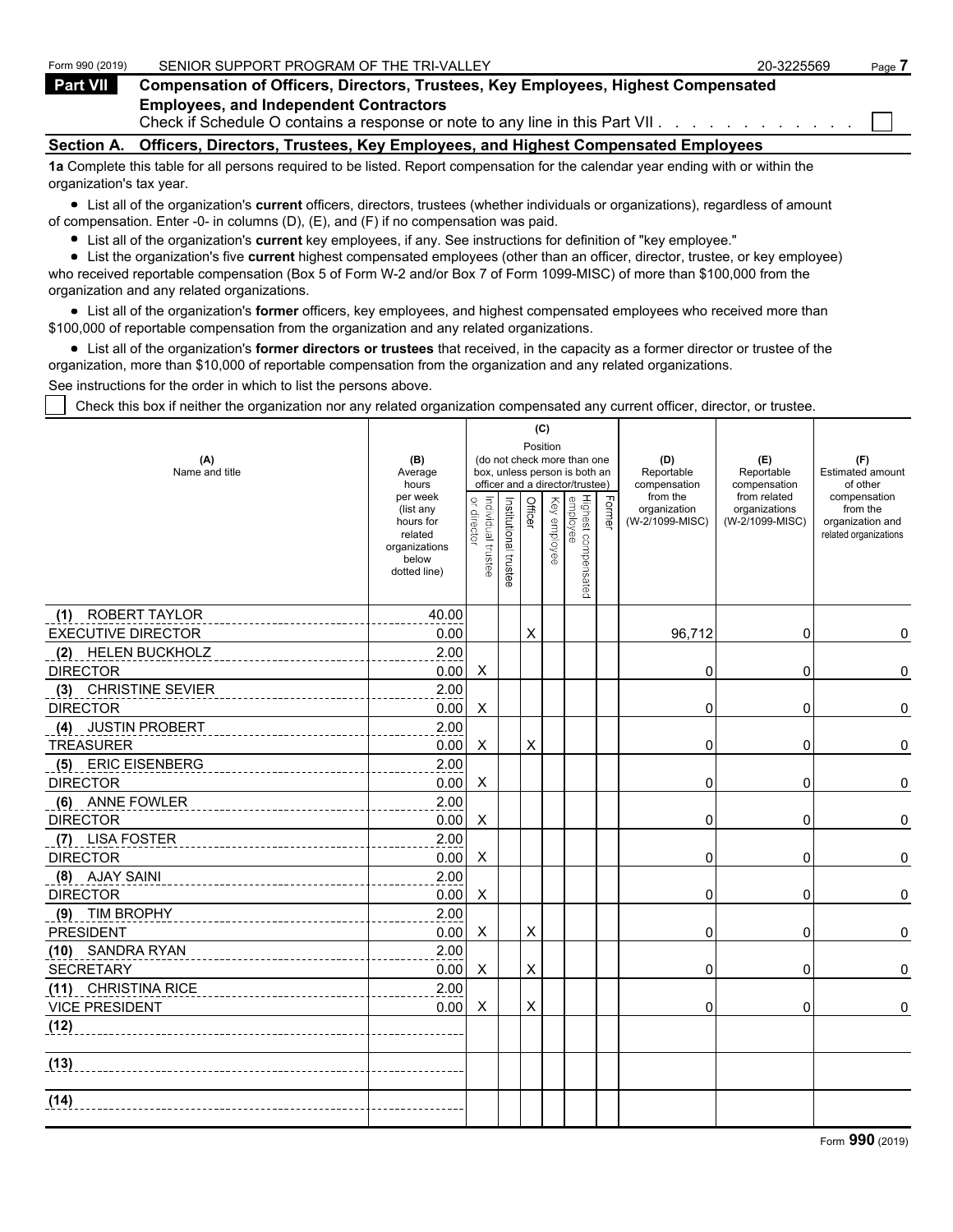| Form 990 (2019)<br>SENIOR SUPPORT PROGRAM OF THE TRI-VALLEY                                                                                                                                                                                                 |                                                                                                                    |                                   |                       |                 |                                                                                                                                                                      |                                                                                  | 20-3225569                                                                            | Page 8                                                                                                       |                    |
|-------------------------------------------------------------------------------------------------------------------------------------------------------------------------------------------------------------------------------------------------------------|--------------------------------------------------------------------------------------------------------------------|-----------------------------------|-----------------------|-----------------|----------------------------------------------------------------------------------------------------------------------------------------------------------------------|----------------------------------------------------------------------------------|---------------------------------------------------------------------------------------|--------------------------------------------------------------------------------------------------------------|--------------------|
| <b>Part VII</b><br>Section A. Officers, Directors, Trustees, Key Employees, and Highest Compensated Employees (continued)                                                                                                                                   |                                                                                                                    |                                   |                       |                 |                                                                                                                                                                      |                                                                                  |                                                                                       |                                                                                                              |                    |
| (A)<br>Name and title                                                                                                                                                                                                                                       | (B)<br>Average<br>hours<br>per week<br>(list any<br>hours for<br>related<br>organizations<br>below<br>dotted line) | Individual trustee<br>or director | Institutional trustee | (C)<br>Position | (do not check more than one<br>box, unless person is both an<br>officer and a director/trustee)<br>∖ Former<br>Highest compensated<br>employee<br>Cfflcer<br>Offlcer | (D)<br>Reportable<br>compensation<br>from the<br>organization<br>(W-2/1099-MISC) | (E)<br>Reportable<br>compensation<br>from related<br>organizations<br>(W-2/1099-MISC) | (F)<br>Estimated amount<br>of other<br>compensation<br>from the<br>organization and<br>related organizations |                    |
| (15)                                                                                                                                                                                                                                                        |                                                                                                                    |                                   |                       |                 |                                                                                                                                                                      |                                                                                  |                                                                                       |                                                                                                              |                    |
|                                                                                                                                                                                                                                                             |                                                                                                                    |                                   |                       |                 |                                                                                                                                                                      |                                                                                  |                                                                                       |                                                                                                              |                    |
|                                                                                                                                                                                                                                                             |                                                                                                                    |                                   |                       |                 |                                                                                                                                                                      |                                                                                  |                                                                                       |                                                                                                              |                    |
| $\frac{1}{117}$                                                                                                                                                                                                                                             |                                                                                                                    |                                   |                       |                 |                                                                                                                                                                      |                                                                                  |                                                                                       |                                                                                                              |                    |
|                                                                                                                                                                                                                                                             |                                                                                                                    |                                   |                       |                 |                                                                                                                                                                      |                                                                                  |                                                                                       |                                                                                                              |                    |
|                                                                                                                                                                                                                                                             |                                                                                                                    |                                   |                       |                 |                                                                                                                                                                      |                                                                                  |                                                                                       |                                                                                                              |                    |
| (20)                                                                                                                                                                                                                                                        |                                                                                                                    |                                   |                       |                 |                                                                                                                                                                      |                                                                                  |                                                                                       |                                                                                                              |                    |
|                                                                                                                                                                                                                                                             |                                                                                                                    |                                   |                       |                 |                                                                                                                                                                      |                                                                                  |                                                                                       |                                                                                                              |                    |
|                                                                                                                                                                                                                                                             |                                                                                                                    |                                   |                       |                 |                                                                                                                                                                      |                                                                                  |                                                                                       |                                                                                                              |                    |
|                                                                                                                                                                                                                                                             |                                                                                                                    |                                   |                       |                 |                                                                                                                                                                      |                                                                                  |                                                                                       |                                                                                                              |                    |
|                                                                                                                                                                                                                                                             |                                                                                                                    |                                   |                       |                 |                                                                                                                                                                      |                                                                                  |                                                                                       |                                                                                                              |                    |
|                                                                                                                                                                                                                                                             |                                                                                                                    |                                   |                       |                 |                                                                                                                                                                      |                                                                                  |                                                                                       |                                                                                                              |                    |
| (25)                                                                                                                                                                                                                                                        |                                                                                                                    |                                   |                       |                 |                                                                                                                                                                      |                                                                                  |                                                                                       |                                                                                                              |                    |
|                                                                                                                                                                                                                                                             |                                                                                                                    |                                   |                       |                 |                                                                                                                                                                      |                                                                                  |                                                                                       |                                                                                                              |                    |
| 1b<br>Total from continuation sheets to Part VII, Section A. ▶<br>2 Total number of individuals (including but not limited to those listed above) who received more than \$100,000 of                                                                       | ▶                                                                                                                  |                                   |                       |                 |                                                                                                                                                                      | 96,712<br>$\mathbf{0}$<br>96,712                                                 | $\mathbf{0}$<br>$\mathbf 0$<br>$\Omega$                                               |                                                                                                              | 0<br>0<br>$\Omega$ |
| reportable compensation from the organization                                                                                                                                                                                                               |                                                                                                                    |                                   |                       |                 |                                                                                                                                                                      |                                                                                  |                                                                                       | Yes No                                                                                                       |                    |
| Did the organization list any former officer, director, trustee, key employee, or highest compensated<br>3<br>employee on line 1a? If "Yes," complete Schedule J for such individual                                                                        |                                                                                                                    |                                   |                       |                 |                                                                                                                                                                      |                                                                                  |                                                                                       | 3                                                                                                            | X                  |
| For any individual listed on line 1a, is the sum of reportable compensation and other compensation from<br>4<br>the organization and related organizations greater than \$150,000? If "Yes," complete Schedule J for such                                   |                                                                                                                    |                                   |                       |                 |                                                                                                                                                                      |                                                                                  |                                                                                       | 4                                                                                                            | X                  |
| Did any person listed on line 1a receive or accrue compensation from any unrelated organization or individual<br>5<br>for services rendered to the organization? If "Yes," complete Schedule J for such person.                                             |                                                                                                                    |                                   |                       |                 |                                                                                                                                                                      |                                                                                  |                                                                                       | 5                                                                                                            | X                  |
| <b>Section B. Independent Contractors</b>                                                                                                                                                                                                                   |                                                                                                                    |                                   |                       |                 |                                                                                                                                                                      |                                                                                  |                                                                                       |                                                                                                              |                    |
| Complete this table for your five highest compensated independent contractors that received more than \$100,000 of<br>1<br>compensation from the organization. Report compensation for the calendar year ending with or within the organization's tax year. |                                                                                                                    |                                   |                       |                 |                                                                                                                                                                      |                                                                                  |                                                                                       |                                                                                                              |                    |
| (A)<br>Name and business address                                                                                                                                                                                                                            |                                                                                                                    |                                   |                       |                 |                                                                                                                                                                      | (B)<br>Description of services                                                   |                                                                                       | (C)<br>Compensation                                                                                          |                    |
|                                                                                                                                                                                                                                                             |                                                                                                                    |                                   |                       |                 |                                                                                                                                                                      |                                                                                  |                                                                                       |                                                                                                              | 0<br>0             |
|                                                                                                                                                                                                                                                             |                                                                                                                    |                                   |                       |                 |                                                                                                                                                                      |                                                                                  |                                                                                       |                                                                                                              | 0                  |
|                                                                                                                                                                                                                                                             |                                                                                                                    |                                   |                       |                 |                                                                                                                                                                      |                                                                                  |                                                                                       |                                                                                                              | 0                  |
|                                                                                                                                                                                                                                                             |                                                                                                                    |                                   |                       |                 |                                                                                                                                                                      |                                                                                  |                                                                                       |                                                                                                              | 0                  |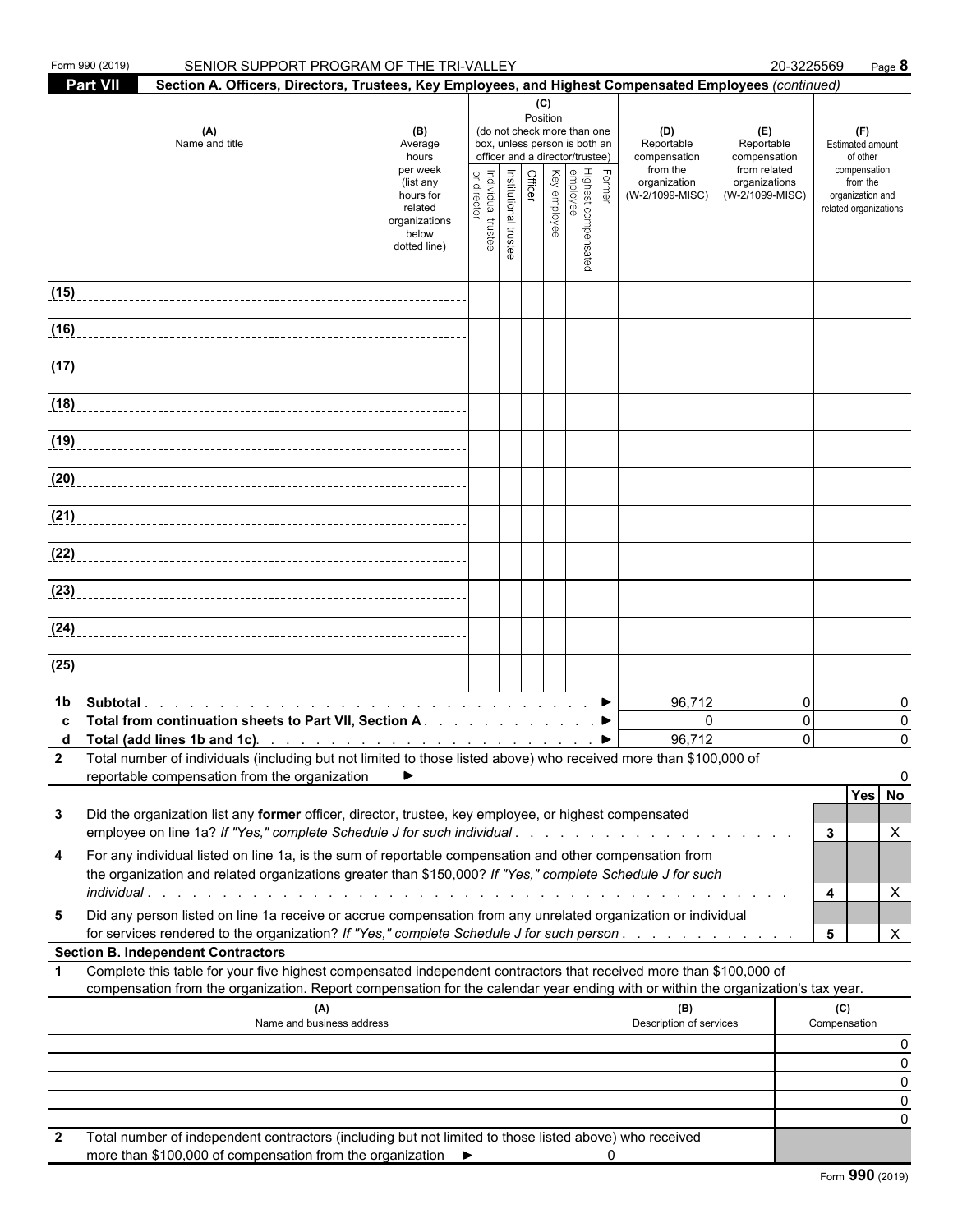|                                                                                                                                                   |                  | SENIOR SUPPORT PROGRAM OF THE TRI-VALLEY                                                   |                      |                                              | 20-3225569                           | Page 9                                                        |
|---------------------------------------------------------------------------------------------------------------------------------------------------|------------------|--------------------------------------------------------------------------------------------|----------------------|----------------------------------------------|--------------------------------------|---------------------------------------------------------------|
|                                                                                                                                                   | <b>Part VIII</b> | <b>Statement of Revenue</b>                                                                |                      |                                              |                                      |                                                               |
|                                                                                                                                                   |                  | Check if Schedule O contains a response or note to any line in this Part VIII.             |                      |                                              |                                      |                                                               |
|                                                                                                                                                   |                  |                                                                                            | (A)<br>Total revenue | (B)<br>Related or exempt<br>function revenue | (C)<br>Unrelated<br>business revenue | (D)<br>Revenue excluded<br>from tax under<br>sections 512-514 |
|                                                                                                                                                   | 1a               | Federated campaigns<br>1a                                                                  |                      |                                              |                                      |                                                               |
|                                                                                                                                                   | b                | 1 <sub>b</sub><br>Membership dues<br>U                                                     |                      |                                              |                                      |                                                               |
|                                                                                                                                                   | c                | 1 <sub>c</sub><br>Fundraising events                                                       |                      |                                              |                                      |                                                               |
| Form 990 (2019)<br>Grants<br>Contributions, Gifts, Grants<br>and Other Similar Amounts<br>Service<br>Revenue<br>Program <b>:</b><br>Other Revenue | d                | $\overline{1d}$<br>Related organizations                                                   |                      |                                              |                                      |                                                               |
|                                                                                                                                                   | е                | 1e<br>Government grants (contributions)<br>839,581                                         |                      |                                              |                                      |                                                               |
|                                                                                                                                                   |                  | f All other contributions, gifts, grants, and                                              |                      |                                              |                                      |                                                               |
|                                                                                                                                                   |                  | similar amounts not included above<br>1f<br>163,183                                        |                      |                                              |                                      |                                                               |
|                                                                                                                                                   |                  | g Noncash contributions included in                                                        |                      |                                              |                                      |                                                               |
|                                                                                                                                                   |                  | $1g$ \$<br>lines $1a-1f$ .<br>$\mathbf{0}$<br><b>h</b> Total. Add lines $1a-1f$            | 1,002,764            |                                              |                                      |                                                               |
|                                                                                                                                                   |                  | <b>Business Code</b>                                                                       |                      |                                              |                                      |                                                               |
|                                                                                                                                                   | 2a               |                                                                                            | $\Omega$             |                                              |                                      |                                                               |
|                                                                                                                                                   | b                |                                                                                            | O                    |                                              |                                      |                                                               |
|                                                                                                                                                   |                  |                                                                                            |                      |                                              |                                      |                                                               |
|                                                                                                                                                   |                  |                                                                                            |                      |                                              |                                      |                                                               |
|                                                                                                                                                   |                  |                                                                                            |                      |                                              |                                      |                                                               |
|                                                                                                                                                   |                  | All other program service revenue                                                          | 0                    |                                              |                                      |                                                               |
|                                                                                                                                                   | 3                | Total. Add lines 2a–2f. ▶<br>Investment income (including dividends, interest, and         |                      |                                              |                                      |                                                               |
|                                                                                                                                                   |                  | other similar amounts). $\ldots$ $\ldots$ $\ldots$ $\ldots$ $\ldots$ $\ldots$              | 123                  |                                              |                                      | 123                                                           |
|                                                                                                                                                   | 4                | Income from investment of tax-exempt bond proceeds ▶                                       | $\Omega$             |                                              |                                      |                                                               |
|                                                                                                                                                   | 5                |                                                                                            | O                    |                                              |                                      |                                                               |
|                                                                                                                                                   |                  | (i) Real<br>(ii) Personal                                                                  |                      |                                              |                                      |                                                               |
|                                                                                                                                                   | 6а               | 6а<br>Gross rents                                                                          |                      |                                              |                                      |                                                               |
|                                                                                                                                                   | b                | Less: rental expenses.<br>6b                                                               |                      |                                              |                                      |                                                               |
|                                                                                                                                                   | c                | Rental income or (loss)<br>6с<br>$\Omega$<br>$\Omega$<br>Net rental income or (loss)       |                      |                                              |                                      |                                                               |
|                                                                                                                                                   | d                | and a state<br>and the company<br>7a Gross amount from<br>(i) Securities<br>(ii) Other     | 0                    |                                              |                                      |                                                               |
|                                                                                                                                                   |                  | sales of assets                                                                            |                      |                                              |                                      |                                                               |
|                                                                                                                                                   |                  | other than inventory<br>7a<br>$\Omega$<br>O                                                |                      |                                              |                                      |                                                               |
|                                                                                                                                                   | b                | Less: cost or other basis                                                                  |                      |                                              |                                      |                                                               |
|                                                                                                                                                   |                  | 7b<br>and sales expenses                                                                   |                      |                                              |                                      |                                                               |
|                                                                                                                                                   |                  | $\Omega$                                                                                   |                      |                                              |                                      |                                                               |
|                                                                                                                                                   | d                | $\blacktriangleright$                                                                      | $\Omega$             |                                              |                                      |                                                               |
|                                                                                                                                                   |                  | 8a Gross income from fundraising<br>events (not including \$                               |                      |                                              |                                      |                                                               |
|                                                                                                                                                   |                  | . 0.<br>of contributions reported on line 1c).                                             |                      |                                              |                                      |                                                               |
|                                                                                                                                                   |                  |                                                                                            |                      |                                              |                                      |                                                               |
|                                                                                                                                                   |                  | 8 <sub>b</sub><br><b>b</b> Less: direct expenses                                           |                      |                                              |                                      |                                                               |
|                                                                                                                                                   | c                | Net income or (loss) from fundraising events                                               |                      |                                              |                                      |                                                               |
|                                                                                                                                                   |                  | 9a Gross income from gaming activities.                                                    |                      |                                              |                                      |                                                               |
|                                                                                                                                                   |                  | 9a<br>See Part IV, line 19.                                                                |                      |                                              |                                      |                                                               |
|                                                                                                                                                   |                  | 9 <sub>b</sub><br><b>b</b> Less: direct expenses<br>$\Omega$                               | $\Omega$             |                                              |                                      |                                                               |
|                                                                                                                                                   |                  | <b>c</b> Net income or (loss) from gaming activities<br>10a Gross sales of inventory, less |                      |                                              |                                      |                                                               |
|                                                                                                                                                   |                  | returns and allowances 10a                                                                 |                      |                                              |                                      |                                                               |
|                                                                                                                                                   |                  | 10 <sub>b</sub><br><b>b</b> Less: $\cosh$ of goods $\sinh$<br>$\Omega$                     |                      |                                              |                                      |                                                               |
|                                                                                                                                                   |                  | c Net income or (loss) from sales of inventory                                             | $\Omega$             |                                              |                                      |                                                               |
|                                                                                                                                                   |                  | <b>Business Code</b>                                                                       |                      |                                              |                                      |                                                               |
|                                                                                                                                                   |                  | 11a OTHER INCOME ____________________________                                              |                      |                                              |                                      |                                                               |
|                                                                                                                                                   | b                |                                                                                            | 0                    |                                              |                                      |                                                               |
| Miscellaneous<br>Revenue                                                                                                                          | c                |                                                                                            | $\Omega$             |                                              |                                      |                                                               |
|                                                                                                                                                   |                  | d All other revenue                                                                        | $\Omega$             |                                              |                                      |                                                               |
|                                                                                                                                                   |                  | e Total. Add lines 11a-11d ▶<br>$\blacktriangleright$                                      | 0<br>1,002,887       | 0                                            | 0                                    |                                                               |
|                                                                                                                                                   |                  | 12 Total revenue. See instructions.                                                        |                      |                                              |                                      | 123                                                           |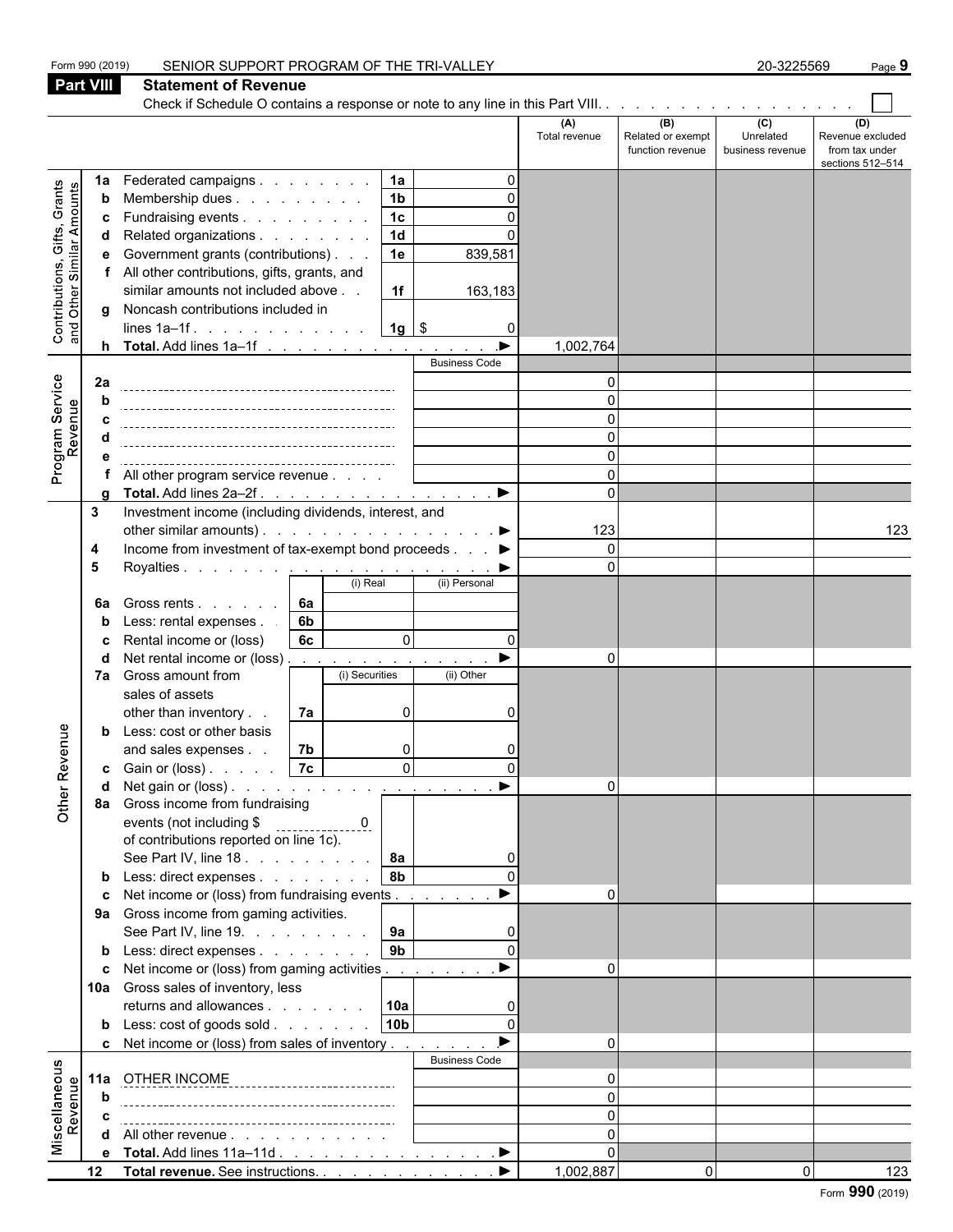|              | Part IX<br><b>Statement of Functional Expenses</b>                                                                         |                       |                                    |                                           |                                |
|--------------|----------------------------------------------------------------------------------------------------------------------------|-----------------------|------------------------------------|-------------------------------------------|--------------------------------|
|              | Section 501(c)(3) and 501(c)(4) organizations must complete all columns. All other organizations must complete column (A). |                       |                                    |                                           |                                |
|              |                                                                                                                            |                       |                                    |                                           |                                |
|              | Do not include amounts reported on lines 6b, 7b,<br>8b, 9b, and 10b of Part VIII.                                          | (A)<br>Total expenses | (B)<br>Program service<br>expenses | (C)<br>Management and<br>general expenses | (D)<br>Fundraising<br>expenses |
| $\mathbf 1$  | Grants and other assistance to domestic organizations                                                                      |                       |                                    |                                           |                                |
|              | domestic governments. See Part IV, line 21                                                                                 | 0                     |                                    |                                           |                                |
| $\mathbf{2}$ | Grants and other assistance to domestic                                                                                    |                       |                                    |                                           |                                |
|              | individuals. See Part IV, line 22.                                                                                         | 0                     |                                    |                                           |                                |
| 3            | Grants and other assistance to foreign                                                                                     |                       |                                    |                                           |                                |
|              | organizations, foreign governments, and foreign                                                                            |                       |                                    |                                           |                                |
|              | individuals. See Part IV, lines 15 and 16                                                                                  | 0                     |                                    |                                           |                                |
| 4            | Benefits paid to or for members                                                                                            |                       |                                    |                                           |                                |
| 5            | Compensation of current officers, directors,                                                                               |                       |                                    |                                           |                                |
|              | trustees, and key employees                                                                                                | 96,712                | 96,712                             | 0                                         |                                |
| 6            | Compensation not included above to disqualified                                                                            |                       |                                    |                                           |                                |
|              | persons (as defined under section 4958(f)(1)) and                                                                          |                       |                                    |                                           |                                |
|              | persons described in section $4958(c)(3)(B)$ .                                                                             | 0                     |                                    |                                           |                                |
|              | Other salaries and wages                                                                                                   | 729,823               | 713,739                            | 16,084                                    |                                |
| 8            | Pension plan accruals and contributions (include                                                                           |                       |                                    |                                           |                                |
|              | section $401(k)$ and $403(b)$ employer contributions).                                                                     | 0                     |                                    |                                           |                                |
| 9            | Other employee benefits                                                                                                    | 25,433                | 23,354                             | 2,079                                     |                                |
| 10           | Payroll taxes                                                                                                              | 63,363                | 63,342                             | 21                                        |                                |
| 11           | Fees for services (nonemployees):                                                                                          |                       |                                    |                                           |                                |
| a            | Management.                                                                                                                | 0                     |                                    |                                           |                                |
| b            |                                                                                                                            | $\Omega$              |                                    |                                           |                                |
| c            |                                                                                                                            | 27,346                | 7,030                              | 20,316                                    |                                |
| d            |                                                                                                                            | $\Omega$              |                                    |                                           |                                |
| е            | Professional fundraising services. See Part IV, line 17.                                                                   | $\Omega$              |                                    |                                           |                                |
|              | Investment management fees                                                                                                 | $\Omega$              |                                    |                                           |                                |
| g            | Other. (If line 11g amount exceeds 10% of line 25, column                                                                  |                       |                                    |                                           |                                |
|              | (A) amount, list line 11g expenses on Schedule O.)                                                                         | 13,966                | 6,936                              | 7,030                                     |                                |
| 12           | Advertising and promotion                                                                                                  | $\mathbf{0}$          |                                    |                                           |                                |
| 13           | Office expenses                                                                                                            | 17,802                | 11,323                             | 6,479                                     |                                |
| 14           | Information technology                                                                                                     | 4,135                 | 1,415                              | 2,720                                     |                                |
| 15           |                                                                                                                            | $\Omega$              |                                    |                                           |                                |
| 16           | Occupancy.                                                                                                                 | $\mathbf{0}$          |                                    |                                           |                                |
| 17           |                                                                                                                            | 11,128                | 8,975                              | 2,153                                     |                                |
| 18           | Payments of travel or entertainment expenses                                                                               |                       |                                    |                                           |                                |
|              | for any federal, state, or local public officials                                                                          | 0                     |                                    |                                           |                                |
| 19           | Conferences, conventions, and meetings                                                                                     | $\Omega$<br>$\Omega$  |                                    |                                           |                                |
| 20           | Payments to affiliates                                                                                                     | $\Omega$              |                                    |                                           |                                |
| 21<br>22     | Depreciation, depletion, and amortization                                                                                  | 1,023                 | $\Omega$                           | 1,023                                     |                                |
| 23           |                                                                                                                            | 6,175                 | 2,078                              | 4,097                                     |                                |
| 24           | Other expenses. Itemize expenses not covered                                                                               |                       |                                    |                                           |                                |
|              | above (List miscellaneous expenses on line 24e. If                                                                         |                       |                                    |                                           |                                |
|              | line 24e amount exceeds 10% of line 25, column                                                                             |                       |                                    |                                           |                                |
|              | (A) amount, list line 24e expenses on Schedule O.)                                                                         |                       |                                    |                                           |                                |
| a            | PROGRAM EXPENSES                                                                                                           | 3,155                 | 2,064                              | 1,091                                     |                                |
| b            | -------------------------------                                                                                            | 6,375                 | 6,453                              | $-78$                                     |                                |
| c            |                                                                                                                            | 1,298                 | 840                                | 458                                       |                                |
| d            |                                                                                                                            | $\mathbf{0}$          |                                    |                                           |                                |
| е            |                                                                                                                            | $\mathbf{0}$          |                                    |                                           |                                |
| 25           | Total functional expenses. Add lines 1 through 24e                                                                         | 1,007,734             | 944,261                            | 63,473                                    | $\Omega$                       |
| 26           | Joint costs. Complete this line only if the                                                                                |                       |                                    |                                           |                                |
|              | organization reported in column (B) joint costs                                                                            |                       |                                    |                                           |                                |
|              | from a combined educational campaign and                                                                                   |                       |                                    |                                           |                                |
|              | fundraising solicitation. Check here ▶   if                                                                                |                       |                                    |                                           |                                |
|              | following SOP 98-2 (ASC 958-720)                                                                                           |                       |                                    |                                           |                                |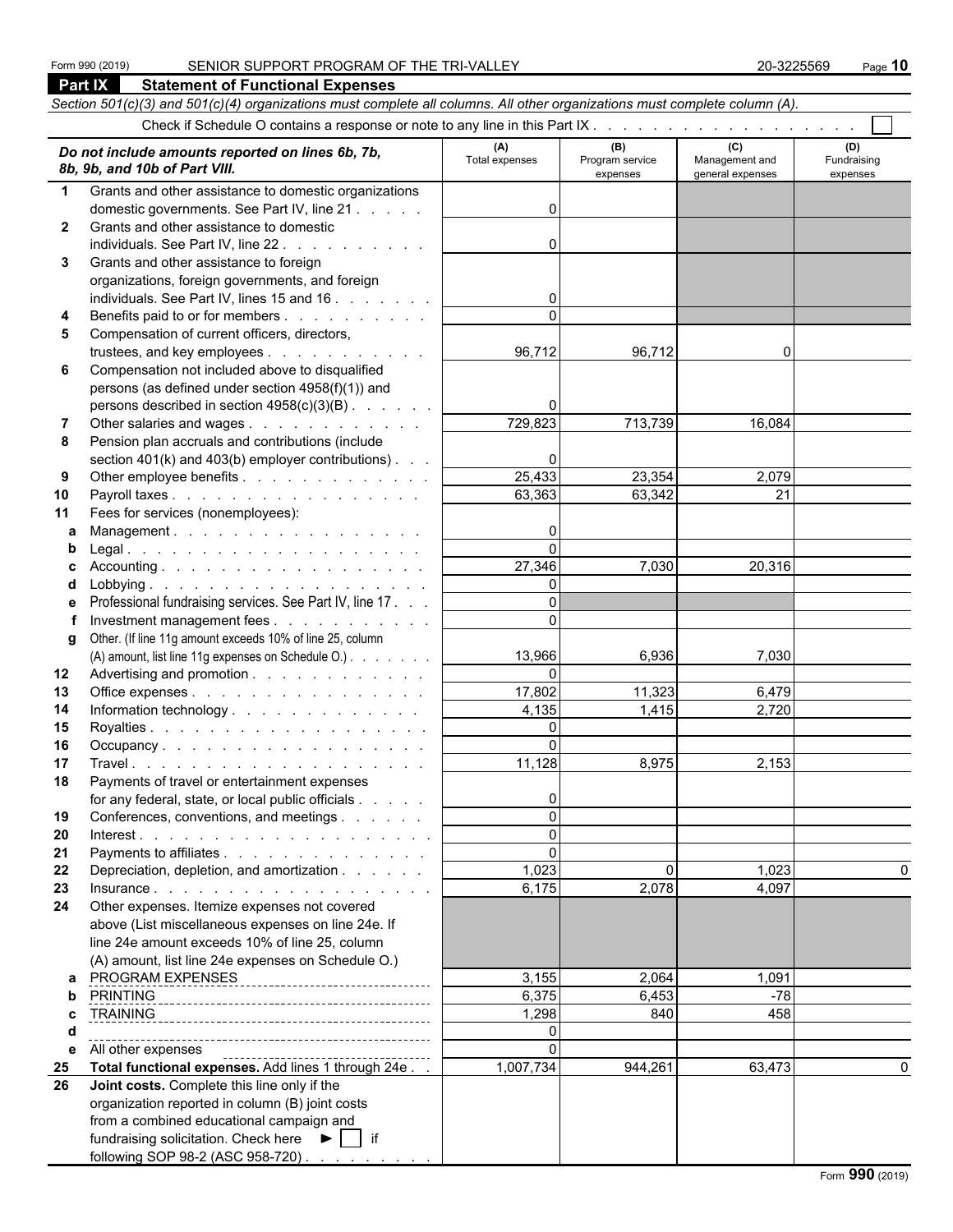|                              | <b>Part X</b> | <b>Balance Sheet</b>                                                                                |                          |                         |                    |
|------------------------------|---------------|-----------------------------------------------------------------------------------------------------|--------------------------|-------------------------|--------------------|
|                              |               |                                                                                                     | (A)<br>Beginning of year |                         | (B)<br>End of year |
|                              | -1            |                                                                                                     | 314,892                  | $\overline{1}$          | 323,325            |
|                              | $\mathbf{2}$  | Savings and temporary cash investments                                                              | 79,623                   | $\overline{2}$          | 293,656            |
|                              | -3            |                                                                                                     | $\Omega$                 | $\overline{\mathbf{3}}$ |                    |
|                              | 4             |                                                                                                     | 184,986                  | $\overline{\mathbf{4}}$ | 161,730            |
|                              | 5             | Loans and other receivables from any current or former officer, director,                           |                          |                         |                    |
|                              |               | trustee, key employee, creator or founder, substantial contributor, or 35%                          |                          |                         |                    |
|                              |               | controlled entity or family member of any of these persons                                          | $\Omega$                 | 5                       |                    |
|                              | 6             | Loans and other receivables from other disqualified persons (as defined                             |                          |                         |                    |
|                              |               | under section $4958(f)(1)$ , and persons described in section $4958(c)(3)(B)$                       | $\Omega$                 | 6                       |                    |
| Assets                       | -7            |                                                                                                     | $\Omega$                 | $\overline{7}$          |                    |
|                              | -8            |                                                                                                     | $\Omega$                 | 8                       |                    |
|                              | 9             | Prepaid expenses and deferred charges                                                               | $\Omega$                 | 9                       |                    |
|                              | 10a           | Land, buildings, and equipment: cost or                                                             |                          |                         |                    |
|                              |               | other basis. Complete Part VI of Schedule D<br>  10a                                                |                          |                         |                    |
|                              |               | 31,684<br>10 <sub>b</sub><br>Less: accumulated depreciation<br>23,515                               | 954                      | 10 <sub>c</sub>         |                    |
|                              | b             |                                                                                                     |                          | 11                      | 8,169              |
|                              | 11            | Investments—publicly traded securities                                                              | $\Omega$                 | 12                      |                    |
|                              | 12            | Investments—other securities. See Part IV, line 11.                                                 | $\Omega$                 | 13                      | U                  |
|                              | 13            | Investments-program-related. See Part IV, line 11                                                   |                          |                         | O                  |
|                              | 14            |                                                                                                     | $\Omega$                 | 14                      | U                  |
|                              | 15            |                                                                                                     | $2,905$ 15               |                         |                    |
|                              | 16            | Total assets. Add lines 1 through 15 (must equal line 33)                                           | 583,360                  | 16                      | 786,880            |
|                              | 17            | Accounts payable and accrued expenses                                                               | 126,137                  | 17                      | 113,304            |
|                              | 18            |                                                                                                     |                          | 18                      |                    |
|                              | 19            |                                                                                                     | $\Omega$                 | 19                      |                    |
|                              | 20            |                                                                                                     | $\Omega$                 | 20                      |                    |
|                              | 21            | Escrow or custodial account liability. Complete Part IV of Schedule D                               | $\Omega$                 | 21                      |                    |
| Liabilities                  | 22            | Loans and other payables to any current or former officer, director,                                |                          |                         |                    |
|                              |               | trustee, key employee, creator or founder, substantial contributor, or 35%                          |                          |                         |                    |
|                              |               | controlled entity or family member of any of these persons                                          | $\Omega$                 | 22                      |                    |
|                              | 23            | Secured mortgages and notes payable to unrelated third parties                                      |                          | $\overline{23}$         |                    |
|                              | 24            | Unsecured notes and loans payable to unrelated third parties                                        | $\Omega$                 | 24                      | 221,200            |
|                              | 25            | Other liabilities (including federal income tax, payables to related third                          |                          |                         |                    |
|                              |               | parties, and other liabilities not included on lines 17-24). Complete                               |                          |                         |                    |
|                              |               |                                                                                                     | 01                       | 25                      |                    |
|                              | 26            | Total liabilities. Add lines 17 through 25.                                                         | 126,137                  | 26                      | 334,504            |
|                              |               | Organizations that follow FASB ASC 958, check here $\blacktriangleright \lceil \overline{X} \rceil$ |                          |                         |                    |
|                              |               | and complete lines 27, 28, 32, and 33.                                                              |                          |                         |                    |
|                              | 27            |                                                                                                     | 426,146 27               |                         | 452,376            |
|                              | 28            |                                                                                                     | 31,077                   | 28                      |                    |
| <b>Fund Balances</b>         |               | Organizations that do not follow FASB ASC 958, check here ▶                                         |                          |                         |                    |
|                              |               |                                                                                                     |                          |                         |                    |
| $\overleftarrow{\mathbf{o}}$ |               | and complete lines 29 through 33.                                                                   |                          |                         |                    |
|                              | 29            | Capital stock or trust principal, or current funds                                                  | $\Omega$                 | 29                      |                    |
|                              | 30            | Paid-in or capital surplus, or land, building, or equipment fund                                    | $\Omega$                 | 30                      |                    |
|                              | 31            | Retained earnings, endowment, accumulated income, or other funds                                    | $\Omega$                 | 31                      |                    |
| <b>Net Assets</b>            | 32            |                                                                                                     | 457,223                  | 32                      | 452,376            |
|                              | 33            | Total liabilities and net assets/fund balances                                                      | 583,360 33               |                         | 786,880            |

Form 990 (2019) SENIOR SUPPORT PROGRAM OF THE TRI-VALLEY 20-3225569 Page 11

Form **990** (2019)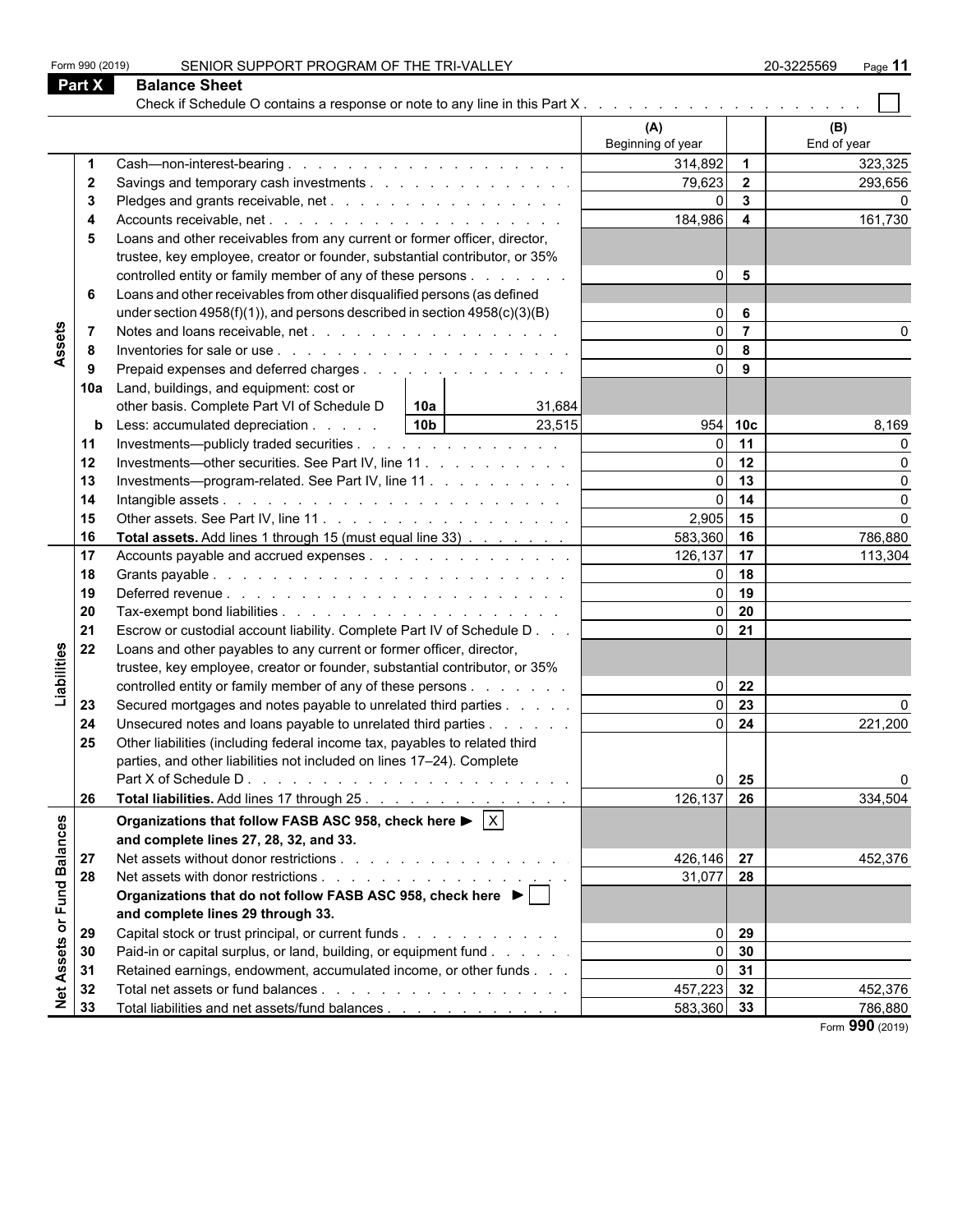|                | SENIOR SUPPORT PROGRAM OF THE TRI-VALLEY<br>Form 990 (2019)                                                    |                | 20-3225569     | Page 12            |  |
|----------------|----------------------------------------------------------------------------------------------------------------|----------------|----------------|--------------------|--|
| <b>Part XI</b> | <b>Reconciliation of Net Assets</b>                                                                            |                |                |                    |  |
|                | Check if Schedule O contains a response or note to any line in this Part XI.                                   |                |                |                    |  |
|                |                                                                                                                | $\mathbf 1$    |                | 1,002,887          |  |
|                |                                                                                                                | $\overline{2}$ |                | 1,007,734          |  |
| 3              |                                                                                                                | $\mathbf{3}$   |                | $-4.847$           |  |
|                | Net assets or fund balances at beginning of year (must equal Part X, line 32, column (A))                      | $\overline{4}$ |                | 457,223            |  |
| 5              |                                                                                                                | 5              |                |                    |  |
| -6             |                                                                                                                | 6              |                |                    |  |
|                |                                                                                                                | $\overline{7}$ |                |                    |  |
| 8              |                                                                                                                | 8              |                |                    |  |
| .9             | Other changes in net assets or fund balances (explain on Schedule O).                                          | 9              |                |                    |  |
| 10             | Net assets or fund balances at end of year. Combine lines 3 through 9 (must equal Part X, line 32,             |                |                |                    |  |
|                |                                                                                                                | 10             |                | 452,376            |  |
|                | Part XII Financial Statements and Reporting                                                                    |                |                |                    |  |
|                | Check if Schedule O contains a response or note to any line in this Part XII.                                  |                |                |                    |  |
|                |                                                                                                                |                |                | Yes  <br><b>No</b> |  |
|                | X Accrual<br>Accounting method used to prepare the Form 990:<br>Cash<br>Other                                  |                |                |                    |  |
|                | If the organization changed its method of accounting from a prior year or checked "Other," explain in          |                |                |                    |  |
|                | Schedule O.                                                                                                    |                |                |                    |  |
| 2a             | Were the organization's financial statements compiled or reviewed by an independent accountant?                |                | 2a             | $\times$           |  |
|                | If "Yes," check a box below to indicate whether the financial statements for the year were compiled or         |                |                |                    |  |
|                | reviewed on a separate basis, consolidated basis, or both:                                                     |                |                |                    |  |
|                | Separate basis<br>  Consolidated basis<br>Both consolidated and separate basis                                 |                |                |                    |  |
|                | Were the organization's financial statements audited by an independent accountant?                             |                | 2 <sub>b</sub> | $\times$           |  |
|                | If "Yes," check a box below to indicate whether the financial statements for the year were audited on a        |                |                |                    |  |
|                | separate basis, consolidated basis, or both:                                                                   |                |                |                    |  |
|                | $X$ Separate basis<br>Consolidated basis<br>Both consolidated and separate basis                               |                |                |                    |  |
|                | If "Yes" to line 2a or 2b, does the organization have a committee that assumes responsibility for oversight of |                |                |                    |  |
|                | the audit, review, or compilation of its financial statements and selection of an independent accountant? .    |                | 2c             | $\times$           |  |
|                | If the organization changed either its oversight process or selection process during the tax year, explain on  |                |                |                    |  |
|                | Schedule O.                                                                                                    |                |                |                    |  |
| За             | As a result of a federal award, was the organization required to undergo an audit or audits as set forth in    |                |                |                    |  |
|                |                                                                                                                |                | За             | X                  |  |
| b              | If "Yes," did the organization undergo the required audit or audits? If the organization did not undergo the   |                |                |                    |  |
|                | required audit or audits, explain why on Schedule O and describe any steps taken to undergo such audits        |                | 3 <sub>b</sub> |                    |  |

Form **990** (2019)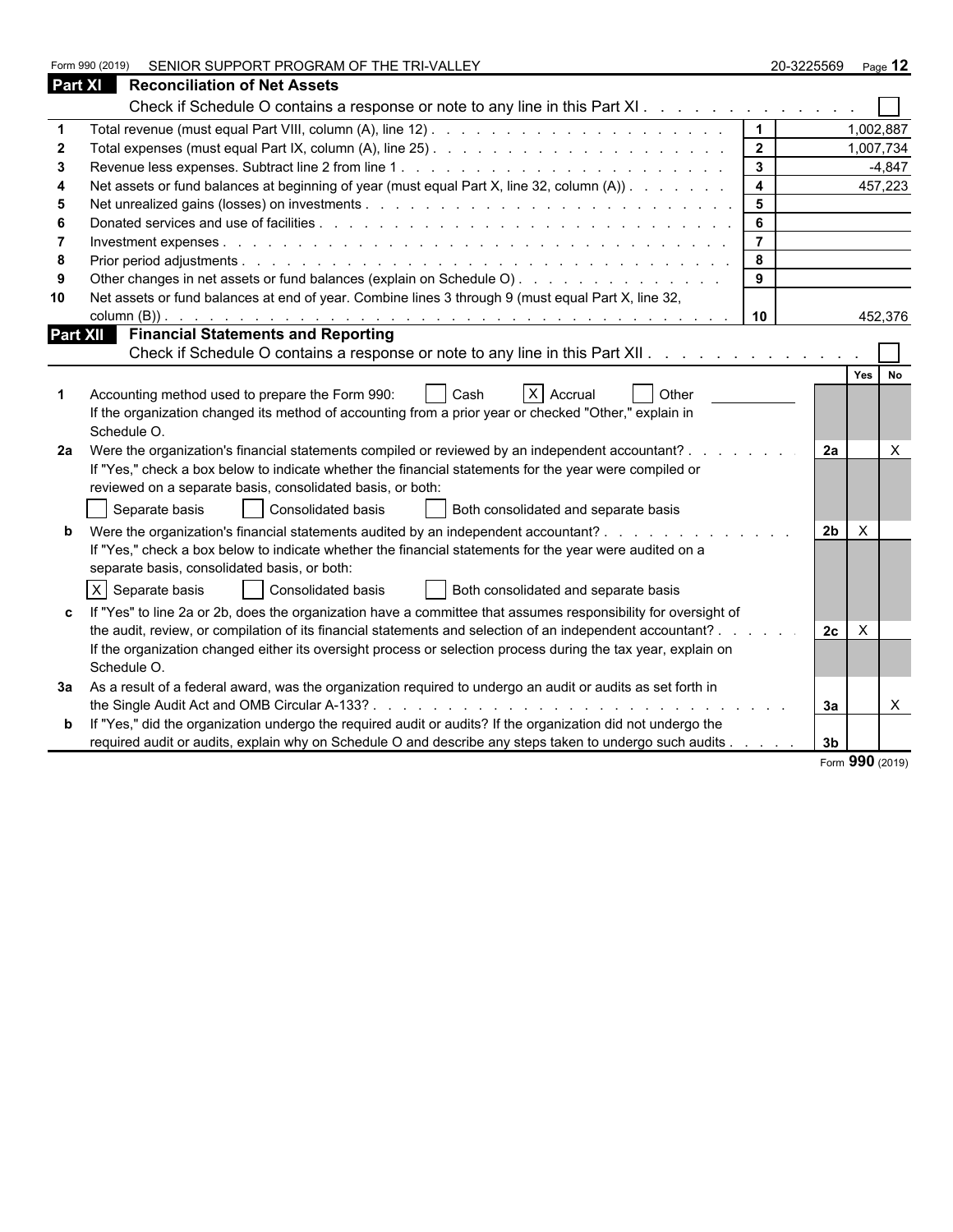| Complete if the organization is a section 501(c)(3) organization or a section 4947(a)(1) nonexempt charitable trust.<br><b>Open to Public</b><br>Attach to Form 990 or Form 990-EZ.<br>Department of the Treasury<br>Inspection<br>Go to www.irs.gov/Form990 for instructions and the latest information.<br>Internal Revenue Service<br><b>Employer identification number</b><br>Name of the organization<br>SENIOR SUPPORT PROGRAM OF THE TRI-VALLEY<br>20-3225569<br>Reason for Public Charity Status (All organizations must complete this part.) See instructions.<br>Part I<br>The organization is not a private foundation because it is: (For lines 1 through 12, check only one box.)<br>A church, convention of churches, or association of churches described in section 170(b)(1)(A)(i).<br>1<br>A school described in section 170(b)(1)(A)(ii). (Attach Schedule E (Form 990 or 990-EZ).)<br>2<br>A hospital or a cooperative hospital service organization described in section 170(b)(1)(A)(iii).<br>3<br>A medical research organization operated in conjunction with a hospital described in section 170(b)(1)(A)(iii). Enter the<br>4<br>hospital's name, city, and state:<br>An organization operated for the benefit of a college or university owned or operated by a governmental unit described in<br>5<br>section 170(b)(1)(A)(iv). (Complete Part II.)<br>A federal, state, or local government or governmental unit described in section 170(b)(1)(A)(v).<br>6<br>$\vert x \vert$<br>An organization that normally receives a substantial part of its support from a governmental unit or from the general public<br>7<br>described in section 170(b)(1)(A)(vi). (Complete Part II.)<br>A community trust described in section 170(b)(1)(A)(vi). (Complete Part II.)<br>8<br>An agricultural research organization described in section 170(b)(1)(A)(ix) operated in conjunction with a land-grant college<br>9<br>or university or a non-land-grant college of agriculture (see instructions). Enter the name, city, and state of the college or<br>university:<br>10<br>receipts from activities related to its exempt functions—subject to certain exceptions, and (2) no more than 33 1/3% of its<br>support from gross investment income and unrelated business taxable income (less section 511 tax) from businesses<br>acquired by the organization after June 30, 1975. See section 509(a)(2). (Complete Part III.)<br>11<br>An organization organized and operated exclusively to test for public safety. See section 509(a)(4).<br>12<br>An organization organized and operated exclusively for the benefit of, to perform the functions of, or to carry out the purposes<br>of one or more publicly supported organizations described in section 509(a)(1) or section 509(a)(2). See section 509(a)(3).<br>Check the box in lines 12a through 12d that describes the type of supporting organization and complete lines 12e, 12f, and 12g.<br>Type I. A supporting organization operated, supervised, or controlled by its supported organization(s), typically by giving<br>a<br>the supported organization(s) the power to regularly appoint or elect a majority of the directors or trustees of the supporting<br>organization. You must complete Part IV, Sections A and B.<br>Type II. A supporting organization supervised or controlled in connection with its supported organization(s), by having<br>b<br>control or management of the supporting organization vested in the same persons that control or manage the supported<br>organization(s). You must complete Part IV, Sections A and C.<br>Type III functionally integrated. A supporting organization operated in connection with, and functionally integrated with,<br>C<br>its supported organization(s) (see instructions). You must complete Part IV, Sections A, D, and E.<br>Type III non-functionally integrated. A supporting organization operated in connection with its supported organization(s)<br>d<br>that is not functionally integrated. The organization generally must satisfy a distribution requirement and an attentiveness<br>requirement (see instructions). You must complete Part IV, Sections A and D, and Part V.<br>Check this box if the organization received a written determination from the IRS that it is a Type I, Type II, Type III<br>е<br>functionally integrated, or Type III non-functionally integrated supporting organization.<br>Enter the number of supported organizations<br>Provide the following information about the supported organization(s).<br>(iv) Is the organization<br>(i) Name of supported organization<br>(ii) EIN<br>(v) Amount of monetary<br>(iii) Type of organization<br>(vi) Amount of<br>(described on lines 1-10<br>listed in your governing<br>support (see<br>other support (see<br>above (see instructions))<br>document?<br>instructions)<br>instructions)<br>Yes<br>No | (Form 990 or 990-EZ) |  | <b>Public Charity Status and Public Support</b> |  |                |
|-----------------------------------------------------------------------------------------------------------------------------------------------------------------------------------------------------------------------------------------------------------------------------------------------------------------------------------------------------------------------------------------------------------------------------------------------------------------------------------------------------------------------------------------------------------------------------------------------------------------------------------------------------------------------------------------------------------------------------------------------------------------------------------------------------------------------------------------------------------------------------------------------------------------------------------------------------------------------------------------------------------------------------------------------------------------------------------------------------------------------------------------------------------------------------------------------------------------------------------------------------------------------------------------------------------------------------------------------------------------------------------------------------------------------------------------------------------------------------------------------------------------------------------------------------------------------------------------------------------------------------------------------------------------------------------------------------------------------------------------------------------------------------------------------------------------------------------------------------------------------------------------------------------------------------------------------------------------------------------------------------------------------------------------------------------------------------------------------------------------------------------------------------------------------------------------------------------------------------------------------------------------------------------------------------------------------------------------------------------------------------------------------------------------------------------------------------------------------------------------------------------------------------------------------------------------------------------------------------------------------------------------------------------------------------------------------------------------------------------------------------------------------------------------------------------------------------------------------------------------------------------------------------------------------------------------------------------------------------------------------------------------------------------------------------------------------------------------------------------------------------------------------------------------------------------------------------------------------------------------------------------------------------------------------------------------------------------------------------------------------------------------------------------------------------------------------------------------------------------------------------------------------------------------------------------------------------------------------------------------------------------------------------------------------------------------------------------------------------------------------------------------------------------------------------------------------------------------------------------------------------------------------------------------------------------------------------------------------------------------------------------------------------------------------------------------------------------------------------------------------------------------------------------------------------------------------------------------------------------------------------------------------------------------------------------------------------------------------------------------------------------------------------------------------------------------------------------------------------------------------------------------------------------------------------------------------------------------------------------------------------------------------------------------------------------------------------------------------------------------------------------------------------------------------------------------------------------------------------------------------------------------------------------------------------------------------------------|----------------------|--|-------------------------------------------------|--|----------------|
|                                                                                                                                                                                                                                                                                                                                                                                                                                                                                                                                                                                                                                                                                                                                                                                                                                                                                                                                                                                                                                                                                                                                                                                                                                                                                                                                                                                                                                                                                                                                                                                                                                                                                                                                                                                                                                                                                                                                                                                                                                                                                                                                                                                                                                                                                                                                                                                                                                                                                                                                                                                                                                                                                                                                                                                                                                                                                                                                                                                                                                                                                                                                                                                                                                                                                                                                                                                                                                                                                                                                                                                                                                                                                                                                                                                                                                                                                                                                                                                                                                                                                                                                                                                                                                                                                                                                                                                                                                                                                                                                                                                                                                                                                                                                                                                                                                                                                                                                                           |                      |  |                                                 |  |                |
|                                                                                                                                                                                                                                                                                                                                                                                                                                                                                                                                                                                                                                                                                                                                                                                                                                                                                                                                                                                                                                                                                                                                                                                                                                                                                                                                                                                                                                                                                                                                                                                                                                                                                                                                                                                                                                                                                                                                                                                                                                                                                                                                                                                                                                                                                                                                                                                                                                                                                                                                                                                                                                                                                                                                                                                                                                                                                                                                                                                                                                                                                                                                                                                                                                                                                                                                                                                                                                                                                                                                                                                                                                                                                                                                                                                                                                                                                                                                                                                                                                                                                                                                                                                                                                                                                                                                                                                                                                                                                                                                                                                                                                                                                                                                                                                                                                                                                                                                                           |                      |  |                                                 |  |                |
|                                                                                                                                                                                                                                                                                                                                                                                                                                                                                                                                                                                                                                                                                                                                                                                                                                                                                                                                                                                                                                                                                                                                                                                                                                                                                                                                                                                                                                                                                                                                                                                                                                                                                                                                                                                                                                                                                                                                                                                                                                                                                                                                                                                                                                                                                                                                                                                                                                                                                                                                                                                                                                                                                                                                                                                                                                                                                                                                                                                                                                                                                                                                                                                                                                                                                                                                                                                                                                                                                                                                                                                                                                                                                                                                                                                                                                                                                                                                                                                                                                                                                                                                                                                                                                                                                                                                                                                                                                                                                                                                                                                                                                                                                                                                                                                                                                                                                                                                                           |                      |  |                                                 |  |                |
|                                                                                                                                                                                                                                                                                                                                                                                                                                                                                                                                                                                                                                                                                                                                                                                                                                                                                                                                                                                                                                                                                                                                                                                                                                                                                                                                                                                                                                                                                                                                                                                                                                                                                                                                                                                                                                                                                                                                                                                                                                                                                                                                                                                                                                                                                                                                                                                                                                                                                                                                                                                                                                                                                                                                                                                                                                                                                                                                                                                                                                                                                                                                                                                                                                                                                                                                                                                                                                                                                                                                                                                                                                                                                                                                                                                                                                                                                                                                                                                                                                                                                                                                                                                                                                                                                                                                                                                                                                                                                                                                                                                                                                                                                                                                                                                                                                                                                                                                                           |                      |  |                                                 |  |                |
|                                                                                                                                                                                                                                                                                                                                                                                                                                                                                                                                                                                                                                                                                                                                                                                                                                                                                                                                                                                                                                                                                                                                                                                                                                                                                                                                                                                                                                                                                                                                                                                                                                                                                                                                                                                                                                                                                                                                                                                                                                                                                                                                                                                                                                                                                                                                                                                                                                                                                                                                                                                                                                                                                                                                                                                                                                                                                                                                                                                                                                                                                                                                                                                                                                                                                                                                                                                                                                                                                                                                                                                                                                                                                                                                                                                                                                                                                                                                                                                                                                                                                                                                                                                                                                                                                                                                                                                                                                                                                                                                                                                                                                                                                                                                                                                                                                                                                                                                                           |                      |  |                                                 |  |                |
|                                                                                                                                                                                                                                                                                                                                                                                                                                                                                                                                                                                                                                                                                                                                                                                                                                                                                                                                                                                                                                                                                                                                                                                                                                                                                                                                                                                                                                                                                                                                                                                                                                                                                                                                                                                                                                                                                                                                                                                                                                                                                                                                                                                                                                                                                                                                                                                                                                                                                                                                                                                                                                                                                                                                                                                                                                                                                                                                                                                                                                                                                                                                                                                                                                                                                                                                                                                                                                                                                                                                                                                                                                                                                                                                                                                                                                                                                                                                                                                                                                                                                                                                                                                                                                                                                                                                                                                                                                                                                                                                                                                                                                                                                                                                                                                                                                                                                                                                                           |                      |  |                                                 |  |                |
|                                                                                                                                                                                                                                                                                                                                                                                                                                                                                                                                                                                                                                                                                                                                                                                                                                                                                                                                                                                                                                                                                                                                                                                                                                                                                                                                                                                                                                                                                                                                                                                                                                                                                                                                                                                                                                                                                                                                                                                                                                                                                                                                                                                                                                                                                                                                                                                                                                                                                                                                                                                                                                                                                                                                                                                                                                                                                                                                                                                                                                                                                                                                                                                                                                                                                                                                                                                                                                                                                                                                                                                                                                                                                                                                                                                                                                                                                                                                                                                                                                                                                                                                                                                                                                                                                                                                                                                                                                                                                                                                                                                                                                                                                                                                                                                                                                                                                                                                                           |                      |  |                                                 |  |                |
|                                                                                                                                                                                                                                                                                                                                                                                                                                                                                                                                                                                                                                                                                                                                                                                                                                                                                                                                                                                                                                                                                                                                                                                                                                                                                                                                                                                                                                                                                                                                                                                                                                                                                                                                                                                                                                                                                                                                                                                                                                                                                                                                                                                                                                                                                                                                                                                                                                                                                                                                                                                                                                                                                                                                                                                                                                                                                                                                                                                                                                                                                                                                                                                                                                                                                                                                                                                                                                                                                                                                                                                                                                                                                                                                                                                                                                                                                                                                                                                                                                                                                                                                                                                                                                                                                                                                                                                                                                                                                                                                                                                                                                                                                                                                                                                                                                                                                                                                                           |                      |  |                                                 |  |                |
|                                                                                                                                                                                                                                                                                                                                                                                                                                                                                                                                                                                                                                                                                                                                                                                                                                                                                                                                                                                                                                                                                                                                                                                                                                                                                                                                                                                                                                                                                                                                                                                                                                                                                                                                                                                                                                                                                                                                                                                                                                                                                                                                                                                                                                                                                                                                                                                                                                                                                                                                                                                                                                                                                                                                                                                                                                                                                                                                                                                                                                                                                                                                                                                                                                                                                                                                                                                                                                                                                                                                                                                                                                                                                                                                                                                                                                                                                                                                                                                                                                                                                                                                                                                                                                                                                                                                                                                                                                                                                                                                                                                                                                                                                                                                                                                                                                                                                                                                                           |                      |  |                                                 |  |                |
|                                                                                                                                                                                                                                                                                                                                                                                                                                                                                                                                                                                                                                                                                                                                                                                                                                                                                                                                                                                                                                                                                                                                                                                                                                                                                                                                                                                                                                                                                                                                                                                                                                                                                                                                                                                                                                                                                                                                                                                                                                                                                                                                                                                                                                                                                                                                                                                                                                                                                                                                                                                                                                                                                                                                                                                                                                                                                                                                                                                                                                                                                                                                                                                                                                                                                                                                                                                                                                                                                                                                                                                                                                                                                                                                                                                                                                                                                                                                                                                                                                                                                                                                                                                                                                                                                                                                                                                                                                                                                                                                                                                                                                                                                                                                                                                                                                                                                                                                                           |                      |  |                                                 |  |                |
|                                                                                                                                                                                                                                                                                                                                                                                                                                                                                                                                                                                                                                                                                                                                                                                                                                                                                                                                                                                                                                                                                                                                                                                                                                                                                                                                                                                                                                                                                                                                                                                                                                                                                                                                                                                                                                                                                                                                                                                                                                                                                                                                                                                                                                                                                                                                                                                                                                                                                                                                                                                                                                                                                                                                                                                                                                                                                                                                                                                                                                                                                                                                                                                                                                                                                                                                                                                                                                                                                                                                                                                                                                                                                                                                                                                                                                                                                                                                                                                                                                                                                                                                                                                                                                                                                                                                                                                                                                                                                                                                                                                                                                                                                                                                                                                                                                                                                                                                                           |                      |  |                                                 |  |                |
|                                                                                                                                                                                                                                                                                                                                                                                                                                                                                                                                                                                                                                                                                                                                                                                                                                                                                                                                                                                                                                                                                                                                                                                                                                                                                                                                                                                                                                                                                                                                                                                                                                                                                                                                                                                                                                                                                                                                                                                                                                                                                                                                                                                                                                                                                                                                                                                                                                                                                                                                                                                                                                                                                                                                                                                                                                                                                                                                                                                                                                                                                                                                                                                                                                                                                                                                                                                                                                                                                                                                                                                                                                                                                                                                                                                                                                                                                                                                                                                                                                                                                                                                                                                                                                                                                                                                                                                                                                                                                                                                                                                                                                                                                                                                                                                                                                                                                                                                                           |                      |  |                                                 |  |                |
|                                                                                                                                                                                                                                                                                                                                                                                                                                                                                                                                                                                                                                                                                                                                                                                                                                                                                                                                                                                                                                                                                                                                                                                                                                                                                                                                                                                                                                                                                                                                                                                                                                                                                                                                                                                                                                                                                                                                                                                                                                                                                                                                                                                                                                                                                                                                                                                                                                                                                                                                                                                                                                                                                                                                                                                                                                                                                                                                                                                                                                                                                                                                                                                                                                                                                                                                                                                                                                                                                                                                                                                                                                                                                                                                                                                                                                                                                                                                                                                                                                                                                                                                                                                                                                                                                                                                                                                                                                                                                                                                                                                                                                                                                                                                                                                                                                                                                                                                                           |                      |  |                                                 |  |                |
|                                                                                                                                                                                                                                                                                                                                                                                                                                                                                                                                                                                                                                                                                                                                                                                                                                                                                                                                                                                                                                                                                                                                                                                                                                                                                                                                                                                                                                                                                                                                                                                                                                                                                                                                                                                                                                                                                                                                                                                                                                                                                                                                                                                                                                                                                                                                                                                                                                                                                                                                                                                                                                                                                                                                                                                                                                                                                                                                                                                                                                                                                                                                                                                                                                                                                                                                                                                                                                                                                                                                                                                                                                                                                                                                                                                                                                                                                                                                                                                                                                                                                                                                                                                                                                                                                                                                                                                                                                                                                                                                                                                                                                                                                                                                                                                                                                                                                                                                                           |                      |  |                                                 |  |                |
|                                                                                                                                                                                                                                                                                                                                                                                                                                                                                                                                                                                                                                                                                                                                                                                                                                                                                                                                                                                                                                                                                                                                                                                                                                                                                                                                                                                                                                                                                                                                                                                                                                                                                                                                                                                                                                                                                                                                                                                                                                                                                                                                                                                                                                                                                                                                                                                                                                                                                                                                                                                                                                                                                                                                                                                                                                                                                                                                                                                                                                                                                                                                                                                                                                                                                                                                                                                                                                                                                                                                                                                                                                                                                                                                                                                                                                                                                                                                                                                                                                                                                                                                                                                                                                                                                                                                                                                                                                                                                                                                                                                                                                                                                                                                                                                                                                                                                                                                                           |                      |  |                                                 |  |                |
|                                                                                                                                                                                                                                                                                                                                                                                                                                                                                                                                                                                                                                                                                                                                                                                                                                                                                                                                                                                                                                                                                                                                                                                                                                                                                                                                                                                                                                                                                                                                                                                                                                                                                                                                                                                                                                                                                                                                                                                                                                                                                                                                                                                                                                                                                                                                                                                                                                                                                                                                                                                                                                                                                                                                                                                                                                                                                                                                                                                                                                                                                                                                                                                                                                                                                                                                                                                                                                                                                                                                                                                                                                                                                                                                                                                                                                                                                                                                                                                                                                                                                                                                                                                                                                                                                                                                                                                                                                                                                                                                                                                                                                                                                                                                                                                                                                                                                                                                                           |                      |  |                                                 |  |                |
|                                                                                                                                                                                                                                                                                                                                                                                                                                                                                                                                                                                                                                                                                                                                                                                                                                                                                                                                                                                                                                                                                                                                                                                                                                                                                                                                                                                                                                                                                                                                                                                                                                                                                                                                                                                                                                                                                                                                                                                                                                                                                                                                                                                                                                                                                                                                                                                                                                                                                                                                                                                                                                                                                                                                                                                                                                                                                                                                                                                                                                                                                                                                                                                                                                                                                                                                                                                                                                                                                                                                                                                                                                                                                                                                                                                                                                                                                                                                                                                                                                                                                                                                                                                                                                                                                                                                                                                                                                                                                                                                                                                                                                                                                                                                                                                                                                                                                                                                                           |                      |  |                                                 |  |                |
|                                                                                                                                                                                                                                                                                                                                                                                                                                                                                                                                                                                                                                                                                                                                                                                                                                                                                                                                                                                                                                                                                                                                                                                                                                                                                                                                                                                                                                                                                                                                                                                                                                                                                                                                                                                                                                                                                                                                                                                                                                                                                                                                                                                                                                                                                                                                                                                                                                                                                                                                                                                                                                                                                                                                                                                                                                                                                                                                                                                                                                                                                                                                                                                                                                                                                                                                                                                                                                                                                                                                                                                                                                                                                                                                                                                                                                                                                                                                                                                                                                                                                                                                                                                                                                                                                                                                                                                                                                                                                                                                                                                                                                                                                                                                                                                                                                                                                                                                                           |                      |  |                                                 |  |                |
|                                                                                                                                                                                                                                                                                                                                                                                                                                                                                                                                                                                                                                                                                                                                                                                                                                                                                                                                                                                                                                                                                                                                                                                                                                                                                                                                                                                                                                                                                                                                                                                                                                                                                                                                                                                                                                                                                                                                                                                                                                                                                                                                                                                                                                                                                                                                                                                                                                                                                                                                                                                                                                                                                                                                                                                                                                                                                                                                                                                                                                                                                                                                                                                                                                                                                                                                                                                                                                                                                                                                                                                                                                                                                                                                                                                                                                                                                                                                                                                                                                                                                                                                                                                                                                                                                                                                                                                                                                                                                                                                                                                                                                                                                                                                                                                                                                                                                                                                                           |                      |  |                                                 |  |                |
|                                                                                                                                                                                                                                                                                                                                                                                                                                                                                                                                                                                                                                                                                                                                                                                                                                                                                                                                                                                                                                                                                                                                                                                                                                                                                                                                                                                                                                                                                                                                                                                                                                                                                                                                                                                                                                                                                                                                                                                                                                                                                                                                                                                                                                                                                                                                                                                                                                                                                                                                                                                                                                                                                                                                                                                                                                                                                                                                                                                                                                                                                                                                                                                                                                                                                                                                                                                                                                                                                                                                                                                                                                                                                                                                                                                                                                                                                                                                                                                                                                                                                                                                                                                                                                                                                                                                                                                                                                                                                                                                                                                                                                                                                                                                                                                                                                                                                                                                                           |                      |  |                                                 |  |                |
|                                                                                                                                                                                                                                                                                                                                                                                                                                                                                                                                                                                                                                                                                                                                                                                                                                                                                                                                                                                                                                                                                                                                                                                                                                                                                                                                                                                                                                                                                                                                                                                                                                                                                                                                                                                                                                                                                                                                                                                                                                                                                                                                                                                                                                                                                                                                                                                                                                                                                                                                                                                                                                                                                                                                                                                                                                                                                                                                                                                                                                                                                                                                                                                                                                                                                                                                                                                                                                                                                                                                                                                                                                                                                                                                                                                                                                                                                                                                                                                                                                                                                                                                                                                                                                                                                                                                                                                                                                                                                                                                                                                                                                                                                                                                                                                                                                                                                                                                                           |                      |  |                                                 |  |                |
|                                                                                                                                                                                                                                                                                                                                                                                                                                                                                                                                                                                                                                                                                                                                                                                                                                                                                                                                                                                                                                                                                                                                                                                                                                                                                                                                                                                                                                                                                                                                                                                                                                                                                                                                                                                                                                                                                                                                                                                                                                                                                                                                                                                                                                                                                                                                                                                                                                                                                                                                                                                                                                                                                                                                                                                                                                                                                                                                                                                                                                                                                                                                                                                                                                                                                                                                                                                                                                                                                                                                                                                                                                                                                                                                                                                                                                                                                                                                                                                                                                                                                                                                                                                                                                                                                                                                                                                                                                                                                                                                                                                                                                                                                                                                                                                                                                                                                                                                                           |                      |  |                                                 |  |                |
|                                                                                                                                                                                                                                                                                                                                                                                                                                                                                                                                                                                                                                                                                                                                                                                                                                                                                                                                                                                                                                                                                                                                                                                                                                                                                                                                                                                                                                                                                                                                                                                                                                                                                                                                                                                                                                                                                                                                                                                                                                                                                                                                                                                                                                                                                                                                                                                                                                                                                                                                                                                                                                                                                                                                                                                                                                                                                                                                                                                                                                                                                                                                                                                                                                                                                                                                                                                                                                                                                                                                                                                                                                                                                                                                                                                                                                                                                                                                                                                                                                                                                                                                                                                                                                                                                                                                                                                                                                                                                                                                                                                                                                                                                                                                                                                                                                                                                                                                                           |                      |  |                                                 |  |                |
|                                                                                                                                                                                                                                                                                                                                                                                                                                                                                                                                                                                                                                                                                                                                                                                                                                                                                                                                                                                                                                                                                                                                                                                                                                                                                                                                                                                                                                                                                                                                                                                                                                                                                                                                                                                                                                                                                                                                                                                                                                                                                                                                                                                                                                                                                                                                                                                                                                                                                                                                                                                                                                                                                                                                                                                                                                                                                                                                                                                                                                                                                                                                                                                                                                                                                                                                                                                                                                                                                                                                                                                                                                                                                                                                                                                                                                                                                                                                                                                                                                                                                                                                                                                                                                                                                                                                                                                                                                                                                                                                                                                                                                                                                                                                                                                                                                                                                                                                                           |                      |  |                                                 |  | $\overline{0}$ |
|                                                                                                                                                                                                                                                                                                                                                                                                                                                                                                                                                                                                                                                                                                                                                                                                                                                                                                                                                                                                                                                                                                                                                                                                                                                                                                                                                                                                                                                                                                                                                                                                                                                                                                                                                                                                                                                                                                                                                                                                                                                                                                                                                                                                                                                                                                                                                                                                                                                                                                                                                                                                                                                                                                                                                                                                                                                                                                                                                                                                                                                                                                                                                                                                                                                                                                                                                                                                                                                                                                                                                                                                                                                                                                                                                                                                                                                                                                                                                                                                                                                                                                                                                                                                                                                                                                                                                                                                                                                                                                                                                                                                                                                                                                                                                                                                                                                                                                                                                           |                      |  |                                                 |  |                |
|                                                                                                                                                                                                                                                                                                                                                                                                                                                                                                                                                                                                                                                                                                                                                                                                                                                                                                                                                                                                                                                                                                                                                                                                                                                                                                                                                                                                                                                                                                                                                                                                                                                                                                                                                                                                                                                                                                                                                                                                                                                                                                                                                                                                                                                                                                                                                                                                                                                                                                                                                                                                                                                                                                                                                                                                                                                                                                                                                                                                                                                                                                                                                                                                                                                                                                                                                                                                                                                                                                                                                                                                                                                                                                                                                                                                                                                                                                                                                                                                                                                                                                                                                                                                                                                                                                                                                                                                                                                                                                                                                                                                                                                                                                                                                                                                                                                                                                                                                           |                      |  |                                                 |  |                |
|                                                                                                                                                                                                                                                                                                                                                                                                                                                                                                                                                                                                                                                                                                                                                                                                                                                                                                                                                                                                                                                                                                                                                                                                                                                                                                                                                                                                                                                                                                                                                                                                                                                                                                                                                                                                                                                                                                                                                                                                                                                                                                                                                                                                                                                                                                                                                                                                                                                                                                                                                                                                                                                                                                                                                                                                                                                                                                                                                                                                                                                                                                                                                                                                                                                                                                                                                                                                                                                                                                                                                                                                                                                                                                                                                                                                                                                                                                                                                                                                                                                                                                                                                                                                                                                                                                                                                                                                                                                                                                                                                                                                                                                                                                                                                                                                                                                                                                                                                           |                      |  |                                                 |  |                |

**Total** 0 0

**(A)**

**(B)**

**(C)**

**(D)**

**(E)**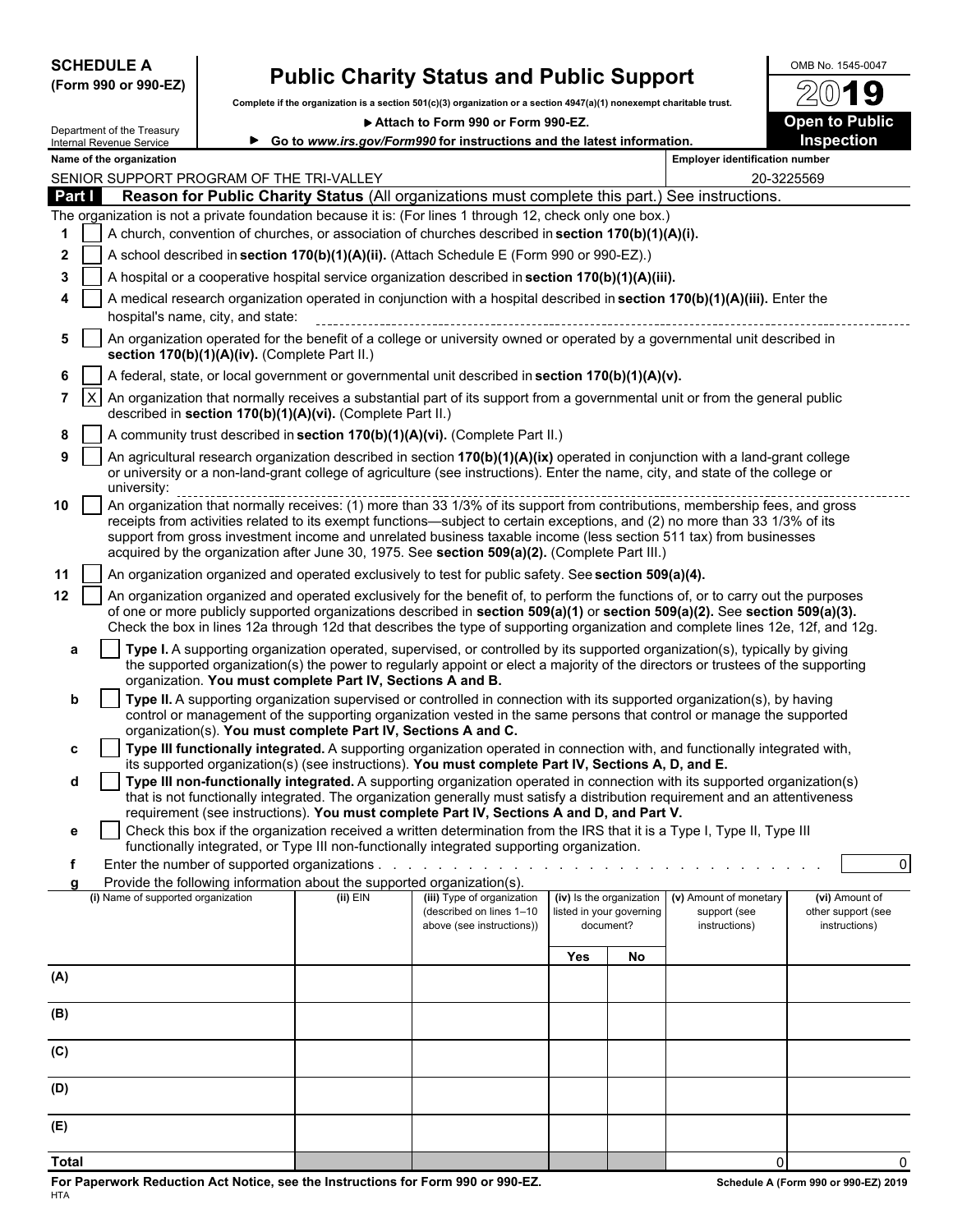| Z) 2019<br>Schedule,<br>$.380$ or 990 $-$<br>$\sqrt{\mathrm{Form}}$ 990 | SENIOR SUPPORT PROGRAM OF THE TRI-VALLEY | -3225569<br>ne. | Page . |
|-------------------------------------------------------------------------|------------------------------------------|-----------------|--------|
|-------------------------------------------------------------------------|------------------------------------------|-----------------|--------|

**Part II Support Schedule for Organizations Described in Sections 170(b)(1)(A)(iv) and 170(b)(1)(A)(vi)** (Complete only if you checked the box on line 5, 7, or 8 of Part I or if the organization failed to qualify under Part III. If the organization fails to qualify under the tests listed below, please complete Part III.)

|              | <b>Section A. Public Support</b>                                                                                                                                                                                                                     |          |           |            |            |           |                                |
|--------------|------------------------------------------------------------------------------------------------------------------------------------------------------------------------------------------------------------------------------------------------------|----------|-----------|------------|------------|-----------|--------------------------------|
|              | Calendar year (or fiscal year beginning in)<br>▶                                                                                                                                                                                                     | (a) 2015 | (b) 2016  | $(c)$ 2017 | $(d)$ 2018 | (e) 2019  | (f) Total                      |
| $\mathbf{1}$ | Gifts, grants, contributions, and<br>membership fees received. (Do not                                                                                                                                                                               |          |           |            |            |           |                                |
|              | include any "unusual grants.")                                                                                                                                                                                                                       | 934,415  | 1,030,876 | 1,199,889  | 1,063,153  | 1,002,764 | 5,231,097                      |
| $\mathbf{2}$ | Tax revenues levied for the                                                                                                                                                                                                                          |          |           |            |            |           |                                |
|              | organization's benefit and either paid                                                                                                                                                                                                               |          |           |            |            |           |                                |
|              | to or expended on its behalf.                                                                                                                                                                                                                        |          |           |            |            |           | 0                              |
| 3            | The value of services or facilities                                                                                                                                                                                                                  |          |           |            |            |           |                                |
|              | furnished by a governmental unit to the                                                                                                                                                                                                              |          |           |            |            |           |                                |
|              | organization without charge                                                                                                                                                                                                                          |          |           |            |            |           | 0                              |
| 4            | Total. Add lines 1 through 3                                                                                                                                                                                                                         | 934,415  | 1,030,876 | 1,199,889  | 1,063,153  | 1,002,764 | 5,231,097                      |
| 5            | The portion of total contributions by                                                                                                                                                                                                                |          |           |            |            |           |                                |
|              | each person (other than a                                                                                                                                                                                                                            |          |           |            |            |           |                                |
|              | governmental unit or publicly                                                                                                                                                                                                                        |          |           |            |            |           |                                |
|              | supported organization) included on                                                                                                                                                                                                                  |          |           |            |            |           |                                |
|              | line 1 that exceeds 2% of the amount<br>shown on line 11, column $(f)$ .                                                                                                                                                                             |          |           |            |            |           |                                |
|              |                                                                                                                                                                                                                                                      |          |           |            |            |           |                                |
| 6            | Public support. Subtract line 5 from line 4<br><b>Section B. Total Support</b>                                                                                                                                                                       |          |           |            |            |           | 5,231,097                      |
|              | Calendar year (or fiscal year beginning in)<br>▶                                                                                                                                                                                                     | (a) 2015 | (b) 2016  | $(c)$ 2017 | $(d)$ 2018 | (e) 2019  | (f) Total                      |
| 7            | Amounts from line 4.                                                                                                                                                                                                                                 | 934,415  | 1,030,876 | 1,199,889  | 1,063,153  | 1,002,764 | 5,231,097                      |
| 8            | Gross income from interest, dividends,                                                                                                                                                                                                               |          |           |            |            |           |                                |
|              | payments received on securities loans,                                                                                                                                                                                                               |          |           |            |            |           |                                |
|              | rents, royalties, and income from                                                                                                                                                                                                                    |          |           |            |            |           |                                |
|              |                                                                                                                                                                                                                                                      | 82       |           |            | 124        | 123       | 331                            |
| 9            | Net income from unrelated business                                                                                                                                                                                                                   |          |           |            |            |           |                                |
|              | activities, whether or not the business is                                                                                                                                                                                                           |          |           |            |            |           |                                |
|              | regularly carried on                                                                                                                                                                                                                                 |          |           |            |            |           | 0                              |
| 10           | Other income. Do not include gain or                                                                                                                                                                                                                 |          |           |            |            |           |                                |
|              | loss from the sale of capital assets                                                                                                                                                                                                                 |          |           |            |            |           |                                |
|              | (Explain in Part VI.).                                                                                                                                                                                                                               |          | 11,402    | 50,456     | 35,826     |           | 97,684                         |
| 11           | Total support. Add lines 7 through 10.                                                                                                                                                                                                               |          |           |            |            |           | 5,329,112                      |
| 12           | Gross receipts from related activities, etc. (see instructions).                                                                                                                                                                                     |          |           |            |            | 12        |                                |
| 13           | First five years. If the Form 990 is for the organization's first, second, third, fourth, or fifth tax year as a section 501(c)(3)                                                                                                                   |          |           |            |            |           |                                |
|              |                                                                                                                                                                                                                                                      |          |           |            |            |           |                                |
|              | <b>Section C. Computation of Public Support Percentage</b>                                                                                                                                                                                           |          |           |            |            |           |                                |
| 14           | Public support percentage for 2019 (line 6, column (f) divided by line 11, column (f)).                                                                                                                                                              |          |           |            |            | 14        | 98.16%                         |
| 15           |                                                                                                                                                                                                                                                      |          |           |            |            | 15        | 98.09%                         |
|              | 16a 33 1/3% support test-2019. If the organization did not check the box on line 13, and line 14 is 33 1/3% or more, check this box                                                                                                                  |          |           |            |            |           |                                |
|              |                                                                                                                                                                                                                                                      |          |           |            |            |           | $\blacktriangleright$ $\mid$ X |
|              | <b>b</b> 33 1/3% support test-2018. If the organization did not check a box on line 13 or 16a, and line 15 is 33 1/3% or more, check this                                                                                                            |          |           |            |            |           |                                |
|              |                                                                                                                                                                                                                                                      |          |           |            |            |           | $\blacktriangleright$ $\vdash$ |
|              | 17a 10%-facts-and-circumstances test-2019. If the organization did not check a box on line 13, 16a, or 16b, and line 14                                                                                                                              |          |           |            |            |           |                                |
|              | 10% or more, and if the organization meets the "facts-and-circumstances" test, check this box and stop here. Explain in<br>Part VI how the organization meets the "facts-and-circumstances" test. The organization qualifies as a publicly supported |          |           |            |            |           |                                |
|              |                                                                                                                                                                                                                                                      |          |           |            |            |           | ▶ │ │                          |
|              | <b>b 10%-facts-and-circumstances test-2018.</b> If the organization did not check a box on line 13, 16a, 16b, or 17a, and line                                                                                                                       |          |           |            |            |           |                                |
|              | 15 is 10% or more, and if the organization meets the "facts-and-circumstances" test, check this box and stop here.                                                                                                                                   |          |           |            |            |           |                                |
|              | Explain in Part VI how the organization meets the "facts-and-circumstances" test. The organization qualifies as a publicly                                                                                                                           |          |           |            |            |           |                                |
|              |                                                                                                                                                                                                                                                      |          |           |            |            |           | ▶│                             |
| 18           | Private foundation. If the organization did not check a box on line 13, 16a, 16b, 17a, or 17b, check this box and see                                                                                                                                |          |           |            |            |           |                                |
|              |                                                                                                                                                                                                                                                      |          |           |            |            |           |                                |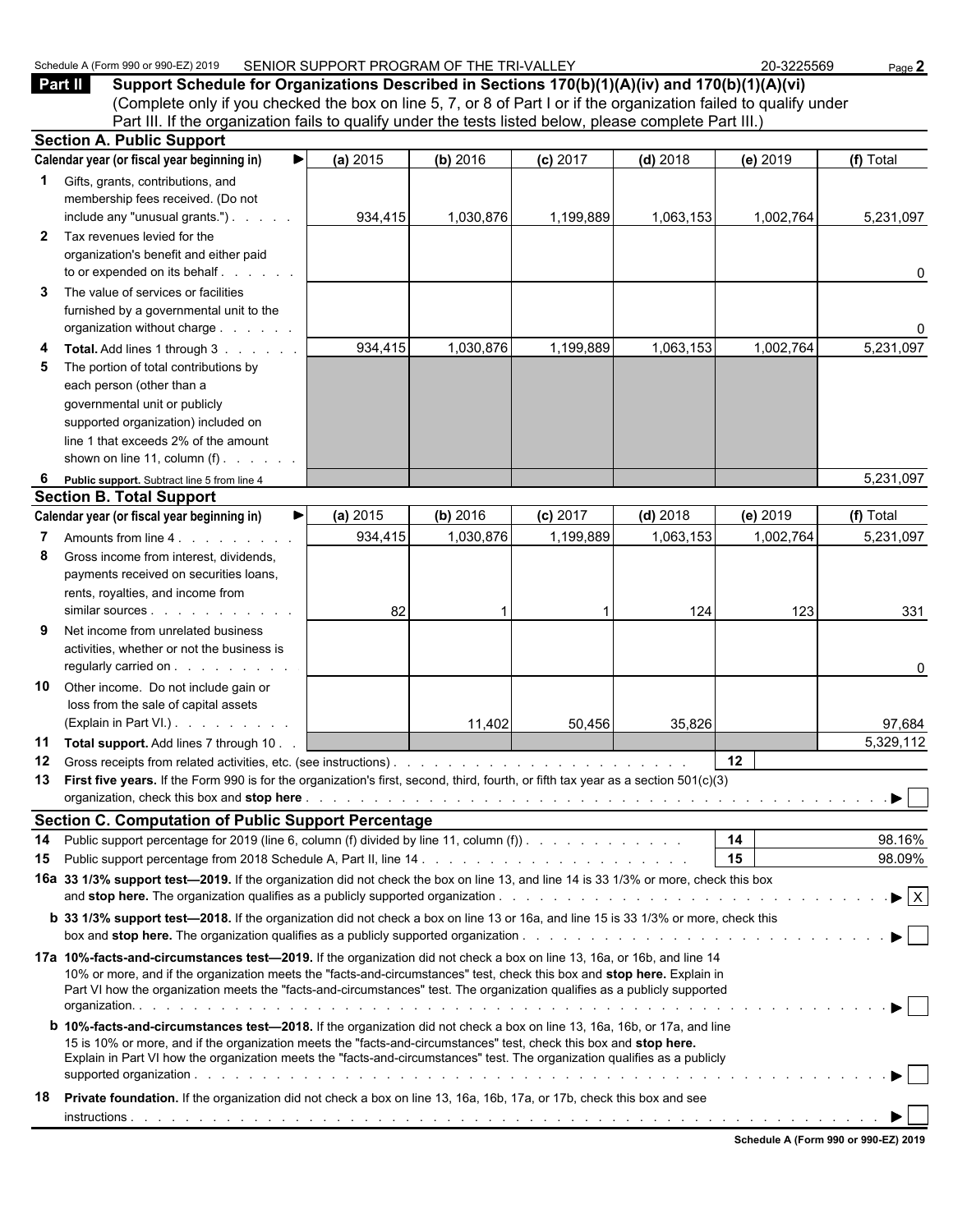| .) 2019<br>Schedule<br><b>PAU OF GOOD</b><br>…⊢orm QQ∩<br>$\cdots$<br>$\cdot$ , $\cdot$ . Other $\cdot$ | SENIOR SUPPORT PROGRAM OF THE TR<br>.<br>ורז<br>⊢∨<br>' RI-VAL<br>-- | -3225569<br>nr | Page |
|---------------------------------------------------------------------------------------------------------|----------------------------------------------------------------------|----------------|------|
|                                                                                                         |                                                                      |                |      |

**Part III Support Schedule for Organizations Described in Section 509(a)(2)** (Complete only if you checked the box on line 10 of Part I or if the organization failed to qualify under Part II. If the organization fails to qualify under the tests listed below, please complete Part II.) **Section A. Public Support**

|    | oedinni wa i mailo ombhail                                                                                                             |          |                         |            |              |                |           |
|----|----------------------------------------------------------------------------------------------------------------------------------------|----------|-------------------------|------------|--------------|----------------|-----------|
|    | ▶<br>Calendar year (or fiscal year beginning in)                                                                                       | (a) 2015 | (b) 2016                | (c) 2017   | $(d)$ 2018   | (e) 2019       | (f) Total |
|    | <b>1</b> Gifts, grants, contributions, and membership fees                                                                             |          |                         |            |              |                |           |
|    | received. (Do not include any "unusual grants.")                                                                                       |          |                         |            |              |                | 0         |
| 2  | Gross receipts from admissions, merchandise<br>sold or services performed, or facilities                                               |          |                         |            |              |                |           |
|    | furnished in any activity that is related to the                                                                                       |          |                         |            |              |                |           |
|    | organization's tax-exempt purpose<br>and a state of                                                                                    |          |                         |            |              |                | 0         |
| 3  | Gross receipts from activities that are not an                                                                                         |          |                         |            |              |                |           |
|    | unrelated trade or business under section 513.                                                                                         |          |                         |            |              |                | 0         |
| 4  | Tax revenues levied for the                                                                                                            |          |                         |            |              |                |           |
|    | organization's benefit and either paid to                                                                                              |          |                         |            |              |                |           |
|    | or expended on its behalf.                                                                                                             |          |                         |            |              |                | 0         |
| 5  | The value of services or facilities                                                                                                    |          |                         |            |              |                |           |
|    | furnished by a governmental unit to the                                                                                                |          |                         |            |              |                |           |
|    | organization without charge                                                                                                            |          |                         |            |              |                | 0         |
| 6  | <b>Total.</b> Add lines 1 through 5.                                                                                                   |          | $\Omega$<br>$\Omega$    | $\Omega$   | $\mathbf{0}$ | $\Omega$       | 0         |
|    | 7a Amounts included on lines 1, 2, and 3                                                                                               |          |                         |            |              |                |           |
|    | received from disqualified persons                                                                                                     |          |                         |            |              |                | 0         |
|    | <b>b</b> Amounts included on lines 2 and 3                                                                                             |          |                         |            |              |                |           |
|    | received from other than disqualified                                                                                                  |          |                         |            |              |                |           |
|    | persons that exceed the greater of \$5,000                                                                                             |          |                         |            |              |                |           |
|    | or 1% of the amount on line 13 for the year                                                                                            |          |                         |            |              |                | 0         |
|    | c Add lines 7a and 7b.                                                                                                                 |          | $\Omega$<br>$\Omega$    | $\Omega$   | $\mathbf{0}$ | 0              | 0         |
| 8  | Public support (Subtract line 7c from                                                                                                  |          |                         |            |              |                |           |
|    | $line 6.)$ . <u>.</u>                                                                                                                  |          |                         |            |              |                | 0         |
|    | <b>Section B. Total Support</b>                                                                                                        |          |                         |            |              |                |           |
|    | Calendar year (or fiscal year beginning in)<br>▶                                                                                       | (a) 2015 | (b) 2016                | $(c)$ 2017 | $(d)$ 2018   | (e) 2019       | (f) Total |
| 9  | Amounts from line 6.                                                                                                                   |          | $\mathbf 0$<br>$\Omega$ | $\Omega$   | $\Omega$     | $\Omega$       | 0         |
|    | <b>10a</b> Gross income from interest, dividends,                                                                                      |          |                         |            |              |                |           |
|    | payments received on securities loans, rents,                                                                                          |          |                         |            |              |                |           |
|    | royalties, and income from similar sources                                                                                             |          |                         |            |              |                | 0         |
|    | <b>b</b> Unrelated business taxable income (less                                                                                       |          |                         |            |              |                |           |
|    | section 511 taxes) from businesses                                                                                                     |          |                         |            |              |                |           |
|    | acquired after June 30, 1975                                                                                                           |          |                         |            |              |                | 0         |
|    | $\mathbf c$ Add lines 10a and 10b $\ldots$ $\ldots$                                                                                    |          | $\Omega$<br>$\Omega$    | $\Omega$   | $\Omega$     | $\overline{0}$ | 0         |
| 11 | Net income from unrelated business                                                                                                     |          |                         |            |              |                |           |
|    | activities not included in line 10b, whether                                                                                           |          |                         |            |              |                |           |
|    | or not the business is regularly carried on.                                                                                           |          |                         |            |              |                | 0         |
|    | 12 Other income. Do not include gain or                                                                                                |          |                         |            |              |                |           |
|    | loss from the sale of capital assets                                                                                                   |          |                         |            |              |                |           |
|    | (Explain in Part VI.)                                                                                                                  |          |                         |            |              |                | 0         |
|    |                                                                                                                                        |          |                         |            |              |                |           |
|    | 13 Total support. (Add lines 9, 10c, 11,                                                                                               |          | $\Omega$<br>0           |            | $\mathbf{0}$ | $\overline{0}$ |           |
|    | 14 First five years. If the Form 990 is for the organization's first, second, third, fourth, or fifth tax year as a section 501(c)(3)  |          |                         |            |              |                | 0         |
|    |                                                                                                                                        |          |                         |            |              |                |           |
|    |                                                                                                                                        |          |                         |            |              |                |           |
|    | <b>Section C. Computation of Public Support Percentage</b>                                                                             |          |                         |            |              |                |           |
|    | 15 Public support percentage for 2019 (line 8, column (f), divided by line 13, column (f)).                                            |          |                         |            |              | 15             | 0.00%     |
|    |                                                                                                                                        |          |                         |            |              | 16             | 0.00%     |
|    | Section D. Computation of Investment Income Percentage                                                                                 |          |                         |            |              |                |           |
| 17 | Investment income percentage for 2019 (line 10c, column (f), divided by line 13, column (f)).                                          |          |                         |            |              | 17             | 0.00%     |
| 18 |                                                                                                                                        |          |                         |            |              | 18             | 0.00%     |
|    | 19a 33 1/3% support tests—2019. If the organization did not check the box on line 14, and line 15 is more than 33 1/3%, and line 17 is |          |                         |            |              |                |           |
|    |                                                                                                                                        |          |                         |            |              |                | ▶         |
|    | b 33 1/3% support tests-2018. If the organization did not check a box on line 14 or line 19a, and line 16 is more than 33 1/3%, and    |          |                         |            |              |                |           |
|    | line 18 is not more than 33 1/3%, check this box and stop here. The organization qualifies as a publicly supported organization        |          |                         |            |              |                |           |
|    | 20 Private foundation. If the organization did not check a box on line 14, 19a, or 19b, check this box and see instructions.           |          |                         |            |              |                |           |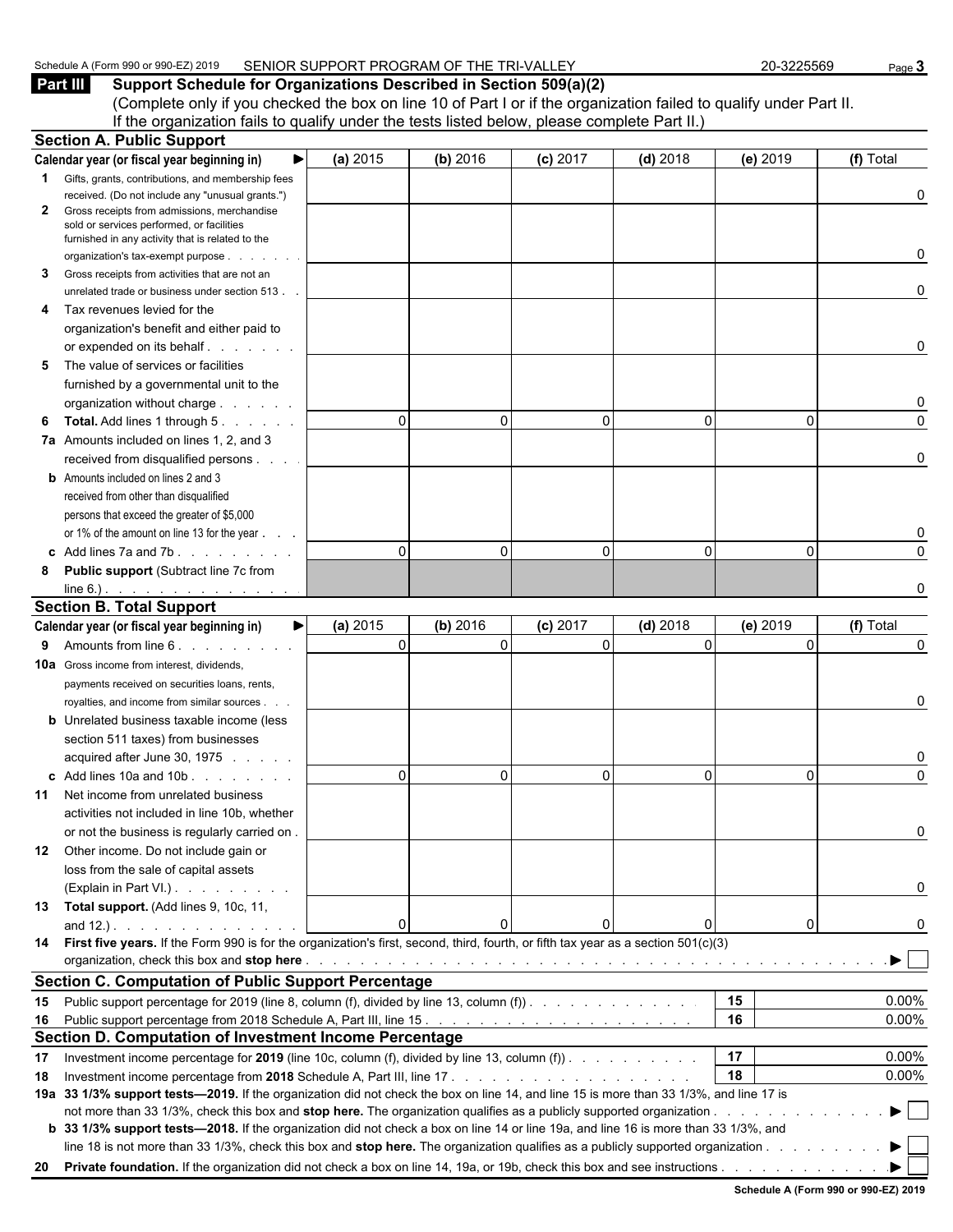#### **Part IV Supporting Organizations**

(Complete only if you checked a box in line 12 on Part I. If you checked 12a of Part I, complete Sections A and B. If you checked 12b of Part I, complete Sections A and C. If you checked 12c of Part I, complete Sections A, D, and E. If you checked 12d of Part I, complete Sections A and D, and complete Part V.)

#### **Section A. All Supporting Organizations**

- **1** Are all of the organization's supported organizations listed by name in the organization's governing documents? *If "No," describe in Part VI how the supported organizations are designated. If designated by class or purpose, describe the designation. If historic and continuing relationship, explain.* **1**
- **2** Did the organization have any supported organization that does not have an IRS determination of status under section 509(a)(1) or (2)? *If "Yes," explain in Part VI how the organization determined that the supported organization was described in section 509(a)(1) or (2).*
- **3a** Did the organization have a supported organization described in section 501(c)(4), (5), or (6)? *If "Yes," answer (b) and (c) below.* **3a**
- **b** Did the organization confirm that each supported organization qualified under section 501(c)(4), (5), or (6) and satisfied the public support tests under section 509(a)(2)? *If "Yes," describe in Part VI when and how the organization made the determination.* **3b**
- **c** Did the organization ensure that all support to such organizations was used exclusively for section 170(c)(2) (B) purposes? *If* "*Yes,*" *explain in Part VI what controls the organization put in place to ensure such use.* **3c**
- **4a** Was any supported organization not organized in the United States ("foreign supported organization")? *If "Yes," and if you checked 12a or 12b in Part I, answer (b) and (c) below.* **4a**
- **b** Did the organization have ultimate control and discretion in deciding whether to make grants to the foreign supported organization? *If* "*Yes,*" *describe in Part VI how the organization had such control and discretion despite being controlled or supervised by or in connection with its supported organizations.* **4b**
- **c** Did the organization support any foreign supported organization that does not have an IRS determination under sections 501(c)(3) and 509(a)(1) or (2)? *If* "*Yes,*" *explain in Part VI what controls the organization used to ensure that all support to the foreign supported organization was used exclusively for section 170(c)(2)(B) purposes.* **4c**
- **5a** Did the organization add, substitute, or remove any supported organizations during the tax year? *If* "*Yes,*" *answer (b) and (c) below (if applicable). Also, provide detail in Part VI, including (i) the names and EIN numbers of the supported organizations added, substituted, or removed; (ii) the reasons for each such action; (iii) the authority under the organization's organizing document authorizing such action; and (iv) how the action was accomplished (such as by amendment to the organizing document).* **5a**
- **b Type I or Type II only.** Was any added or substituted supported organization part of a class already designated in the organization's organizing document? **5b**
- **c Substitutions only.** Was the substitution the result of an event beyond the organization's control? **5c**
- **6** Did the organization provide support (whether in the form of grants or the provision of services or facilities) to anyone other than (i) its supported organizations, (ii) individuals that are part of the charitable class benefited by one or more of its supported organizations, or (iii) other supporting organizations that also support or benefit one or more of the filing organization's supported organizations? *If "Yes," provide detail in Part VI.* **6**
- **7** Did the organization provide a grant, loan, compensation, or other similar payment to a substantial contributor (as defined in section 4958(c)(3)(C)), a family member of a substantial contributor, or a 35% controlled entity with regard to a substantial contribut*or? If "Yes," complete Part I of Schedule L (Form 990 or 990-EZ).* **7**
- **8** Did the organization make a loan to a disqualified person (as defined in section 4958) not described in line 7? *If "Yes," complete Part I of Schedule L (Form 990 or 990-EZ).* **8**
- **9a** Was the organization controlled directly or indirectly at any time during the tax year by one or more disqualified persons as defined in section 4946 (other than foundation managers and organizations described in section 509(a)(1) or (2))? *If* "*Yes*," *provide detail in Part VI.*
- **b** Did one or more disqualified persons (as defined in line 9a) hold a controlling interest in any entity in which the supporting organization had an interest? *If* "*Yes,*" *provide detail in Part VI.* **9b**
- **c** Did a disqualified person (as defined in line 9a) have an ownership interest in, or derive any personal benefit from, assets in which the supporting organization also had an interest? *If* "*Yes,*" *provide detail in Part VI.* **9c**
- **10a** Was the organization subject to the excess business holdings rules of section 4943 because of section 4943(f) (regarding certain Type II supporting organizations, and all Type III non-functionally integrated supporting organizations)? If "Yes," answer 10b below.
	- **b** Did the organization have any excess business holdings in the tax year? *(Use Schedule C, Form 4720, to determine whether the organization had excess business holdings.)* **10b**

|                | $Yes$ | <u>No</u> |
|----------------|-------|-----------|
|                |       |           |
| 1              |       |           |
|                |       |           |
| $\overline{2}$ |       |           |
|                |       |           |
| <u>3a</u>      |       |           |
|                |       |           |
| <u>3b</u>      |       |           |
|                |       |           |
| <u>3c</u>      |       |           |
| <u>4a</u>      |       |           |
|                |       |           |
| <u>4b</u>      |       |           |
|                |       |           |
| 4c             |       |           |
|                |       |           |
| <u>5a</u>      |       |           |
|                |       |           |
| <u>5b</u>      |       |           |
| <u>5c</u>      |       |           |
| 6              |       |           |
|                |       |           |
| 7              |       |           |
|                |       |           |
| 8              |       |           |
|                |       |           |
| 9a             |       |           |
| 9b             |       |           |
|                |       |           |
| 9c             |       |           |
|                |       |           |
| 10 <u>a</u>    |       |           |
| 10b            |       |           |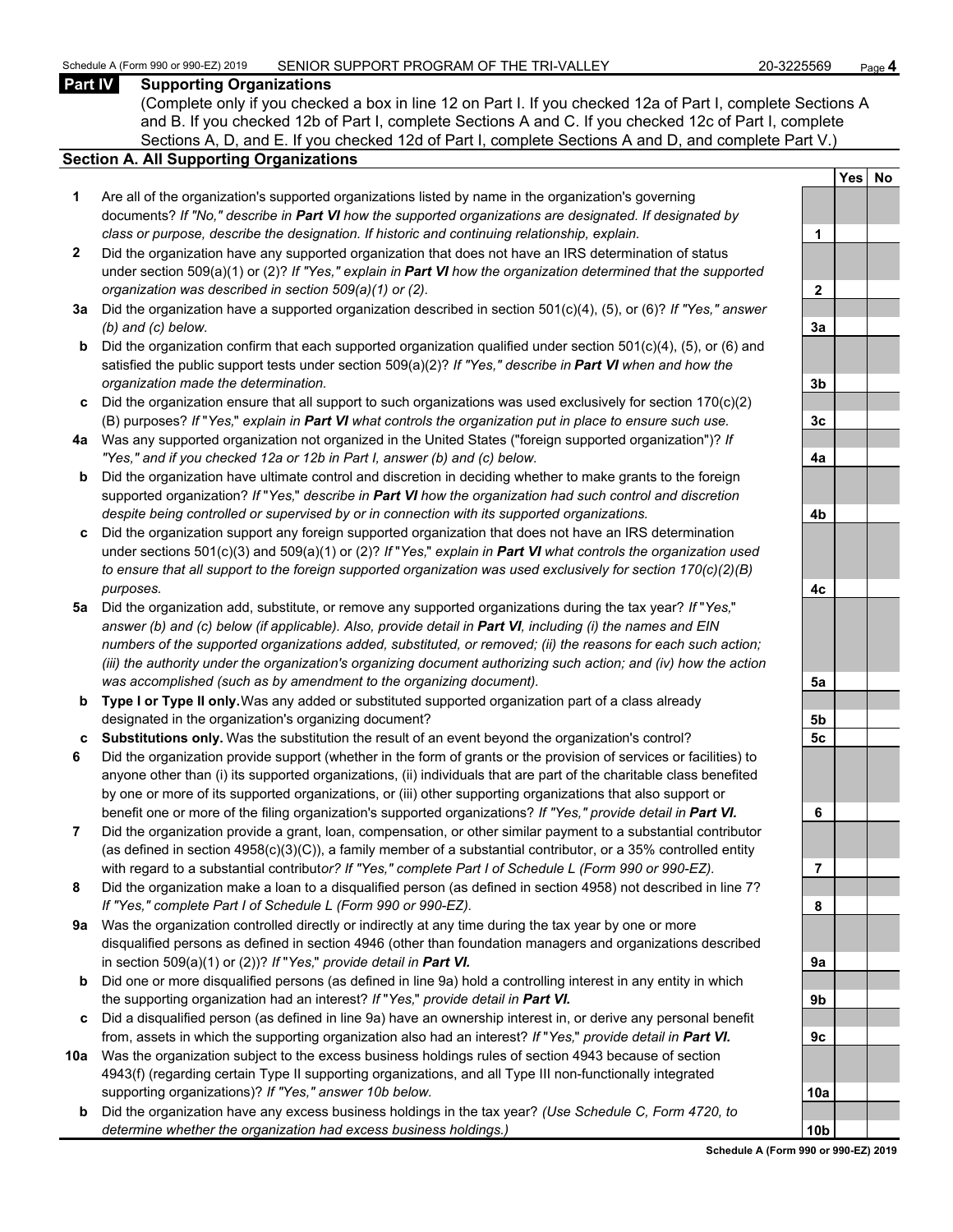|         | Schedule A (Form 990 or 990-EZ) 2019<br>SENIOR SUPPORT PROGRAM OF THE TRI-VALLEY                                                  | 20-3225569      |            | Page $5$ |
|---------|-----------------------------------------------------------------------------------------------------------------------------------|-----------------|------------|----------|
| Part IV | <b>Supporting Organizations (continued)</b>                                                                                       |                 |            |          |
|         |                                                                                                                                   |                 | Yes        | No       |
| 11      | Has the organization accepted a gift or contribution from any of the following persons?                                           |                 |            |          |
| a       | A person who directly or indirectly controls, either alone or together with persons described in (b) and (c)                      |                 |            |          |
|         | below, the governing body of a supported organization?                                                                            | 11a             |            |          |
| b       | A family member of a person described in (a) above?                                                                               | 11 <sub>b</sub> |            |          |
| c       | A 35% controlled entity of a person described in (a) or (b) above? If "Yes" to a, b, or c, provide detail in Part VI.             | 11c             |            |          |
|         | <b>Section B. Type I Supporting Organizations</b>                                                                                 |                 |            |          |
|         |                                                                                                                                   |                 | Yes        | No       |
| 1       | Did the directors, trustees, or membership of one or more supported organizations have the power to                               |                 |            |          |
|         | regularly appoint or elect at least a majority of the organization's directors or trustees at all times during the                |                 |            |          |
|         | tax year? If "No," describe in Part VI how the supported organization(s) effectively operated, supervised, or                     |                 |            |          |
|         | controlled the organization's activities. If the organization had more than one supported organization,                           |                 |            |          |
|         | describe how the powers to appoint and/or remove directors or trustees were allocated among the supported                         |                 |            |          |
|         | organizations and what conditions or restrictions, if any, applied to such powers during the tax year.                            | 1               |            |          |
| 2       | Did the organization operate for the benefit of any supported organization other than the supported                               |                 |            |          |
|         | organization(s) that operated, supervised, or controlled the supporting organization? If "Yes," explain in Part                   |                 |            |          |
|         | VI how providing such benefit carried out the purposes of the supported organization(s) that operated,                            |                 |            |          |
|         | supervised, or controlled the supporting organization.                                                                            | $\mathbf{2}$    |            |          |
|         | <b>Section C. Type II Supporting Organizations</b>                                                                                |                 |            |          |
|         |                                                                                                                                   |                 | <b>Yes</b> | No       |
| 1       | Were a majority of the organization's directors or trustees during the tax year also a majority of the directors                  |                 |            |          |
|         | or trustees of each of the organization's supported organization(s)? If "No," describe in Part VI how control                     |                 |            |          |
|         | or management of the supporting organization was vested in the same persons that controlled or managed                            |                 |            |          |
|         | the supported organization(s).                                                                                                    | 1               |            |          |
|         | <b>Section D. All Type III Supporting Organizations</b>                                                                           |                 |            |          |
|         |                                                                                                                                   |                 | <b>Yes</b> | No       |
| 1       | Did the organization provide to each of its supported organizations, by the last day of the fifth month of the                    |                 |            |          |
|         | organization's tax year, (i) a written notice describing the type and amount of support provided during the prior tax             |                 |            |          |
|         | year, (ii) a copy of the Form 990 that was most recently filed as of the date of notification, and (iii) copies of the            |                 |            |          |
|         | organization's governing documents in effect on the date of notification, to the extent not previously provided?                  | 1               |            |          |
| 2       | Were any of the organization's officers, directors, or trustees either (i) appointed or elected by the supported                  |                 |            |          |
|         | organization(s) or (ii) serving on the governing body of a supported organization? If "No," explain in Part VI how                |                 |            |          |
|         | the organization maintained a close and continuous working relationship with the supported organization(s).                       | $\mathbf{2}$    |            |          |
| 3       | By reason of the relationship described in (2), did the organization's supported organizations have a                             |                 |            |          |
|         | significant voice in the organization's investment policies and in directing the use of the organization's                        |                 |            |          |
|         | income or assets at all times during the tax year? If "Yes," describe in Part VI the role the organization's                      |                 |            |          |
|         | supported organizations played in this regard.                                                                                    | 3               |            |          |
|         | Section E. Type III Functionally Integrated Supporting Organizations                                                              |                 |            |          |
| 1       | Check the box next to the method that the organization used to satisfy the Integral Part Test during the year (see instructions). |                 |            |          |
| a       | The organization satisfied the Activities Test. Complete line 2 below.                                                            |                 |            |          |
| b       | The organization is the parent of each of its supported organizations. Complete line 3 below.                                     |                 |            |          |
| c       | The organization supported a governmental entity. Describe in Part VI how you supported a government entity (see instructions).   |                 |            |          |
| 2       | Activities Test. Answer (a) and (b) below.                                                                                        |                 | Yes No     |          |
|         |                                                                                                                                   |                 |            |          |

- **a** Did substantially all of the organization's activities during the tax year directly further the exempt purposes of the supported organization(s) to which the organization was responsive? *If* "*Yes,*" *then in Part VI identify those supported organizations and explain how these activities directly furthered their exempt purposes, how the organization was responsive to those supported organizations, and how the organization determined that these activities constituted substantially all of its activities.* **2a**
- **b** Did the activities described in (a) constitute activities that, but for the organization's involvement, one or more of the organization's supported organization(s) would have been engaged in? *If* "*Yes,*" *explain in Part VI the reasons for the organization's position that its supported organization(s) would have engaged in these activities but for the organization's involvement.* **2b**
- **3** Parent of Supported Organizations. *Answer (a) and (b) below.*
- **a** Did the organization have the power to regularly appoint or elect a majority of the officers, directors, or trustees of each of the supported organizations? *Provide details in Part VI.* **3a**
- **b** Did the organization exercise a substantial degree of direction over the policies, programs, and activities of each of its supported organizations? *If* "*Yes,*" *describe in Part VI the role played by the organization in this regard.* **3b**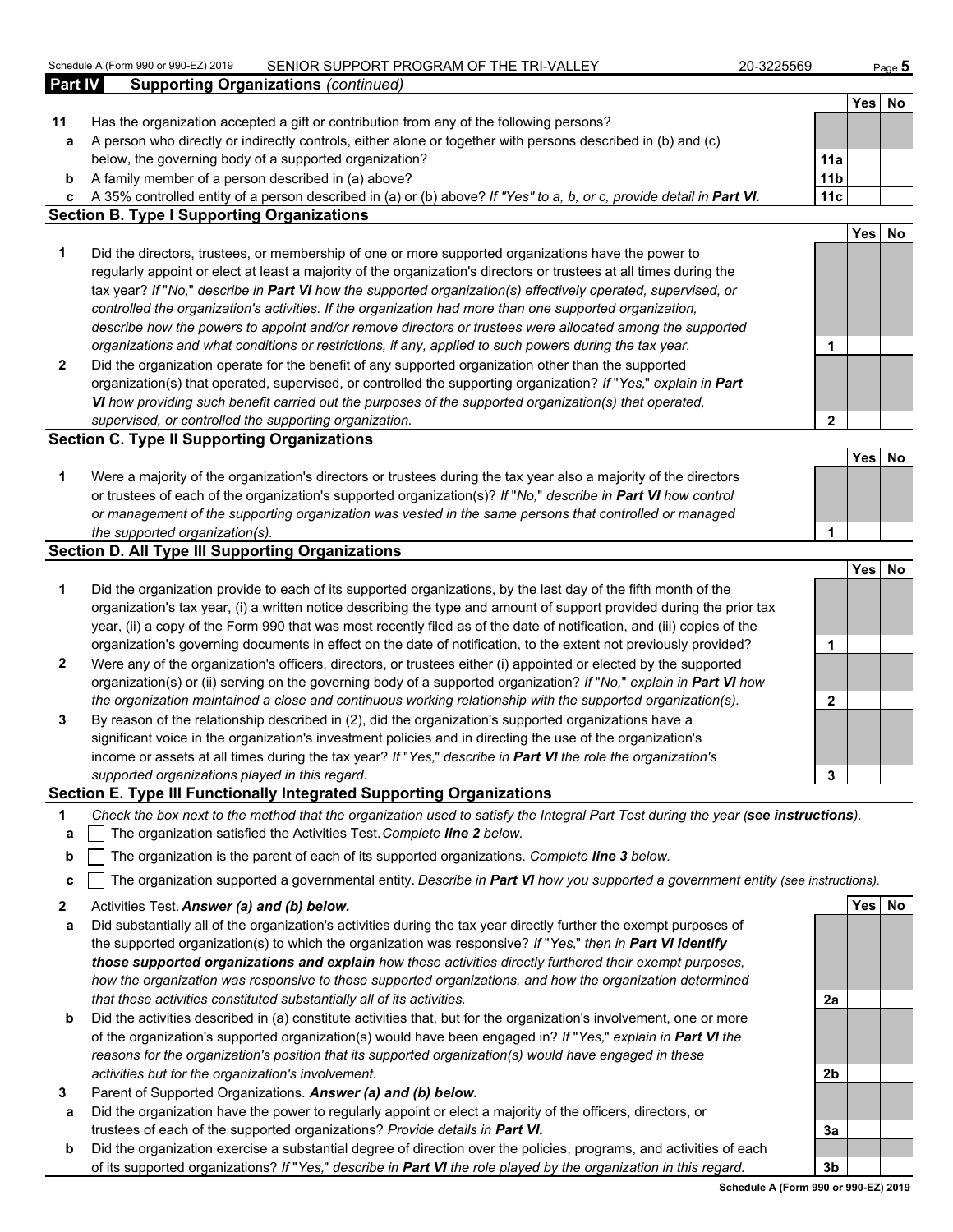| Schedule A (Form 990 or 990-EZ) 2019<br>SENIOR SUPPORT PROGRAM OF THE TRI-VALLEY                                                                                |                      |                | 20-3225569                     | <u>Page 6</u> |
|-----------------------------------------------------------------------------------------------------------------------------------------------------------------|----------------------|----------------|--------------------------------|---------------|
| <b>Part V</b><br>Type III Non-Functionally Integrated 509(a)(3) Supporting Organizations                                                                        |                      |                |                                |               |
| Check here if the organization satisfied the Integral Part Test as a qualifying trust on Nov. 20, 1970 (explain in Part VI). See<br>1                           |                      |                |                                |               |
| instructions. All other Type III non-functionally integrated supporting organizations must complete Sections A through E.                                       |                      |                |                                |               |
| <b>Section A - Adjusted Net Income</b>                                                                                                                          |                      | (A) Prior Year | (B) Current Year<br>(optional) |               |
| 1 Net short-term capital gain                                                                                                                                   | 1                    |                |                                |               |
| 2 Recoveries of prior-year distributions                                                                                                                        | $\overline{2}$       |                |                                |               |
| 3 Other gross income (see instructions)                                                                                                                         | 3                    |                |                                |               |
| 4 Add lines 1 through 3.                                                                                                                                        | 4                    | 0              |                                | 0             |
| 5 Depreciation and depletion                                                                                                                                    | 5                    |                |                                |               |
| 6 Portion of operating expenses paid or incurred for production or                                                                                              |                      |                |                                |               |
| collection of gross income or for management, conservation, or                                                                                                  |                      |                |                                |               |
| maintenance of property held for production of income (see instructions)                                                                                        | 6                    |                |                                |               |
| 7 Other expenses (see instructions)                                                                                                                             | $\overline{7}$       |                |                                |               |
| 8 Adjusted Net Income (subtract lines 5, 6, and 7 from line 4).                                                                                                 | 8                    | 0              |                                | 0             |
| <b>Section B - Minimum Asset Amount</b>                                                                                                                         |                      | (A) Prior Year | (B) Current Year<br>(optional) |               |
| 1 Aggregate fair market value of all non-exempt-use assets (see                                                                                                 |                      |                |                                |               |
| instructions for short tax year or assets held for part of year):                                                                                               |                      |                |                                |               |
| a Average monthly value of securities                                                                                                                           | 1a                   |                |                                |               |
| <b>b</b> Average monthly cash balances                                                                                                                          | 1 <sub>b</sub>       |                |                                |               |
| c Fair market value of other non-exempt-use assets                                                                                                              | 1 <sub>c</sub>       |                |                                |               |
| d Total (add lines 1a, 1b, and 1c)                                                                                                                              | 1d                   | $\mathbf{0}$   |                                | 0             |
| e Discount claimed for blockage or other                                                                                                                        |                      |                |                                |               |
| factors (explain in detail in <b>Part VI</b> ):                                                                                                                 |                      |                |                                |               |
| 2 Acquisition indebtedness applicable to non-exempt-use assets                                                                                                  | $\mathbf 2$          |                |                                |               |
| 3 Subtract line 2 from line 1d.                                                                                                                                 | 3                    | $\mathbf{0}$   |                                | 0             |
| 4 Cash deemed held for exempt use. Enter 1-1/2% of line 3 (for greater amount,                                                                                  |                      |                |                                |               |
| see instructions)                                                                                                                                               | 4                    | 0              |                                | 0             |
| 5 Net value of non-exempt-use assets (subtract line 4 from line 3)                                                                                              | 5                    | 0              |                                | 0             |
| 6 Multiply line 5 by .035.                                                                                                                                      | 6                    | 0              |                                | 0             |
| 7 Recoveries of prior-year distributions                                                                                                                        | $\overline{7}$       | 0              |                                | 0             |
| 8 Minimum Asset Amount (add line 7 to line 6)                                                                                                                   | 8                    | 0              |                                | 0             |
| <b>Section C - Distributable Amount</b>                                                                                                                         |                      |                | <b>Current Year</b>            |               |
| 1 Adjusted net income for prior year (from Section A, line 8, Column A)                                                                                         | $\blacktriangleleft$ |                |                                | 0             |
| 2 Enter 85% of line 1                                                                                                                                           | $\overline{2}$       |                |                                | 0             |
| 3 Minimum asset amount for prior year (from Section B, line 8, Column A)                                                                                        | 3                    |                |                                | 0             |
| 4 Enter greater of line 2 or line 3.                                                                                                                            | 4                    |                |                                | 0             |
| 5 Income tax imposed in prior year                                                                                                                              | 5                    |                |                                |               |
| 6 Distributable Amount. Subtract line 5 from line 4, unless subject to                                                                                          |                      |                |                                |               |
| emergency temporary reduction (see instructions).                                                                                                               |                      |                |                                | 0             |
| $\overline{7}$ $\overline{1}$ Check here if the current vear is the organization's first as a non-functionally integrated Type III supporting organization (see |                      |                |                                |               |

**7** Check here if the current year is the organization's first as a non-functionally integrated Type III supporting organization (see instructions).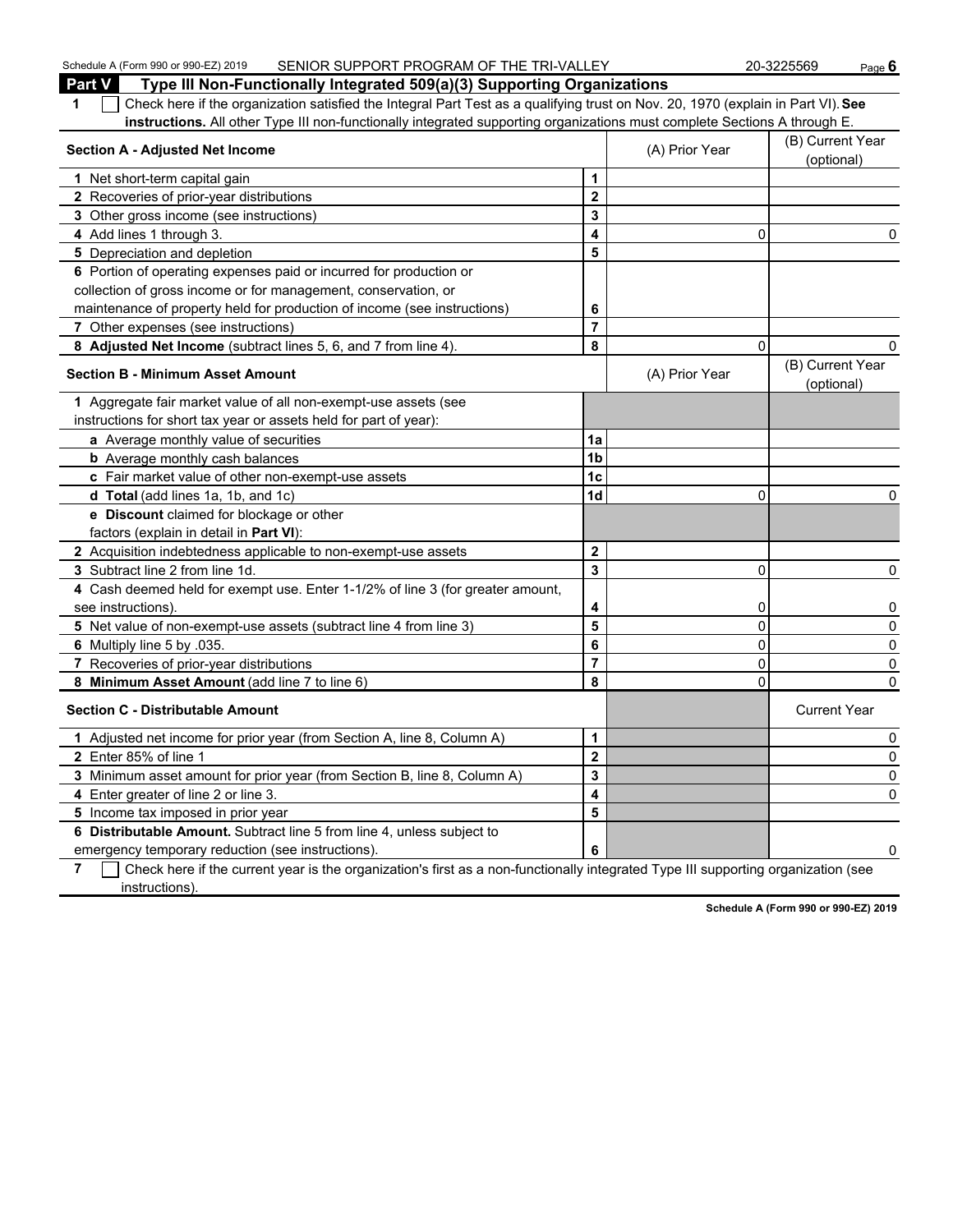| <b>Part V</b>  | Type III Non-Functionally Integrated 509(a)(3) Supporting Organizations (continued)        |                             |                                               |                                                  |
|----------------|--------------------------------------------------------------------------------------------|-----------------------------|-----------------------------------------------|--------------------------------------------------|
|                | <b>Section D - Distributions</b>                                                           |                             |                                               | <b>Current Year</b>                              |
| 1              | Amounts paid to supported organizations to accomplish exempt purposes                      |                             |                                               |                                                  |
|                | 2 Amounts paid to perform activity that directly furthers exempt purposes of supported     |                             |                                               |                                                  |
|                | organizations, in excess of income from activity                                           |                             |                                               |                                                  |
|                | 3 Administrative expenses paid to accomplish exempt purposes of supported organizations    |                             |                                               |                                                  |
|                | 4 Amounts paid to acquire exempt-use assets                                                |                             |                                               |                                                  |
|                | 5 Qualified set-aside amounts (prior IRS approval required)                                |                             |                                               |                                                  |
|                | 6 Other distributions (describe in Part VI). See instructions.                             |                             |                                               |                                                  |
|                | 7 Total annual distributions. Add lines 1 through 6.                                       |                             |                                               |                                                  |
| 8              | Distributions to attentive supported organizations to which the organization is responsive |                             |                                               |                                                  |
|                | (provide details in Part VI). See instructions.                                            |                             |                                               |                                                  |
| 9              | Distributable amount for 2019 from Section C, line 6                                       |                             |                                               |                                                  |
|                | 10 Line 8 amount divided by line 9 amount                                                  |                             |                                               | 0.000                                            |
|                | Section E - Distribution Allocations (see instructions)                                    | <b>Excess Distributions</b> | (ii)<br><b>Underdistributions</b><br>Pre-2019 | (iii)<br><b>Distributable</b><br>Amount for 2019 |
| 1              | Distributable amount for 2019 from Section C, line 6                                       |                             |                                               |                                                  |
| $\mathbf{2}$   | Underdistributions, if any, for years prior to 2019                                        |                             |                                               |                                                  |
|                | (reasonable cause required-explain in Part VI). See                                        |                             |                                               |                                                  |
|                | instructions.                                                                              |                             |                                               |                                                  |
| 3.             | Excess distributions carryover, if any, to 2019                                            |                             |                                               |                                                  |
| a              | From 2014. $\ldots$ $\ldots$ $\ldots$<br>$\Omega$                                          |                             |                                               |                                                  |
|                | <b>b</b> From 2015. <u>.</u><br>ΩI                                                         |                             |                                               |                                                  |
|                | <b>c</b> From 2016. <u>.</u><br>ΩI                                                         |                             |                                               |                                                  |
|                | <b>d</b> From 2017. <u>.</u><br>ΩI                                                         |                             |                                               |                                                  |
|                | <b>e</b> From 2018.<br>ΩI                                                                  |                             |                                               |                                                  |
|                | f Total of lines 3a through e                                                              | 0                           |                                               |                                                  |
|                | g Applied to underdistributions of prior years                                             |                             | n                                             |                                                  |
|                | h Applied to 2019 distributable amount                                                     |                             |                                               |                                                  |
|                | Carryover from 2014 not applied (see instructions)                                         |                             |                                               |                                                  |
|                | Remainder. Subtract lines 3g, 3h, and 3i from 3f.                                          | 0                           |                                               |                                                  |
| 4              | Distributions for 2019 from                                                                |                             |                                               |                                                  |
|                | Section D, line 7:<br>\$<br>01                                                             |                             |                                               |                                                  |
|                | a Applied to underdistributions of prior years                                             |                             | 0                                             |                                                  |
|                | <b>b</b> Applied to 2019 distributable amount                                              |                             |                                               |                                                  |
|                | <b>c</b> Remainder. Subtract lines 4a and 4b from 4                                        | U.                          |                                               |                                                  |
| 5              | Remaining underdistributions for years prior to 2019, if                                   |                             |                                               |                                                  |
|                | any. Subtract lines 3g and 4a from line 2. For result                                      |                             |                                               |                                                  |
|                | greater than zero, explain in Part VI. See instructions.                                   |                             | 0                                             |                                                  |
| 6              | Remaining underdistributions for 2019. Subtract lines 3h                                   |                             |                                               |                                                  |
|                | and 4b from line 1. For result greater than zero, explain in                               |                             |                                               |                                                  |
|                | Part VI. See instructions.                                                                 |                             |                                               |                                                  |
| $\overline{7}$ | Excess distributions carryover to 2020. Add lines 3j                                       |                             |                                               |                                                  |
|                | and 4c.                                                                                    | 0                           |                                               |                                                  |
| 8              | Breakdown of line 7:                                                                       |                             |                                               |                                                  |
| a              | Excess from $2015.$<br>$\Omega$                                                            |                             |                                               |                                                  |
| b              | Excess from $2016. \ldots$ .<br>$\Omega$                                                   |                             |                                               |                                                  |
|                | <b>c</b> Excess from $2017$<br>$\Omega$                                                    |                             |                                               |                                                  |
| d              | Excess from 2018.<br>$\Omega$                                                              |                             |                                               |                                                  |
|                | e Excess from 2019.<br>ΩI                                                                  |                             |                                               |                                                  |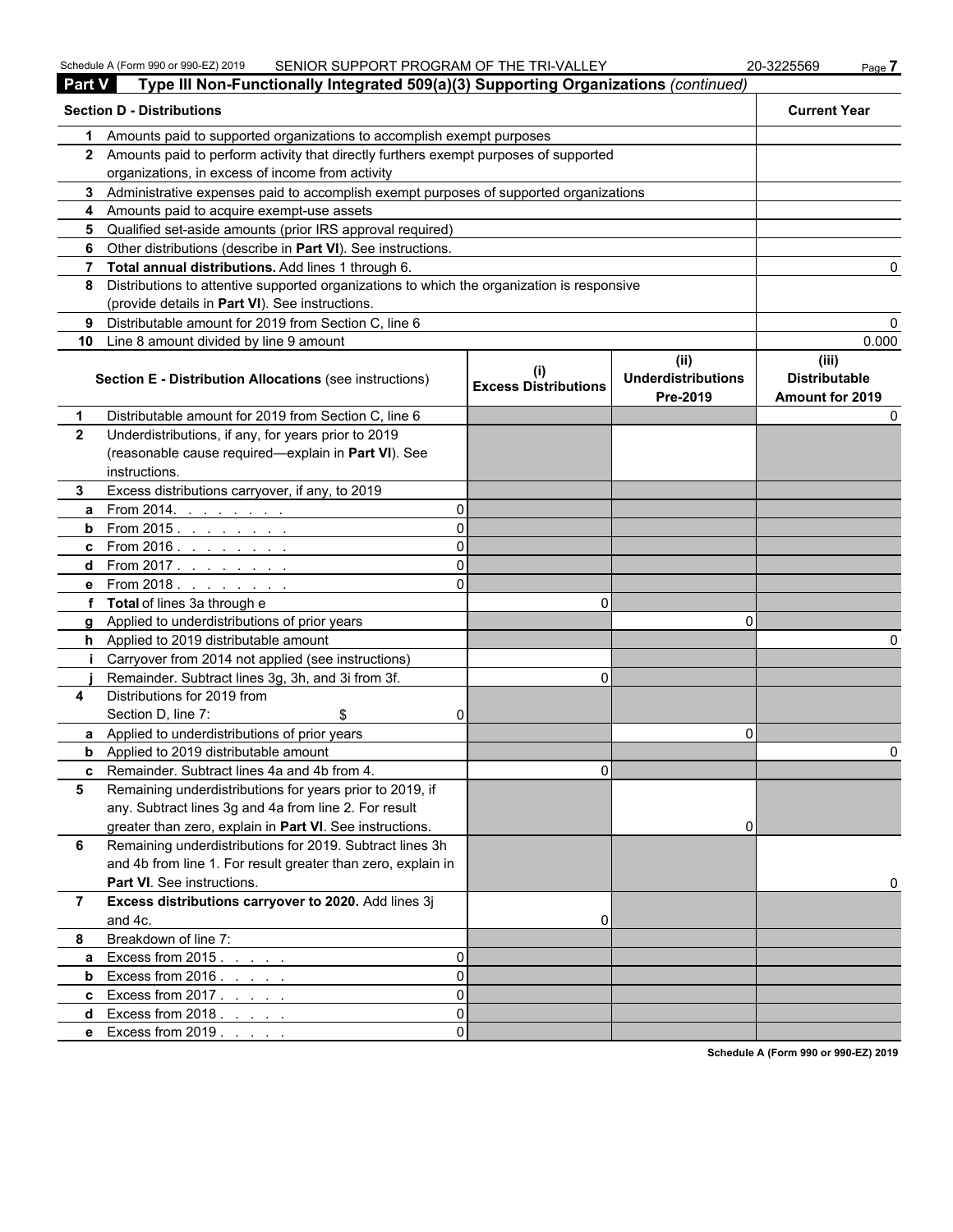|                | Schedule A (Form 990 or 990-EZ) 2019<br>SENIOR SUPPORT PROGRAM OF THE TRI-VALLEY                                                                                                                                                                                                                                                                                                                                                                                                          | 20-3225569 | Page 8 |
|----------------|-------------------------------------------------------------------------------------------------------------------------------------------------------------------------------------------------------------------------------------------------------------------------------------------------------------------------------------------------------------------------------------------------------------------------------------------------------------------------------------------|------------|--------|
| <b>Part VI</b> | Supplemental Information. Provide the explanations required by Part II, line 10; Part II, line 17a or 17b; Part<br>III, line 12; Part IV, Section A, lines 1, 2, 3b, 3c, 4b, 4c, 5a, 6, 9a, 9b, 9c, 11a, 11b, and 11c; Part IV, Section<br>B, lines 1 and 2; Part IV, Section C, line 1; Part IV, Section D, lines 2 and 3; Part IV, Section E, lines 1c, 2a, 2b,<br>3a, and 3b; Part V, line 1; Part V, Section B, line 1e; Part V, Section D, lines 5, 6, and 8; and Part V, Section E, |            |        |
|                | lines 2, 5, and 6. Also complete this part for any additional information. (See instructions.)                                                                                                                                                                                                                                                                                                                                                                                            |            |        |
|                |                                                                                                                                                                                                                                                                                                                                                                                                                                                                                           |            |        |
|                |                                                                                                                                                                                                                                                                                                                                                                                                                                                                                           |            |        |
|                |                                                                                                                                                                                                                                                                                                                                                                                                                                                                                           |            |        |
|                |                                                                                                                                                                                                                                                                                                                                                                                                                                                                                           |            |        |
|                |                                                                                                                                                                                                                                                                                                                                                                                                                                                                                           |            |        |
|                |                                                                                                                                                                                                                                                                                                                                                                                                                                                                                           |            |        |
|                |                                                                                                                                                                                                                                                                                                                                                                                                                                                                                           |            |        |
|                |                                                                                                                                                                                                                                                                                                                                                                                                                                                                                           |            |        |
|                |                                                                                                                                                                                                                                                                                                                                                                                                                                                                                           |            |        |
|                |                                                                                                                                                                                                                                                                                                                                                                                                                                                                                           |            |        |
|                |                                                                                                                                                                                                                                                                                                                                                                                                                                                                                           |            |        |
|                |                                                                                                                                                                                                                                                                                                                                                                                                                                                                                           |            |        |
|                |                                                                                                                                                                                                                                                                                                                                                                                                                                                                                           |            |        |
|                |                                                                                                                                                                                                                                                                                                                                                                                                                                                                                           |            |        |
|                |                                                                                                                                                                                                                                                                                                                                                                                                                                                                                           |            |        |
|                |                                                                                                                                                                                                                                                                                                                                                                                                                                                                                           |            |        |
|                |                                                                                                                                                                                                                                                                                                                                                                                                                                                                                           |            |        |
|                |                                                                                                                                                                                                                                                                                                                                                                                                                                                                                           |            |        |
|                |                                                                                                                                                                                                                                                                                                                                                                                                                                                                                           |            |        |
|                |                                                                                                                                                                                                                                                                                                                                                                                                                                                                                           |            |        |
|                |                                                                                                                                                                                                                                                                                                                                                                                                                                                                                           |            |        |
|                |                                                                                                                                                                                                                                                                                                                                                                                                                                                                                           |            |        |
|                |                                                                                                                                                                                                                                                                                                                                                                                                                                                                                           |            |        |
|                |                                                                                                                                                                                                                                                                                                                                                                                                                                                                                           |            |        |
|                |                                                                                                                                                                                                                                                                                                                                                                                                                                                                                           |            |        |
|                |                                                                                                                                                                                                                                                                                                                                                                                                                                                                                           |            |        |
|                |                                                                                                                                                                                                                                                                                                                                                                                                                                                                                           |            |        |
|                |                                                                                                                                                                                                                                                                                                                                                                                                                                                                                           |            |        |
|                |                                                                                                                                                                                                                                                                                                                                                                                                                                                                                           |            |        |
|                |                                                                                                                                                                                                                                                                                                                                                                                                                                                                                           |            |        |
|                |                                                                                                                                                                                                                                                                                                                                                                                                                                                                                           |            |        |
|                |                                                                                                                                                                                                                                                                                                                                                                                                                                                                                           |            |        |
|                |                                                                                                                                                                                                                                                                                                                                                                                                                                                                                           |            |        |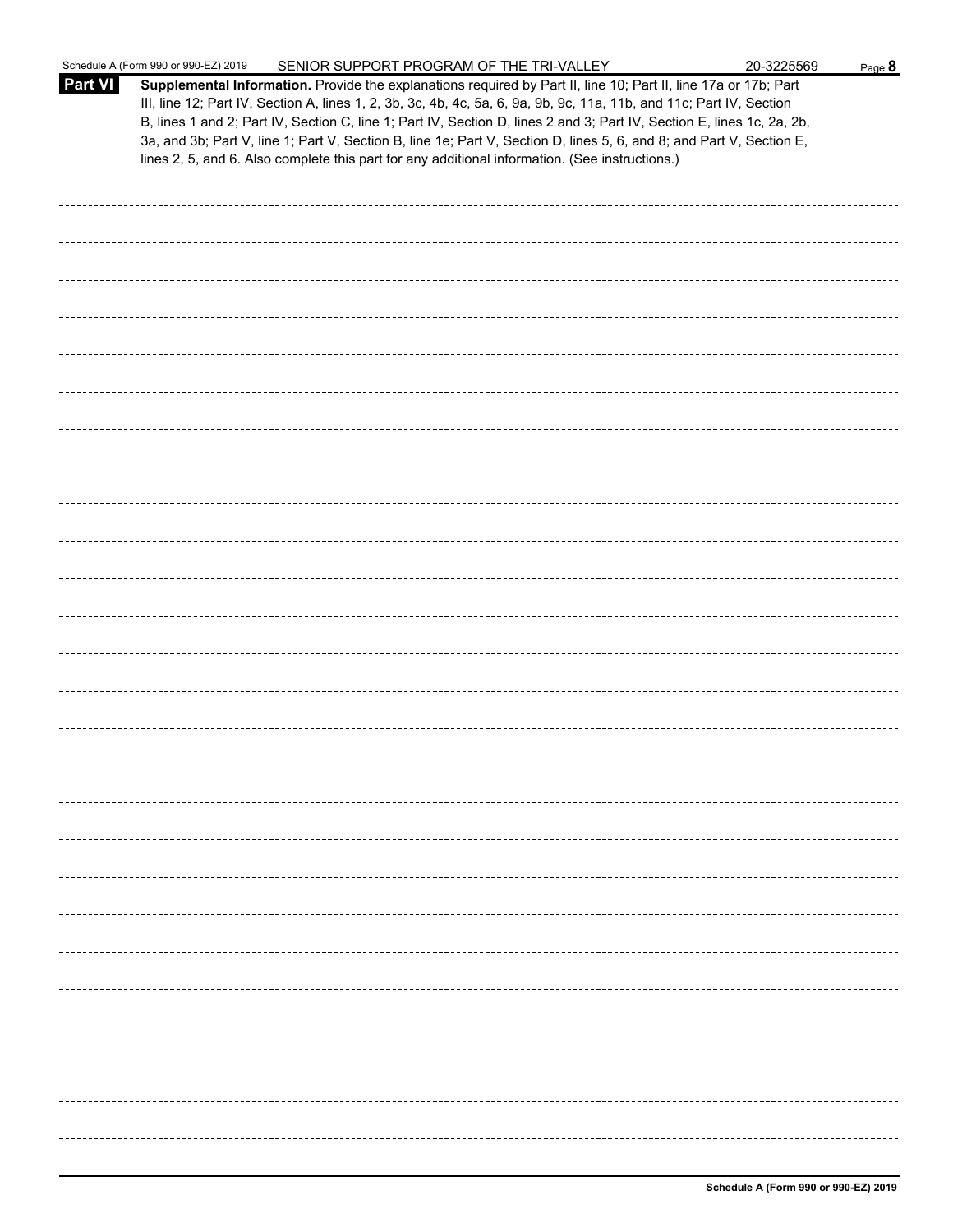| <b>Schedule B</b>  |
|--------------------|
| (Form 990, 990-EZ, |
| or 990-PF)         |

### **Schedule of Contributors**

▶ Go to www.irs.gov/Form990 for the latest information.

**Attach to Form 990, Form 990-EZ, or Form 990-PF.**

|  | OMB No. 1545-0047 |
|--|-------------------|
|  |                   |

| Department of the Treasury |
|----------------------------|
| Internal Revenue Service   |
|                            |

Name of the organization **Employer identification number Employer identification number** 

| SENIOR SUPPORT PROGRAM OF THE TRI-VALLEY<br>⊏∨ | 20-3225569 |
|------------------------------------------------|------------|
|------------------------------------------------|------------|

#### **Organization type** (check one):

| Filers of:         | Section:                                                                  |
|--------------------|---------------------------------------------------------------------------|
| Form 990 or 990-EZ | $ X $ 501(c)( 3 ) (enter number) organization                             |
|                    | 4947(a)(1) nonexempt charitable trust not treated as a private foundation |
|                    | 527 political organization                                                |
| Form 990-PF        | 501(c)(3) exempt private foundation                                       |
|                    | 4947(a)(1) nonexempt charitable trust treated as a private foundation     |
|                    | 501(c)(3) taxable private foundation                                      |
|                    |                                                                           |

Check if your organization is covered by the **General Rule** or a **Special Rule.**

**Note:** Only a section 501(c)(7), (8), or (10) organization can check boxes for both the General Rule and a Special Rule. See instructions.

#### **General Rule**

 For an organization filing Form 990, 990-EZ, or 990-PF that received, during the year, contributions totaling \$5,000 or more (in money or property) from any one contributor. Complete Parts I and II. See instructions for determining a contributor's total contributions.

#### **Special Rules**

| <code>X <math>\mid</math> For</code> an organization described in section 501(c)(3) filing Form 990 or 990-EZ that met the 33 1/3 % support test of the |
|---------------------------------------------------------------------------------------------------------------------------------------------------------|
| regulations under sections 509(a)(1) and 170(b)(1)(A)(vi), that checked Schedule A (Form 990 or 990-EZ), Part II, line                                  |
| 13, 16a, or 16b, and that received from any one contributor, during the year, total contributions of the greater of (1)                                 |
| \$5,000; or (2) 2% of the amount on (i) Form 990, Part VIII, line 1h; or (ii) Form 990-EZ, line 1. Complete Parts I and II.                             |

 For an organization described in section 501(c)(7), (8), or (10) filing Form 990 or 990-EZ that received from any one contributor, during the year, total contributions of more than \$1,000 *exclusively* for religious, charitable, scientific, literary, or educational purposes, or for the prevention of cruelty to children or animals. Complete Parts I, II, and III.

 For an organization described in section 501(c)(7), (8), or (10) filing Form 990 or 990-EZ that received from any one contributor, during the year, contributions *exclusively* for religious, charitable, etc., purposes, but no such contributions totaled more than \$1,000. If this box is checked, enter here the total contributions that were received during the year for an *exclusively* religious, charitable, etc., purpose. Don't complete any of the parts unless the **General Rule** applies to this organization because it received *nonexclusively* religious, charitable, etc., contributions totaling \$5,000 or more during the year . . . . . . . . . . . . . . . . . . . . . . . . . . . . . . . . . . . . . . . . . . . . . . . . . . . \$

**Caution:** An organization that isn't covered by the General Rule and/or the Special Rules doesn't file Schedule B (Form 990, 990-EZ, or 990-PF), but it **must** answer "No" on Part IV, line 2, of its Form 990; or check the box on line H of its Form 990-EZ or on its Form 990-PF, Part I, line 2, to certify that it doesn't meet the filing requirements of Schedule B (Form 990, 990-EZ, or 990-PF).

**For Paperwork Reduction Act Notice, see the instructions for Form 990, 990-EZ, or 990-PF. Schedule B (Form 990, 990-EZ, or 990-PF) (2019) HTA**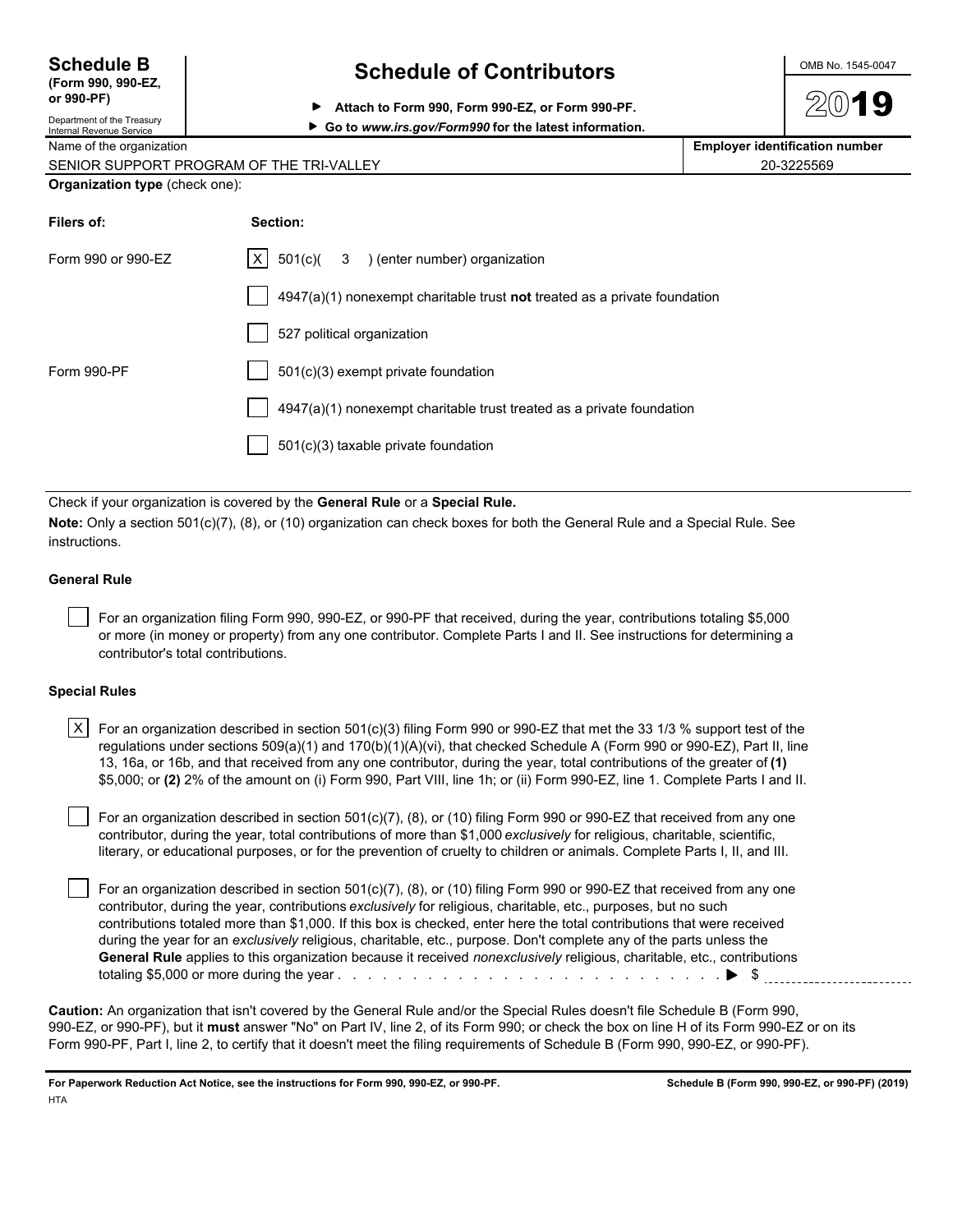Name of organization **Employer identification number Employer identification number** 

SENIOR SUPPORT PROGRAM OF THE TRI-VALLEY **20-3225569** 20-3225569

| Part I        | Contributors (see instructions). Use duplicate copies of Part I if additional space is needed.                                                                                                                  |                                   |                                                                                                |
|---------------|-----------------------------------------------------------------------------------------------------------------------------------------------------------------------------------------------------------------|-----------------------------------|------------------------------------------------------------------------------------------------|
| (a)<br>No.    | (b)<br>Name, address, and ZIP + 4                                                                                                                                                                               | (c)<br><b>Total contributions</b> | (d)<br>Type of contribution                                                                    |
| . 1           | COUNTY OF ALAMEDA, BHCS<br>1900 EMBARCADERO COVE, SUITE 205<br><u>OAKLAND CA 94606</u><br>Foreign State or Province: ________________________________                                                           |                                   | <b>Person</b><br>Payroll<br><b>Noncash</b><br>(Complete Part II for<br>noncash contributions.) |
| (a)<br>No.    | (b)<br>Name, address, and ZIP + 4                                                                                                                                                                               | (c)<br><b>Total contributions</b> | (d)<br>Type of contribution                                                                    |
| 2             | COUNTY OF ALAMEDA, HCSA<br>1000 SAN LEANDRO BLVD., SUITE 200<br>SAN LEANDRO ____________ CA _____ 94577 ________<br>Foreign State or Province: __________________________________                               |                                   | X<br><b>Person</b><br>Payroll<br>Noncash<br>(Complete Part II for<br>noncash contributions.)   |
| (a)<br>No.    | (b)<br>Name, address, and ZIP + 4                                                                                                                                                                               | (c)<br><b>Total contributions</b> | (d)<br>Type of contribution                                                                    |
| $\frac{3}{2}$ | COUNTY OF ALAMEDA, SSA<br>6955 FOOTHILL BLVD., SUITE 300<br><u>OAKLAND__________________CA______94605_________</u><br>Foreign State or Province: _________________________________                              |                                   | Person<br>Payroll<br><b>Noncash</b><br>(Complete Part II for<br>noncash contributions.)        |
| (a)<br>No.    | (b)<br>Name, address, and ZIP + 4                                                                                                                                                                               | (c)<br><b>Total contributions</b> | (d)<br>Type of contribution                                                                    |
| $\frac{4}{1}$ | ALAMEDA COUNTY PUBLIC HEALTH DEPT.<br>3600 TELEGRAPH AVENUE _________________________<br><u>OAKLAND __________________CA _____94609 _________</u><br>Foreign State or Province: _______________________________ |                                   | <b>Person</b><br>Payroll<br><b>Noncash</b><br>(Complete Part II for<br>noncash contributions.) |
| (a)<br>No.    | (b)<br>Name, address, and ZIP + 4                                                                                                                                                                               | (c)<br><b>Total contributions</b> | (d)<br>Type of contribution                                                                    |
| $\frac{5}{2}$ | ALAMEDA COUNTY TRANSPORTATION COMMISSI<br>1111 BROADWAY, SUITE 880<br><b>OAKLAND</b><br>________________CA______94607__________<br>Foreign State or Province: __________________________________                | \$<br>102, 115                    | <b>Person</b><br>Payroll<br><b>Noncash</b><br>(Complete Part II for<br>noncash contributions.) |
| (a)<br>No.    | (b)<br>Name, address, and ZIP + 4                                                                                                                                                                               | (c)<br><b>Total contributions</b> | (d)<br>Type of contribution                                                                    |
| $6 -$         | CITY OF PLEASANTON_______________________________<br>123 MAIN STREET<br>---------------------------------<br>PLEASANTON<br>CA 94566                                                                             | \$<br>88,000                      | Person<br>Payroll<br><b>Noncash</b>                                                            |

**Schedule B (Form 990, 990-EZ, or 990-PF) (2019)**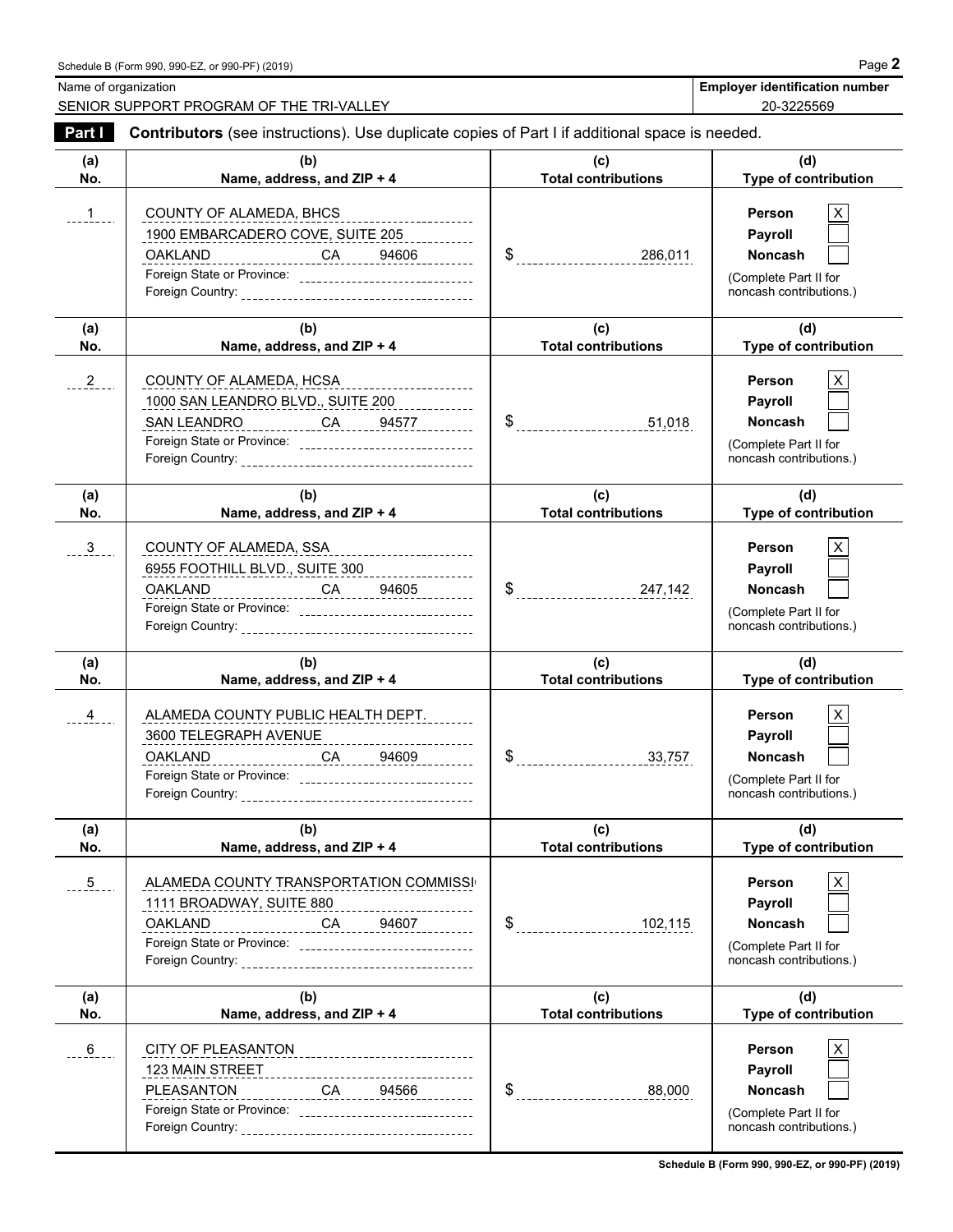|               | SENIOR SUPPORT PROGRAM OF THE TRI-VALLEY                                                                                                            |                                              | 20-3225569                                                                              |
|---------------|-----------------------------------------------------------------------------------------------------------------------------------------------------|----------------------------------------------|-----------------------------------------------------------------------------------------|
| Part I        | Contributors (see instructions). Use duplicate copies of Part I if additional space is needed.                                                      |                                              |                                                                                         |
| (a)<br>No.    | (b)<br>Name, address, and ZIP + 4                                                                                                                   | (c)<br><b>Total contributions</b>            | (d)<br>Type of contribution                                                             |
| $\frac{7}{2}$ | SENIOR ASSISTANCE FOUNDATION EASTBAY<br>1141 CATALINA DR., 197<br>LIVERMORE CA 94550<br>Foreign State or Province: ________________________________ | 50,000<br>$\frac{1}{2}$                      | Person<br>Payroll<br>Noncash<br>(Complete Part II for<br>noncash contributions.)        |
| (a)<br>No.    | (b)<br>Name, address, and ZIP + 4                                                                                                                   | (c)<br><b>Total contributions</b>            | (d)<br>Type of contribution                                                             |
|               | Foreign State or Province: __________________________________                                                                                       | $\frac{1}{2}$ ------------------------------ | Person<br>Payroll<br><b>Noncash</b><br>(Complete Part II for<br>noncash contributions.) |
| (a)<br>No.    | (b)<br>Name, address, and ZIP + 4                                                                                                                   | (c)<br><b>Total contributions</b>            | (d)<br>Type of contribution                                                             |
|               |                                                                                                                                                     |                                              | Person<br>Payroll<br><b>Noncash</b><br>(Complete Part II for<br>noncash contributions.) |
| (a)<br>No.    | (b)<br>Name, address, and ZIP + 4                                                                                                                   | (c)<br><b>Total contributions</b>            | (d)<br>Type of contribution                                                             |
|               | --------------------------------------<br>Foreign Country:                                                                                          |                                              | Person<br>Payroll<br>Noncash<br>(Complete Part II for<br>noncash contributions.)        |
| (a)<br>No.    | (b)<br>Name, address, and ZIP + 4                                                                                                                   | (c)<br><b>Total contributions</b>            | (d)<br>Type of contribution                                                             |
|               |                                                                                                                                                     | \$                                           | Person<br>Payroll<br>Noncash<br>(Complete Part II for<br>noncash contributions.)        |
| (a)<br>No.    | (b)<br>Name, address, and ZIP + 4                                                                                                                   | (c)<br><b>Total contributions</b>            | (d)<br>Type of contribution                                                             |
|               | Foreign Country:                                                                                                                                    | \$                                           | Person<br>Payroll<br>Noncash<br>(Complete Part II for<br>noncash contributions.)        |

Name of organization **Employer identification number Employer identification number**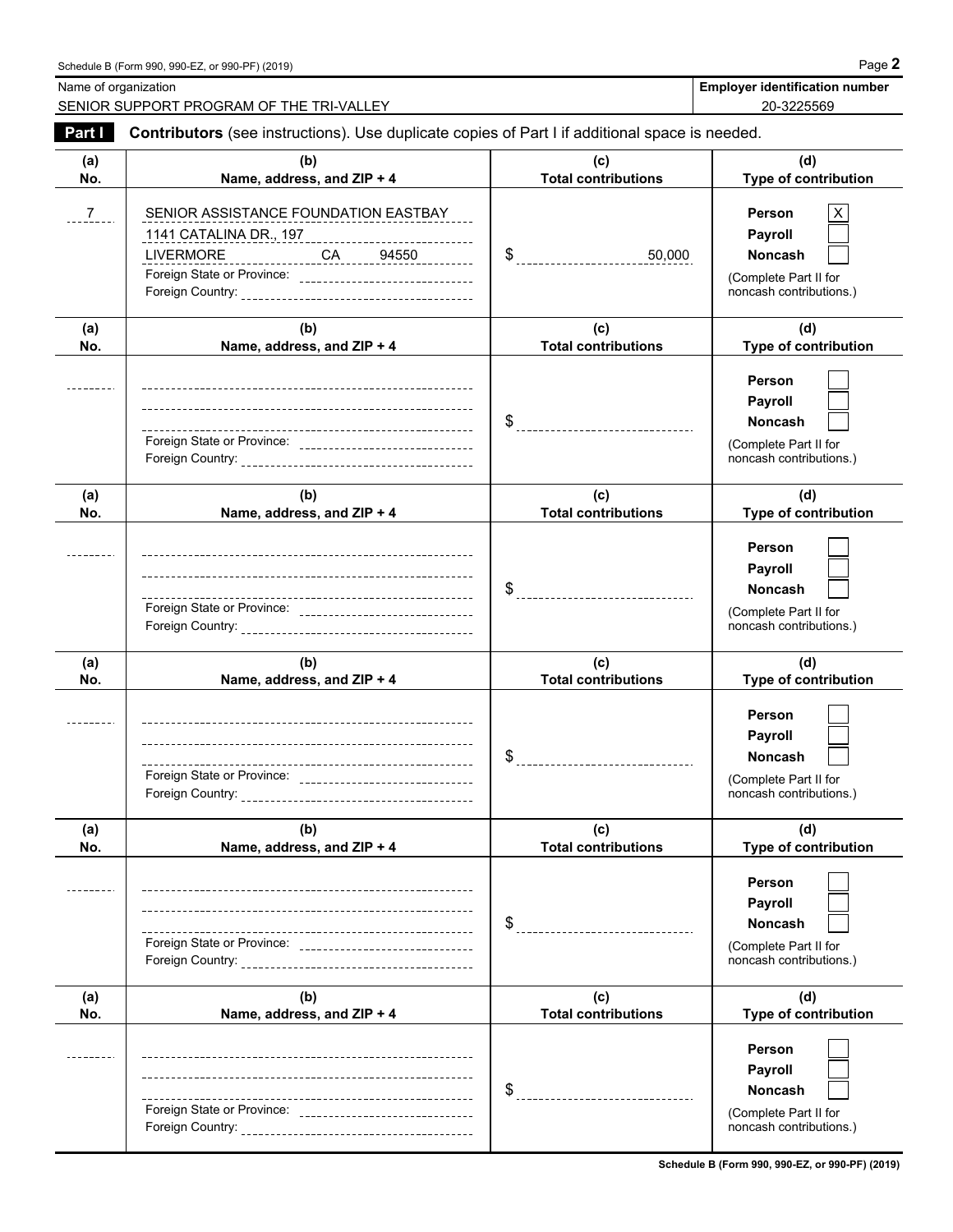|                           | Schedule B (Form 990, 990-EZ, or 990-PF) (2019)                                                     |                                                 | Page 3                                              |
|---------------------------|-----------------------------------------------------------------------------------------------------|-------------------------------------------------|-----------------------------------------------------|
| Name of organization      | SENIOR SUPPORT PROGRAM OF THE TRI-VALLEY                                                            |                                                 | <b>Employer identification number</b><br>20-3225569 |
| Part II                   | Noncash Property (see instructions). Use duplicate copies of Part II if additional space is needed. |                                                 |                                                     |
| (a) No.<br>from<br>Part I | (b)<br>Description of noncash property given                                                        | (c)<br>FMV (or estimate)<br>(See instructions.) | (d)<br>Date received                                |
|                           |                                                                                                     | \$                                              |                                                     |
| (a) No.<br>from<br>Part I | (b)<br>Description of noncash property given                                                        | (c)<br>FMV (or estimate)<br>(See instructions.) | (d)<br>Date received                                |
|                           |                                                                                                     | \$                                              |                                                     |
| (a) No.<br>from<br>Part I | (b)<br>Description of noncash property given                                                        | (c)<br>FMV (or estimate)<br>(See instructions.) | (d)<br>Date received                                |
|                           |                                                                                                     | \$                                              |                                                     |
| (a) No.<br>from<br>Part I | (b)<br>Description of noncash property given                                                        | (c)<br>FMV (or estimate)<br>(See instructions.) | (d)<br>Date received                                |
|                           |                                                                                                     | \$                                              |                                                     |
| (a) No.<br>from<br>Part I | (b)<br>Description of noncash property given                                                        | (c)<br>FMV (or estimate)<br>(See instructions.) | (d)<br>Date received                                |
|                           |                                                                                                     | \$                                              |                                                     |
| (a) No.<br>from<br>Part I | (b)<br>Description of noncash property given                                                        | (c)<br>FMV (or estimate)<br>(See instructions.) | (d)<br>Date received                                |
|                           |                                                                                                     | \$                                              |                                                     |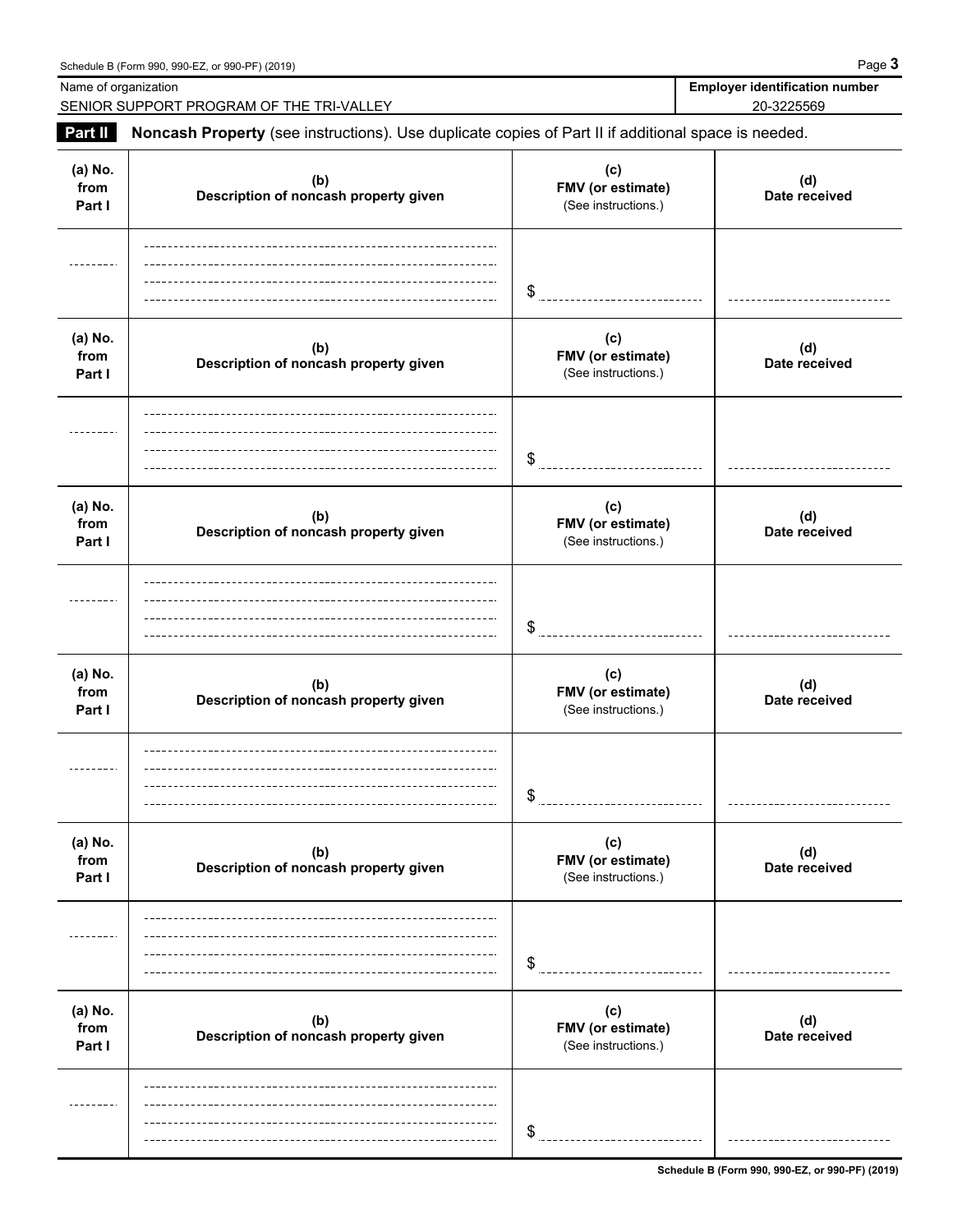|                           | Schedule B (Form 990, 990-EZ, or 990-PF) (2019)                                                                                                                                                                                                                                                                                                                                                              |  |                 | Page 4                                   |  |  |
|---------------------------|--------------------------------------------------------------------------------------------------------------------------------------------------------------------------------------------------------------------------------------------------------------------------------------------------------------------------------------------------------------------------------------------------------------|--|-----------------|------------------------------------------|--|--|
|                           | Name of organization                                                                                                                                                                                                                                                                                                                                                                                         |  |                 | <b>Employer identification number</b>    |  |  |
| Part III                  | SENIOR SUPPORT PROGRAM OF THE TRI-VALLEY<br>Exclusively religious, charitable, etc., contributions to organizations described in section 501(c)(7), (8), or<br>(10) that total more than \$1,000 for the year from any one contributor. Complete columns (a) through (e) and<br>the following line entry. For organizations completing Part III, enter the total of exclusively religious, charitable, etc., |  |                 | 20-3225569                               |  |  |
|                           | contributions of \$1,000 or less for the year. (Enter this information once. See instructions.)                                                                                                                                                                                                                                                                                                              |  |                 | $\blacktriangleright$ s<br>$\mathbf 0$   |  |  |
| $(a)$ No.                 | Use duplicate copies of Part III if additional space is needed.                                                                                                                                                                                                                                                                                                                                              |  |                 |                                          |  |  |
| from<br>Part I            | (b) Purpose of gift                                                                                                                                                                                                                                                                                                                                                                                          |  | (c) Use of gift | (d) Description of how gift is held      |  |  |
|                           |                                                                                                                                                                                                                                                                                                                                                                                                              |  |                 |                                          |  |  |
|                           | (e) Transfer of gift                                                                                                                                                                                                                                                                                                                                                                                         |  |                 |                                          |  |  |
|                           | Transferee's name, address, and ZIP + 4                                                                                                                                                                                                                                                                                                                                                                      |  |                 | Relationship of transferor to transferee |  |  |
|                           | For. Prov.<br>Country                                                                                                                                                                                                                                                                                                                                                                                        |  |                 |                                          |  |  |
| (a) No.<br>from<br>Part I | (b) Purpose of gift                                                                                                                                                                                                                                                                                                                                                                                          |  | (c) Use of gift | (d) Description of how gift is held      |  |  |
|                           |                                                                                                                                                                                                                                                                                                                                                                                                              |  |                 |                                          |  |  |
|                           | (e) Transfer of gift                                                                                                                                                                                                                                                                                                                                                                                         |  |                 |                                          |  |  |
|                           | Transferee's name, address, and ZIP + 4                                                                                                                                                                                                                                                                                                                                                                      |  |                 | Relationship of transferor to transferee |  |  |
|                           | For. Prov.<br>Country                                                                                                                                                                                                                                                                                                                                                                                        |  |                 |                                          |  |  |
| (a) No.<br>from<br>Part I | (b) Purpose of gift                                                                                                                                                                                                                                                                                                                                                                                          |  | (c) Use of gift | (d) Description of how gift is held      |  |  |
|                           |                                                                                                                                                                                                                                                                                                                                                                                                              |  |                 |                                          |  |  |
|                           | (e) Transfer of gift                                                                                                                                                                                                                                                                                                                                                                                         |  |                 |                                          |  |  |
|                           | Transferee's name, address, and ZIP + 4                                                                                                                                                                                                                                                                                                                                                                      |  |                 | Relationship of transferor to transferee |  |  |
|                           | For. Prov.<br>Country                                                                                                                                                                                                                                                                                                                                                                                        |  |                 |                                          |  |  |
| (a) No.<br>from<br>Part I | (b) Purpose of gift                                                                                                                                                                                                                                                                                                                                                                                          |  | (c) Use of gift | (d) Description of how gift is held      |  |  |
|                           |                                                                                                                                                                                                                                                                                                                                                                                                              |  |                 |                                          |  |  |

**(e) Transfer of gift**

-------------------

|          | Transferee's name, address, and ZIP + 4 | Relationship of transferor to transferee |
|----------|-----------------------------------------|------------------------------------------|
|          |                                         |                                          |
|          |                                         |                                          |
|          |                                         |                                          |
| For Prov | tountr:                                 |                                          |

**Schedule B (Form 990, 990-EZ, or 990-PF) (2019)**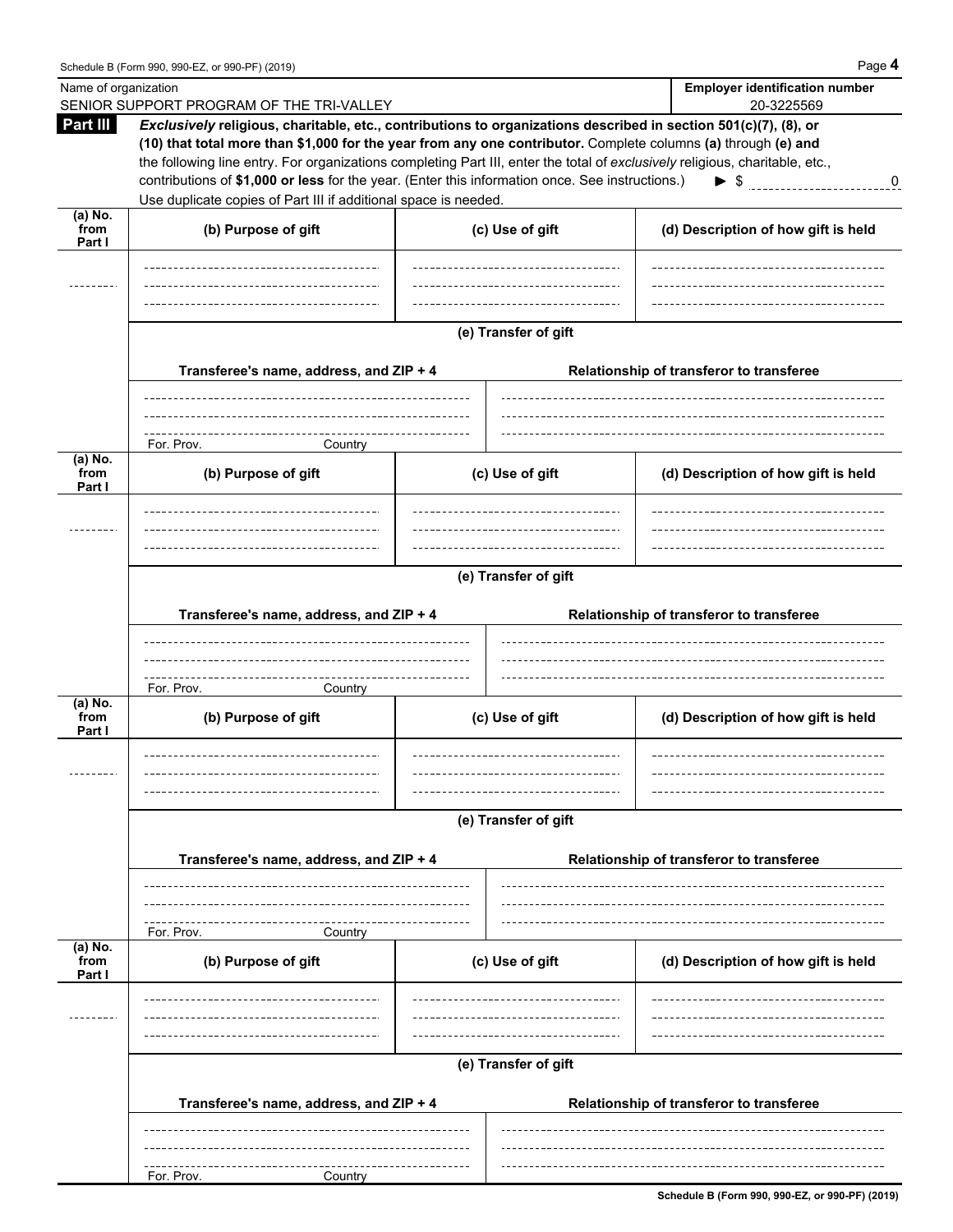| <b>SCHEDULE I</b> |  |
|-------------------|--|
| (Form 990)        |  |

Department of the Treasury

## **Supplemental Financial Statements** MB No. 1545-0047

**Complete if the organization answered "Yes" on Form 990, Part IV, line 6, 7, 8, 9, 10, 11a, 11b, 11c, 11d, 11e, 11f, 12a, or 12b. Attach to Form 990.**



|              | Internal Revenue Service           |                                                                                      | Go to www.irs.gov/Form990 for instructions and the latest information.                                                                    |                                                | Inspection                      |           |
|--------------|------------------------------------|--------------------------------------------------------------------------------------|-------------------------------------------------------------------------------------------------------------------------------------------|------------------------------------------------|---------------------------------|-----------|
|              | Name of the organization           |                                                                                      |                                                                                                                                           | <b>Employer identification number</b>          |                                 |           |
|              |                                    | SENIOR SUPPORT PROGRAM OF THE TRI-VALLEY                                             |                                                                                                                                           | 20-3225569                                     |                                 |           |
|              |                                    |                                                                                      | Part   Organizations Maintaining Donor Advised Funds or Other Similar Funds or Accounts.                                                  |                                                |                                 |           |
|              |                                    |                                                                                      | Complete if the organization answered "Yes" on Form 990, Part IV, line 6.                                                                 |                                                |                                 |           |
|              |                                    |                                                                                      | (a) Donor advised funds                                                                                                                   |                                                | (b) Funds and other accounts    |           |
| 1            |                                    | Total number at end of year                                                          |                                                                                                                                           |                                                |                                 |           |
| $\mathbf{2}$ |                                    | Aggregate value of contributions to (during year).                                   |                                                                                                                                           |                                                |                                 |           |
| 3            |                                    | Aggregate value of grants from (during year)                                         |                                                                                                                                           |                                                |                                 |           |
| 4            |                                    | Aggregate value at end of year                                                       |                                                                                                                                           |                                                |                                 |           |
| 5            |                                    |                                                                                      | Did the organization inform all donors and donor advisors in writing that the assets held in donor advised                                |                                                |                                 |           |
|              |                                    |                                                                                      | funds are the organization's property, subject to the organization's exclusive legal control?                                             |                                                | <b>Yes</b>                      | No        |
| 6            |                                    |                                                                                      | Did the organization inform all grantees, donors, and donor advisors in writing that grant funds can be used                              |                                                |                                 |           |
|              |                                    |                                                                                      | only for charitable purposes and not for the benefit of the donor or donor advisor, or for any other purpose                              |                                                |                                 |           |
|              |                                    |                                                                                      |                                                                                                                                           |                                                | <b>Yes</b>                      | No.       |
| Part II      |                                    | <b>Conservation Easements.</b>                                                       |                                                                                                                                           |                                                |                                 |           |
|              |                                    |                                                                                      | Complete if the organization answered "Yes" on Form 990, Part IV, line 7.                                                                 |                                                |                                 |           |
| -1           |                                    |                                                                                      | Purpose(s) of conservation easements held by the organization (check all that apply).                                                     |                                                |                                 |           |
|              |                                    |                                                                                      | Preservation of land for public use (for example, recreation or education)     Preservation of a historically important land area         |                                                |                                 |           |
|              |                                    | Protection of natural habitat                                                        |                                                                                                                                           | Preservation of a certified historic structure |                                 |           |
|              |                                    |                                                                                      |                                                                                                                                           |                                                |                                 |           |
|              |                                    | Preservation of open space                                                           |                                                                                                                                           |                                                |                                 |           |
| $\mathbf{2}$ |                                    |                                                                                      | Complete lines 2a through 2d if the organization held a qualified conservation contribution in the form of a conservation                 |                                                | Held at the End of the Tax Year |           |
|              |                                    | easement on the last day of the tax year.<br>Total number of conservation easements. |                                                                                                                                           | 2a                                             |                                 |           |
| a<br>b       |                                    |                                                                                      | Total acreage restricted by conservation easements $\ldots$ , $\ldots$ , $\ldots$ , $\ldots$ , $\ldots$ , $\ldots$ , $\ldots$             | 2 <sub>b</sub>                                 |                                 |           |
|              |                                    |                                                                                      | Number of conservation easements on a certified historic structure included in (a)                                                        | 2 <sub>c</sub>                                 |                                 |           |
| d            |                                    |                                                                                      | Number of conservation easements included in (c) acquired after 7/25/06, and not on a                                                     |                                                |                                 |           |
|              |                                    |                                                                                      |                                                                                                                                           | 2d                                             |                                 |           |
| 3            |                                    |                                                                                      | Number of conservation easements modified, transferred, released, extinguished, or terminated by the organization during                  |                                                |                                 |           |
|              | the tax year $\blacktriangleright$ |                                                                                      |                                                                                                                                           |                                                |                                 |           |
| 4            |                                    |                                                                                      | Number of states where property subject to conservation easement is located                                                               |                                                |                                 |           |
| 5            |                                    |                                                                                      | Does the organization have a written policy regarding the periodic monitoring, inspection, handling of                                    |                                                |                                 |           |
|              |                                    |                                                                                      |                                                                                                                                           |                                                | Yes                             | <b>No</b> |
| 6            |                                    |                                                                                      | Staff and volunteer hours devoted to monitoring, inspecting, handling of violations, and enforcing conservation easements during the year |                                                |                                 |           |
|              |                                    |                                                                                      |                                                                                                                                           |                                                |                                 |           |
| 7            |                                    |                                                                                      | Amount of expenses incurred in monitoring, inspecting, handling of violations, and enforcing conservation easements during the year       |                                                |                                 |           |
|              | -\$                                |                                                                                      |                                                                                                                                           |                                                |                                 |           |
| 8            |                                    |                                                                                      | Does each conservation easement reported on line 2(d) above satisfy the requirements of section 170(h)(4)(B)(i)                           |                                                |                                 |           |
|              |                                    |                                                                                      |                                                                                                                                           |                                                | $\sqrt{2}$ Yes $\Box$ No        |           |
| 9            |                                    |                                                                                      | In Part XIII, describe how the organization reports conservation easements in its revenue and expense statement and                       |                                                |                                 |           |
|              |                                    |                                                                                      | balance sheet, and include, if applicable, the text of the footnote to the organization's financial statements that describes the         |                                                |                                 |           |
|              |                                    | organization's accounting for conservation easements.                                |                                                                                                                                           |                                                |                                 |           |
|              |                                    |                                                                                      | Part III Organizations Maintaining Collections of Art, Historical Treasures, or Other Similar Assets.                                     |                                                |                                 |           |
|              |                                    |                                                                                      | Complete if the organization answered "Yes" on Form 990, Part IV, line 8.                                                                 |                                                |                                 |           |
| 1a           |                                    |                                                                                      | If the organization elected, as permitted under FASB ASC 958, not to report in its revenue statement and balance sheet                    |                                                |                                 |           |
|              |                                    |                                                                                      | works of art, historical treasures, or other similar assets held for public exhibition, education, or research in furtherance of          |                                                |                                 |           |
|              |                                    |                                                                                      | public service, provide in Part XIII the text of the footnote to its financial statements that describes these items.                     |                                                |                                 |           |
|              |                                    |                                                                                      | <b>b</b> If the organization elected, as permitted under FASB ASC 958, to report in its revenue statement and balance sheet               |                                                |                                 |           |
|              |                                    |                                                                                      | works of art, historical treasures, or other similar assets held for public exhibition, education, or research in furtherance of          |                                                |                                 |           |
|              |                                    | public service, provide the following amounts relating to these items:               |                                                                                                                                           |                                                |                                 |           |
|              |                                    |                                                                                      |                                                                                                                                           |                                                |                                 |           |
|              |                                    |                                                                                      |                                                                                                                                           | $\triangleright$ \$                            |                                 |           |
| $\mathbf{2}$ |                                    |                                                                                      | If the organization received or held works of art, historical treasures, or other similar assets for financial gain, provide the          |                                                |                                 |           |
|              |                                    |                                                                                      | following amounts required to be reported under FASB ASC 958 relating to these items:                                                     |                                                |                                 |           |
| a            |                                    |                                                                                      |                                                                                                                                           |                                                |                                 |           |
|              |                                    |                                                                                      |                                                                                                                                           |                                                |                                 |           |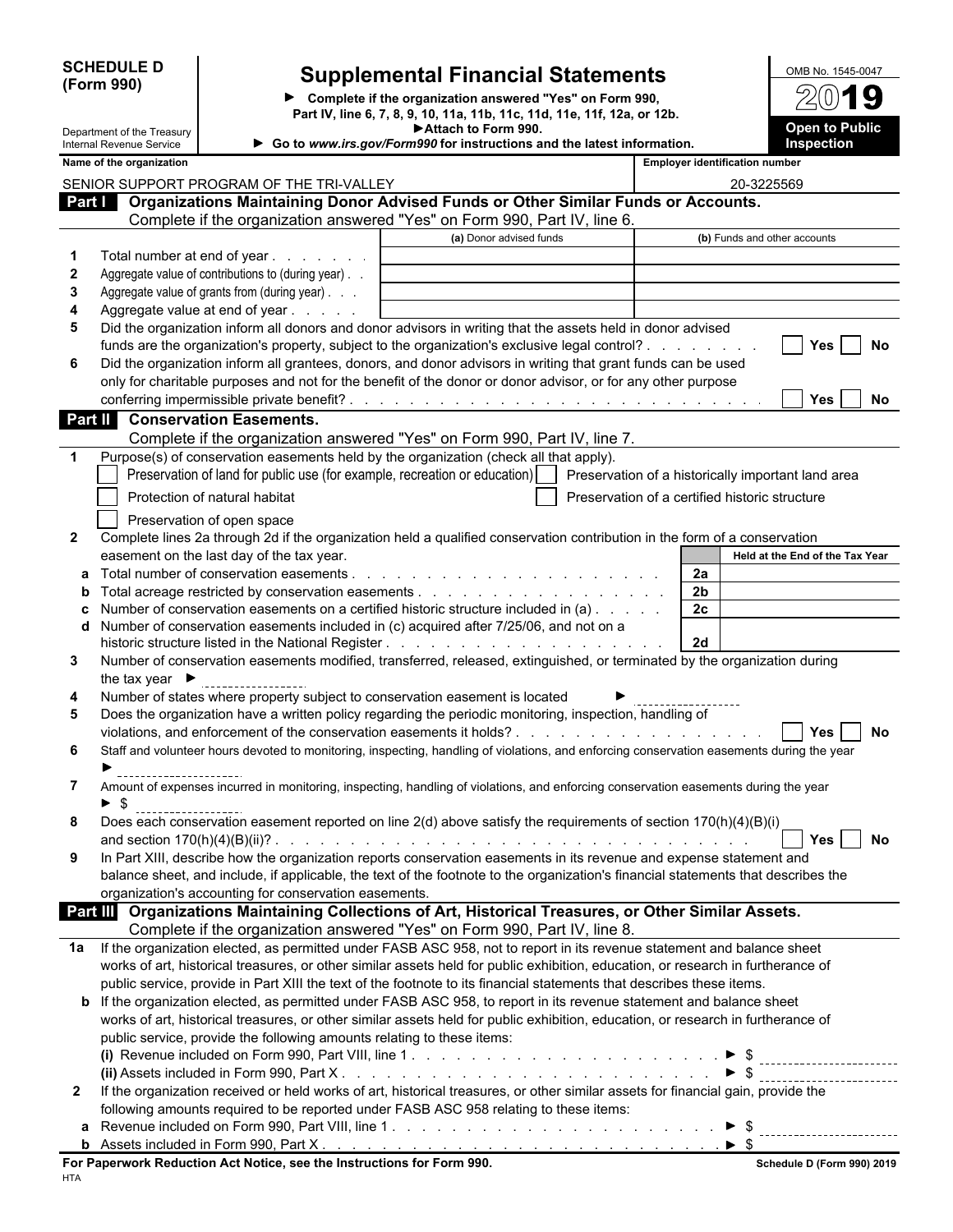|               | Schedule D (Form 990) 2019 SENIOR SUPPORT PROGRAM OF THE TRI-VALLEY                                                                                                                                                          |                                         |                                    | 20-3225569                      | Page $2$             |  |  |  |  |
|---------------|------------------------------------------------------------------------------------------------------------------------------------------------------------------------------------------------------------------------------|-----------------------------------------|------------------------------------|---------------------------------|----------------------|--|--|--|--|
|               | Part III Organizations Maintaining Collections of Art, Historical Treasures, or Other Similar Assets (continued)                                                                                                             |                                         |                                    |                                 |                      |  |  |  |  |
| 3             | Using the organization's acquisition, accession, and other records, check any of the following that make significant use of its                                                                                              |                                         |                                    |                                 |                      |  |  |  |  |
|               | collection items (check all that apply):                                                                                                                                                                                     |                                         |                                    |                                 |                      |  |  |  |  |
| а             | Public exhibition                                                                                                                                                                                                            |                                         | Loan or exchange program           |                                 |                      |  |  |  |  |
| b             | Scholarly research                                                                                                                                                                                                           | e                                       | Other                              |                                 |                      |  |  |  |  |
| c             | Preservation for future generations                                                                                                                                                                                          |                                         |                                    |                                 |                      |  |  |  |  |
| 4             | Provide a description of the organization's collections and explain how they further the organization's exempt purpose in Part<br>XIII.                                                                                      |                                         |                                    |                                 |                      |  |  |  |  |
| 5             | During the year, did the organization solicit or receive donations of art, historical treasures, or other similar<br>assets to be sold to raise funds rather than to be maintained as part of the organization's collection? |                                         |                                    |                                 | Yes  <br>No          |  |  |  |  |
|               | Part IV Escrow and Custodial Arrangements.                                                                                                                                                                                   |                                         |                                    |                                 |                      |  |  |  |  |
|               | Complete if the organization answered "Yes" on Form 990, Part IV, line 9, or reported an amount on Form<br>990, Part X, line 21.                                                                                             |                                         |                                    |                                 |                      |  |  |  |  |
| 1a            | Is the organization an agent, trustee, custodian or other intermediary for contributions or other assets not                                                                                                                 |                                         |                                    |                                 |                      |  |  |  |  |
|               |                                                                                                                                                                                                                              |                                         |                                    |                                 | Yes<br>No            |  |  |  |  |
|               | If "Yes," explain the arrangement in Part XIII and complete the following table:                                                                                                                                             |                                         |                                    |                                 |                      |  |  |  |  |
|               |                                                                                                                                                                                                                              |                                         |                                    |                                 | Amount               |  |  |  |  |
| С             |                                                                                                                                                                                                                              |                                         |                                    | 1 <sup>c</sup>                  | $\Omega$             |  |  |  |  |
|               |                                                                                                                                                                                                                              |                                         |                                    | 1 <sub>d</sub>                  |                      |  |  |  |  |
|               |                                                                                                                                                                                                                              |                                         |                                    | 1e<br>1f                        |                      |  |  |  |  |
|               |                                                                                                                                                                                                                              |                                         |                                    |                                 |                      |  |  |  |  |
| 2a            | Did the organization include an amount on Form 990, Part X, line 21, for escrow or custodial account liability?                                                                                                              |                                         |                                    |                                 | Yes $X$ No           |  |  |  |  |
| b             | If "Yes," explain the arrangement in Part XIII. Check here if the explanation has been provided on Part XIII.                                                                                                                |                                         |                                    |                                 |                      |  |  |  |  |
| <b>Part V</b> | <b>Endowment Funds.</b>                                                                                                                                                                                                      |                                         |                                    |                                 |                      |  |  |  |  |
|               | Complete if the organization answered "Yes" on Form 990, Part IV, line 10.                                                                                                                                                   |                                         |                                    |                                 |                      |  |  |  |  |
|               |                                                                                                                                                                                                                              | (b) Prior year<br>(a) Current year      | (c) Two years back                 | (d) Three years back            | (e) Four years back  |  |  |  |  |
| 1a            | Beginning of year balance                                                                                                                                                                                                    | $\overline{0}$                          | $\overline{0}$                     | $\Omega$                        |                      |  |  |  |  |
|               | Contributions                                                                                                                                                                                                                |                                         |                                    |                                 |                      |  |  |  |  |
| c             | Net investment earnings, gains,                                                                                                                                                                                              |                                         |                                    |                                 |                      |  |  |  |  |
|               | and losses                                                                                                                                                                                                                   |                                         |                                    |                                 |                      |  |  |  |  |
|               | Grants or scholarships<br>Other expenditures for facilities                                                                                                                                                                  |                                         |                                    |                                 |                      |  |  |  |  |
| е             | and programs                                                                                                                                                                                                                 |                                         |                                    |                                 |                      |  |  |  |  |
|               | Administrative expenses                                                                                                                                                                                                      |                                         |                                    |                                 |                      |  |  |  |  |
|               | End of year balance                                                                                                                                                                                                          | $\Omega$                                | $\Omega$                           | $\Omega$                        | $\Omega$<br>$\Omega$ |  |  |  |  |
| 2             | Provide the estimated percentage of the current year end balance (line 1g, column (a)) held as:                                                                                                                              |                                         |                                    |                                 |                      |  |  |  |  |
| а             | Board designated or quasi-endowment<br>Figures 2011                                                                                                                                                                          | %                                       |                                    |                                 |                      |  |  |  |  |
| b             | Permanent endowment<br>------------------                                                                                                                                                                                    | %                                       |                                    |                                 |                      |  |  |  |  |
| c             | Term endowment ▶<br>$\%$                                                                                                                                                                                                     |                                         |                                    |                                 |                      |  |  |  |  |
|               | The percentages on lines 2a, 2b, and 2c should equal 100%.                                                                                                                                                                   |                                         |                                    |                                 |                      |  |  |  |  |
| За            | Are there endowment funds not in the possession of the organization that are held and administered for the                                                                                                                   |                                         |                                    |                                 |                      |  |  |  |  |
|               | organization by:                                                                                                                                                                                                             |                                         |                                    |                                 | No<br><b>Yes</b>     |  |  |  |  |
|               | (i)                                                                                                                                                                                                                          |                                         |                                    |                                 | 3a(i)                |  |  |  |  |
|               |                                                                                                                                                                                                                              |                                         |                                    |                                 | 3a(ii)               |  |  |  |  |
| b             | If "Yes" on line 3a(ii), are the related organizations listed as required on Schedule R?                                                                                                                                     |                                         |                                    |                                 | 3 <sub>b</sub>       |  |  |  |  |
| 4             | Describe in Part XIII the intended uses of the organization's endowment funds.                                                                                                                                               |                                         |                                    |                                 |                      |  |  |  |  |
| Part VI       | Land, Buildings, and Equipment.<br>Complete if the organization answered "Yes" on Form 990, Part IV, line 11a. See Form 990, Part X, line 10.                                                                                |                                         |                                    |                                 |                      |  |  |  |  |
|               | Description of property                                                                                                                                                                                                      | (a) Cost or other basis<br>(investment) | (b) Cost or other basis<br>(other) | (c) Accumulated<br>depreciation | (d) Book value       |  |  |  |  |
| 1a            | Land.                                                                                                                                                                                                                        | $\Omega$                                | 0                                  |                                 | 0                    |  |  |  |  |
| b             | Buildings                                                                                                                                                                                                                    | $\Omega$                                | $\overline{0}$                     | 0                               | $\Omega$             |  |  |  |  |
| С             | Leasehold improvements                                                                                                                                                                                                       | $\Omega$                                | $\Omega$                           | 0                               | $\Omega$             |  |  |  |  |
| d             | Equipment.                                                                                                                                                                                                                   | $\Omega$                                | 28,163                             | 19,994                          | 8,169                |  |  |  |  |
| е             | Other $\ldots$ $\ldots$ $\ldots$ $\ldots$ $\ldots$ $\ldots$                                                                                                                                                                  | $\Omega$                                | 3,521                              | 3,521                           |                      |  |  |  |  |
|               | Total. Add lines 1a through 1e. (Column (d) must equal Form 990, Part X, column (B), line 10c.)                                                                                                                              |                                         |                                    | ▶                               | 8,169                |  |  |  |  |

| Schedule D (Form 990) 2019 |  |
|----------------------------|--|
|                            |  |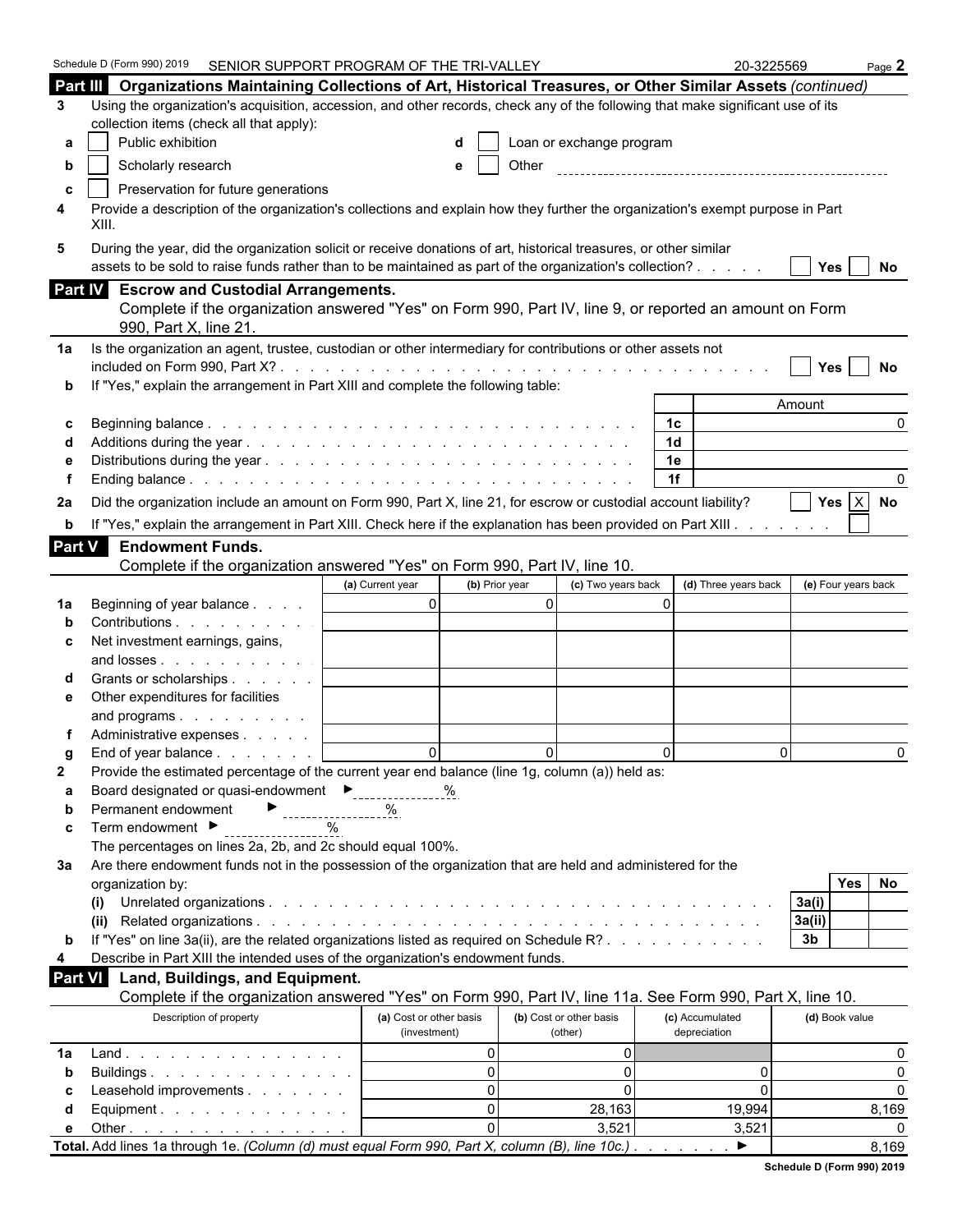| Complete if the organization answered "Yes" on Form 990, Part IV, line 11b. See Form 990, Part X, line 12.<br>(a) Description of security or category<br>(c) Method of valuation:<br>(b) Book value<br>(including name of security)<br>Cost or end-of-year market value<br>(1) Financial derivatives<br>$\mathbf 0$<br>$\mathbf 0$<br>(2) Closely held equity interests<br>(3) Other<br>(A)<br>(B)<br>(C)<br>(D)<br>(E)<br>(F)<br>(G)<br>(H)<br>Total. (Column (b) must equal Form 990, Part X, col. (B) line 12.). $\blacktriangleright$<br>$\Omega$<br><b>Investments-Program Related.</b><br>Complete if the organization answered "Yes" on Form 990, Part IV, line 11c. See Form 990, Part X, line 13.<br>(c) Method of valuation:<br>(a) Description of investment<br>(b) Book value<br>Cost or end-of-year market value<br>(1)<br>(2)<br>(3)<br>(4)<br>(5)<br>(6)<br>(7)<br>(8)<br>(9)<br>Total. (Column (b) must equal Form 990, Part X, col. (B) line 13.). $\blacktriangleright$<br>$\mathbf 0$<br>Part IX<br><b>Other Assets.</b><br>Complete if the organization answered "Yes" on Form 990, Part IV, line 11d. See Form 990, Part X, line 15.<br>(a) Description<br>(b) Book value<br>(1)<br>(2)<br>(3)<br>(4)<br>(5)<br>(6)<br>(7)<br>(8)<br>(9)<br>Total. (Column (b) must equal Form 990, Part X, col. (B) line 15.)<br>0<br><b>Other Liabilities.</b><br>Part X<br>Complete if the organization answered "Yes" on Form 990, Part IV, line 11e or 11f. See Form 990, Part X,<br>line 25.<br>(a) Description of liability<br>(b) Book value<br>(1) Federal income taxes<br>0<br>(2)<br>(3)<br>(4)<br>(5)<br>(6)<br>(7)<br>(8)<br>(9)<br>Total. (Column (b) must equal Form 990, Part X, col. (B) line 25.) | Part VII         | <b>Investments-Other Securities.</b> |  |   |
|--------------------------------------------------------------------------------------------------------------------------------------------------------------------------------------------------------------------------------------------------------------------------------------------------------------------------------------------------------------------------------------------------------------------------------------------------------------------------------------------------------------------------------------------------------------------------------------------------------------------------------------------------------------------------------------------------------------------------------------------------------------------------------------------------------------------------------------------------------------------------------------------------------------------------------------------------------------------------------------------------------------------------------------------------------------------------------------------------------------------------------------------------------------------------------------------------------------------------------------------------------------------------------------------------------------------------------------------------------------------------------------------------------------------------------------------------------------------------------------------------------------------------------------------------------------------------------------------------------------------------------------------------------------------------------------------------------------------------|------------------|--------------------------------------|--|---|
|                                                                                                                                                                                                                                                                                                                                                                                                                                                                                                                                                                                                                                                                                                                                                                                                                                                                                                                                                                                                                                                                                                                                                                                                                                                                                                                                                                                                                                                                                                                                                                                                                                                                                                                          |                  |                                      |  |   |
|                                                                                                                                                                                                                                                                                                                                                                                                                                                                                                                                                                                                                                                                                                                                                                                                                                                                                                                                                                                                                                                                                                                                                                                                                                                                                                                                                                                                                                                                                                                                                                                                                                                                                                                          |                  |                                      |  |   |
|                                                                                                                                                                                                                                                                                                                                                                                                                                                                                                                                                                                                                                                                                                                                                                                                                                                                                                                                                                                                                                                                                                                                                                                                                                                                                                                                                                                                                                                                                                                                                                                                                                                                                                                          |                  |                                      |  |   |
|                                                                                                                                                                                                                                                                                                                                                                                                                                                                                                                                                                                                                                                                                                                                                                                                                                                                                                                                                                                                                                                                                                                                                                                                                                                                                                                                                                                                                                                                                                                                                                                                                                                                                                                          |                  |                                      |  |   |
|                                                                                                                                                                                                                                                                                                                                                                                                                                                                                                                                                                                                                                                                                                                                                                                                                                                                                                                                                                                                                                                                                                                                                                                                                                                                                                                                                                                                                                                                                                                                                                                                                                                                                                                          |                  |                                      |  |   |
|                                                                                                                                                                                                                                                                                                                                                                                                                                                                                                                                                                                                                                                                                                                                                                                                                                                                                                                                                                                                                                                                                                                                                                                                                                                                                                                                                                                                                                                                                                                                                                                                                                                                                                                          |                  |                                      |  |   |
|                                                                                                                                                                                                                                                                                                                                                                                                                                                                                                                                                                                                                                                                                                                                                                                                                                                                                                                                                                                                                                                                                                                                                                                                                                                                                                                                                                                                                                                                                                                                                                                                                                                                                                                          |                  |                                      |  |   |
|                                                                                                                                                                                                                                                                                                                                                                                                                                                                                                                                                                                                                                                                                                                                                                                                                                                                                                                                                                                                                                                                                                                                                                                                                                                                                                                                                                                                                                                                                                                                                                                                                                                                                                                          |                  |                                      |  |   |
|                                                                                                                                                                                                                                                                                                                                                                                                                                                                                                                                                                                                                                                                                                                                                                                                                                                                                                                                                                                                                                                                                                                                                                                                                                                                                                                                                                                                                                                                                                                                                                                                                                                                                                                          |                  |                                      |  |   |
|                                                                                                                                                                                                                                                                                                                                                                                                                                                                                                                                                                                                                                                                                                                                                                                                                                                                                                                                                                                                                                                                                                                                                                                                                                                                                                                                                                                                                                                                                                                                                                                                                                                                                                                          |                  |                                      |  |   |
|                                                                                                                                                                                                                                                                                                                                                                                                                                                                                                                                                                                                                                                                                                                                                                                                                                                                                                                                                                                                                                                                                                                                                                                                                                                                                                                                                                                                                                                                                                                                                                                                                                                                                                                          |                  |                                      |  |   |
|                                                                                                                                                                                                                                                                                                                                                                                                                                                                                                                                                                                                                                                                                                                                                                                                                                                                                                                                                                                                                                                                                                                                                                                                                                                                                                                                                                                                                                                                                                                                                                                                                                                                                                                          |                  |                                      |  |   |
|                                                                                                                                                                                                                                                                                                                                                                                                                                                                                                                                                                                                                                                                                                                                                                                                                                                                                                                                                                                                                                                                                                                                                                                                                                                                                                                                                                                                                                                                                                                                                                                                                                                                                                                          |                  |                                      |  |   |
|                                                                                                                                                                                                                                                                                                                                                                                                                                                                                                                                                                                                                                                                                                                                                                                                                                                                                                                                                                                                                                                                                                                                                                                                                                                                                                                                                                                                                                                                                                                                                                                                                                                                                                                          | <b>Part VIII</b> |                                      |  |   |
|                                                                                                                                                                                                                                                                                                                                                                                                                                                                                                                                                                                                                                                                                                                                                                                                                                                                                                                                                                                                                                                                                                                                                                                                                                                                                                                                                                                                                                                                                                                                                                                                                                                                                                                          |                  |                                      |  |   |
|                                                                                                                                                                                                                                                                                                                                                                                                                                                                                                                                                                                                                                                                                                                                                                                                                                                                                                                                                                                                                                                                                                                                                                                                                                                                                                                                                                                                                                                                                                                                                                                                                                                                                                                          |                  |                                      |  |   |
|                                                                                                                                                                                                                                                                                                                                                                                                                                                                                                                                                                                                                                                                                                                                                                                                                                                                                                                                                                                                                                                                                                                                                                                                                                                                                                                                                                                                                                                                                                                                                                                                                                                                                                                          |                  |                                      |  |   |
|                                                                                                                                                                                                                                                                                                                                                                                                                                                                                                                                                                                                                                                                                                                                                                                                                                                                                                                                                                                                                                                                                                                                                                                                                                                                                                                                                                                                                                                                                                                                                                                                                                                                                                                          |                  |                                      |  |   |
|                                                                                                                                                                                                                                                                                                                                                                                                                                                                                                                                                                                                                                                                                                                                                                                                                                                                                                                                                                                                                                                                                                                                                                                                                                                                                                                                                                                                                                                                                                                                                                                                                                                                                                                          |                  |                                      |  |   |
|                                                                                                                                                                                                                                                                                                                                                                                                                                                                                                                                                                                                                                                                                                                                                                                                                                                                                                                                                                                                                                                                                                                                                                                                                                                                                                                                                                                                                                                                                                                                                                                                                                                                                                                          |                  |                                      |  |   |
|                                                                                                                                                                                                                                                                                                                                                                                                                                                                                                                                                                                                                                                                                                                                                                                                                                                                                                                                                                                                                                                                                                                                                                                                                                                                                                                                                                                                                                                                                                                                                                                                                                                                                                                          |                  |                                      |  |   |
|                                                                                                                                                                                                                                                                                                                                                                                                                                                                                                                                                                                                                                                                                                                                                                                                                                                                                                                                                                                                                                                                                                                                                                                                                                                                                                                                                                                                                                                                                                                                                                                                                                                                                                                          |                  |                                      |  |   |
|                                                                                                                                                                                                                                                                                                                                                                                                                                                                                                                                                                                                                                                                                                                                                                                                                                                                                                                                                                                                                                                                                                                                                                                                                                                                                                                                                                                                                                                                                                                                                                                                                                                                                                                          |                  |                                      |  |   |
|                                                                                                                                                                                                                                                                                                                                                                                                                                                                                                                                                                                                                                                                                                                                                                                                                                                                                                                                                                                                                                                                                                                                                                                                                                                                                                                                                                                                                                                                                                                                                                                                                                                                                                                          |                  |                                      |  |   |
|                                                                                                                                                                                                                                                                                                                                                                                                                                                                                                                                                                                                                                                                                                                                                                                                                                                                                                                                                                                                                                                                                                                                                                                                                                                                                                                                                                                                                                                                                                                                                                                                                                                                                                                          |                  |                                      |  |   |
|                                                                                                                                                                                                                                                                                                                                                                                                                                                                                                                                                                                                                                                                                                                                                                                                                                                                                                                                                                                                                                                                                                                                                                                                                                                                                                                                                                                                                                                                                                                                                                                                                                                                                                                          |                  |                                      |  |   |
|                                                                                                                                                                                                                                                                                                                                                                                                                                                                                                                                                                                                                                                                                                                                                                                                                                                                                                                                                                                                                                                                                                                                                                                                                                                                                                                                                                                                                                                                                                                                                                                                                                                                                                                          |                  |                                      |  |   |
|                                                                                                                                                                                                                                                                                                                                                                                                                                                                                                                                                                                                                                                                                                                                                                                                                                                                                                                                                                                                                                                                                                                                                                                                                                                                                                                                                                                                                                                                                                                                                                                                                                                                                                                          |                  |                                      |  |   |
|                                                                                                                                                                                                                                                                                                                                                                                                                                                                                                                                                                                                                                                                                                                                                                                                                                                                                                                                                                                                                                                                                                                                                                                                                                                                                                                                                                                                                                                                                                                                                                                                                                                                                                                          |                  |                                      |  |   |
|                                                                                                                                                                                                                                                                                                                                                                                                                                                                                                                                                                                                                                                                                                                                                                                                                                                                                                                                                                                                                                                                                                                                                                                                                                                                                                                                                                                                                                                                                                                                                                                                                                                                                                                          |                  |                                      |  |   |
|                                                                                                                                                                                                                                                                                                                                                                                                                                                                                                                                                                                                                                                                                                                                                                                                                                                                                                                                                                                                                                                                                                                                                                                                                                                                                                                                                                                                                                                                                                                                                                                                                                                                                                                          |                  |                                      |  |   |
|                                                                                                                                                                                                                                                                                                                                                                                                                                                                                                                                                                                                                                                                                                                                                                                                                                                                                                                                                                                                                                                                                                                                                                                                                                                                                                                                                                                                                                                                                                                                                                                                                                                                                                                          |                  |                                      |  |   |
|                                                                                                                                                                                                                                                                                                                                                                                                                                                                                                                                                                                                                                                                                                                                                                                                                                                                                                                                                                                                                                                                                                                                                                                                                                                                                                                                                                                                                                                                                                                                                                                                                                                                                                                          |                  |                                      |  |   |
|                                                                                                                                                                                                                                                                                                                                                                                                                                                                                                                                                                                                                                                                                                                                                                                                                                                                                                                                                                                                                                                                                                                                                                                                                                                                                                                                                                                                                                                                                                                                                                                                                                                                                                                          |                  |                                      |  |   |
|                                                                                                                                                                                                                                                                                                                                                                                                                                                                                                                                                                                                                                                                                                                                                                                                                                                                                                                                                                                                                                                                                                                                                                                                                                                                                                                                                                                                                                                                                                                                                                                                                                                                                                                          |                  |                                      |  |   |
|                                                                                                                                                                                                                                                                                                                                                                                                                                                                                                                                                                                                                                                                                                                                                                                                                                                                                                                                                                                                                                                                                                                                                                                                                                                                                                                                                                                                                                                                                                                                                                                                                                                                                                                          |                  |                                      |  |   |
|                                                                                                                                                                                                                                                                                                                                                                                                                                                                                                                                                                                                                                                                                                                                                                                                                                                                                                                                                                                                                                                                                                                                                                                                                                                                                                                                                                                                                                                                                                                                                                                                                                                                                                                          |                  |                                      |  |   |
|                                                                                                                                                                                                                                                                                                                                                                                                                                                                                                                                                                                                                                                                                                                                                                                                                                                                                                                                                                                                                                                                                                                                                                                                                                                                                                                                                                                                                                                                                                                                                                                                                                                                                                                          |                  |                                      |  |   |
|                                                                                                                                                                                                                                                                                                                                                                                                                                                                                                                                                                                                                                                                                                                                                                                                                                                                                                                                                                                                                                                                                                                                                                                                                                                                                                                                                                                                                                                                                                                                                                                                                                                                                                                          |                  |                                      |  |   |
|                                                                                                                                                                                                                                                                                                                                                                                                                                                                                                                                                                                                                                                                                                                                                                                                                                                                                                                                                                                                                                                                                                                                                                                                                                                                                                                                                                                                                                                                                                                                                                                                                                                                                                                          |                  |                                      |  |   |
|                                                                                                                                                                                                                                                                                                                                                                                                                                                                                                                                                                                                                                                                                                                                                                                                                                                                                                                                                                                                                                                                                                                                                                                                                                                                                                                                                                                                                                                                                                                                                                                                                                                                                                                          |                  |                                      |  |   |
|                                                                                                                                                                                                                                                                                                                                                                                                                                                                                                                                                                                                                                                                                                                                                                                                                                                                                                                                                                                                                                                                                                                                                                                                                                                                                                                                                                                                                                                                                                                                                                                                                                                                                                                          | 1.               |                                      |  |   |
|                                                                                                                                                                                                                                                                                                                                                                                                                                                                                                                                                                                                                                                                                                                                                                                                                                                                                                                                                                                                                                                                                                                                                                                                                                                                                                                                                                                                                                                                                                                                                                                                                                                                                                                          |                  |                                      |  |   |
|                                                                                                                                                                                                                                                                                                                                                                                                                                                                                                                                                                                                                                                                                                                                                                                                                                                                                                                                                                                                                                                                                                                                                                                                                                                                                                                                                                                                                                                                                                                                                                                                                                                                                                                          |                  |                                      |  |   |
|                                                                                                                                                                                                                                                                                                                                                                                                                                                                                                                                                                                                                                                                                                                                                                                                                                                                                                                                                                                                                                                                                                                                                                                                                                                                                                                                                                                                                                                                                                                                                                                                                                                                                                                          |                  |                                      |  |   |
|                                                                                                                                                                                                                                                                                                                                                                                                                                                                                                                                                                                                                                                                                                                                                                                                                                                                                                                                                                                                                                                                                                                                                                                                                                                                                                                                                                                                                                                                                                                                                                                                                                                                                                                          |                  |                                      |  |   |
|                                                                                                                                                                                                                                                                                                                                                                                                                                                                                                                                                                                                                                                                                                                                                                                                                                                                                                                                                                                                                                                                                                                                                                                                                                                                                                                                                                                                                                                                                                                                                                                                                                                                                                                          |                  |                                      |  |   |
|                                                                                                                                                                                                                                                                                                                                                                                                                                                                                                                                                                                                                                                                                                                                                                                                                                                                                                                                                                                                                                                                                                                                                                                                                                                                                                                                                                                                                                                                                                                                                                                                                                                                                                                          |                  |                                      |  |   |
|                                                                                                                                                                                                                                                                                                                                                                                                                                                                                                                                                                                                                                                                                                                                                                                                                                                                                                                                                                                                                                                                                                                                                                                                                                                                                                                                                                                                                                                                                                                                                                                                                                                                                                                          |                  |                                      |  |   |
|                                                                                                                                                                                                                                                                                                                                                                                                                                                                                                                                                                                                                                                                                                                                                                                                                                                                                                                                                                                                                                                                                                                                                                                                                                                                                                                                                                                                                                                                                                                                                                                                                                                                                                                          |                  |                                      |  |   |
|                                                                                                                                                                                                                                                                                                                                                                                                                                                                                                                                                                                                                                                                                                                                                                                                                                                                                                                                                                                                                                                                                                                                                                                                                                                                                                                                                                                                                                                                                                                                                                                                                                                                                                                          |                  |                                      |  | 0 |

**2.** Liability for uncertain tax positions. In Part XIII, provide the text of the footnote to the organization's financial statements that reports the organization's liability for uncertain tax positions under FASB ASC 740. Check here if the text of the footnote has been provided in Part XIII . .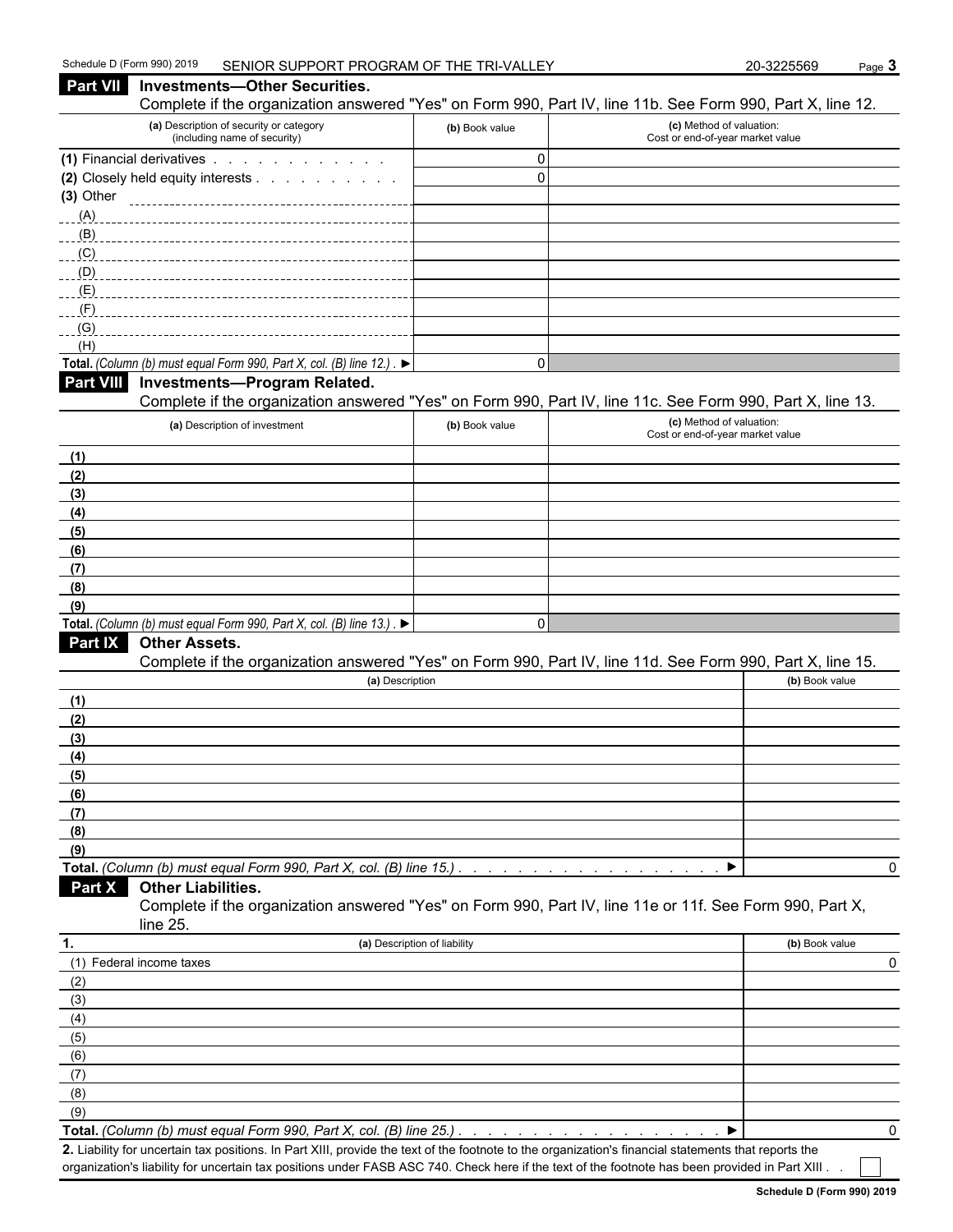|              | Schedule D (Form 990) 2019 |                                     | SENIOR SUPPORT PROGRAM OF THE TRI-VALLEY                                    |                                                                                                                                                                                                                                                                                  | 20-3225569   | Page 4    |
|--------------|----------------------------|-------------------------------------|-----------------------------------------------------------------------------|----------------------------------------------------------------------------------------------------------------------------------------------------------------------------------------------------------------------------------------------------------------------------------|--------------|-----------|
|              |                            |                                     |                                                                             | Part XI Reconciliation of Revenue per Audited Financial Statements With Revenue per Return.                                                                                                                                                                                      |              |           |
|              |                            |                                     | Complete if the organization answered "Yes" on Form 990, Part IV, line 12a. |                                                                                                                                                                                                                                                                                  |              |           |
| $\mathbf 1$  |                            |                                     |                                                                             | Total revenue, gains, and other support per audited financial statements                                                                                                                                                                                                         | $\mathbf{1}$ | 1,069,901 |
| $\mathbf{2}$ |                            |                                     | Amounts included on line 1 but not on Form 990, Part VIII, line 12:         |                                                                                                                                                                                                                                                                                  |              |           |
| a            |                            |                                     | Net unrealized gains (losses) on investments                                | 2a                                                                                                                                                                                                                                                                               |              |           |
| b            |                            |                                     |                                                                             | 2 <sub>b</sub><br>67,014                                                                                                                                                                                                                                                         |              |           |
| c            |                            |                                     |                                                                             | 2c                                                                                                                                                                                                                                                                               |              |           |
| d            |                            |                                     |                                                                             | 2d                                                                                                                                                                                                                                                                               | 2e           | 67,014    |
| е<br>3       |                            |                                     |                                                                             |                                                                                                                                                                                                                                                                                  | $\mathbf{3}$ | 1,002,887 |
| 4            |                            |                                     | Amounts included on Form 990, Part VIII, line 12, but not on line 1:        |                                                                                                                                                                                                                                                                                  |              |           |
| a            |                            |                                     | Investment expenses not included on Form 990, Part VIII, line 7b            | 4a                                                                                                                                                                                                                                                                               |              |           |
| b            |                            |                                     |                                                                             | 4 <sub>b</sub>                                                                                                                                                                                                                                                                   |              |           |
|              |                            |                                     |                                                                             |                                                                                                                                                                                                                                                                                  | 4c           |           |
| 5            |                            |                                     |                                                                             | Total revenue. Add lines 3 and 4c. (This must equal Form 990, Part I, line 12.)                                                                                                                                                                                                  | 5            | 1,002,887 |
|              |                            |                                     |                                                                             | Part XII Reconciliation of Expenses per Audited Financial Statements With Expenses per Return.                                                                                                                                                                                   |              |           |
|              |                            |                                     | Complete if the organization answered "Yes" on Form 990, Part IV, line 12a. |                                                                                                                                                                                                                                                                                  |              |           |
| 1            |                            |                                     |                                                                             |                                                                                                                                                                                                                                                                                  |              | 1,074,748 |
| $\mathbf{2}$ |                            |                                     | Amounts included on line 1 but not on Form 990, Part IX, line 25:           |                                                                                                                                                                                                                                                                                  |              |           |
| a<br>b       |                            |                                     |                                                                             | 2a<br>2 <sub>b</sub>                                                                                                                                                                                                                                                             | 67,014       |           |
|              |                            |                                     |                                                                             | 2 <sub>c</sub>                                                                                                                                                                                                                                                                   |              |           |
| d            |                            |                                     |                                                                             | 2d                                                                                                                                                                                                                                                                               |              |           |
| е            |                            |                                     |                                                                             |                                                                                                                                                                                                                                                                                  | 2e           | 67,014    |
| 3            |                            |                                     |                                                                             |                                                                                                                                                                                                                                                                                  | 3            | 1,007,734 |
| 4            |                            |                                     | Amounts included on Form 990, Part IX, line 25, but not on line 1:          |                                                                                                                                                                                                                                                                                  |              |           |
| a            |                            |                                     | Investment expenses not included on Form 990, Part VIII, line 7b            | 4a                                                                                                                                                                                                                                                                               |              |           |
| b            |                            |                                     |                                                                             | 4 <sub>b</sub>                                                                                                                                                                                                                                                                   |              |           |
| c.           |                            |                                     |                                                                             |                                                                                                                                                                                                                                                                                  | 4с           |           |
| 5            |                            | Part XIII Supplemental Information. |                                                                             | Total expenses. Add lines 3 and 4c. (This must equal Form 990, Part I, line 18.)                                                                                                                                                                                                 | 5            | 1,007,734 |
|              |                            |                                     |                                                                             | Provide the descriptions required for Part II, lines 3, 5, and 9; Part III, lines 1a and 4; Part IV, lines 1b and 2b; Part V, line 4; Part X, line<br>2; Part XI, lines 2d and 4b; and Part XII, lines 2d and 4b. Also complete this part to provide any additional information. |              |           |
|              |                            |                                     |                                                                             |                                                                                                                                                                                                                                                                                  |              |           |
|              |                            |                                     |                                                                             |                                                                                                                                                                                                                                                                                  |              |           |
|              |                            |                                     |                                                                             |                                                                                                                                                                                                                                                                                  |              |           |
|              |                            |                                     |                                                                             |                                                                                                                                                                                                                                                                                  |              |           |
|              |                            |                                     |                                                                             |                                                                                                                                                                                                                                                                                  |              |           |
|              |                            |                                     |                                                                             |                                                                                                                                                                                                                                                                                  |              |           |
|              |                            |                                     |                                                                             |                                                                                                                                                                                                                                                                                  |              |           |
|              |                            |                                     |                                                                             |                                                                                                                                                                                                                                                                                  |              |           |
|              |                            |                                     |                                                                             |                                                                                                                                                                                                                                                                                  |              |           |
|              |                            |                                     |                                                                             |                                                                                                                                                                                                                                                                                  |              |           |
|              |                            |                                     |                                                                             |                                                                                                                                                                                                                                                                                  |              |           |
|              |                            |                                     |                                                                             |                                                                                                                                                                                                                                                                                  |              |           |
|              |                            |                                     |                                                                             |                                                                                                                                                                                                                                                                                  |              |           |
|              |                            |                                     |                                                                             |                                                                                                                                                                                                                                                                                  |              |           |
|              |                            |                                     |                                                                             |                                                                                                                                                                                                                                                                                  |              |           |
|              |                            |                                     |                                                                             |                                                                                                                                                                                                                                                                                  |              |           |
|              |                            |                                     |                                                                             |                                                                                                                                                                                                                                                                                  |              |           |
|              |                            |                                     |                                                                             |                                                                                                                                                                                                                                                                                  |              |           |
|              |                            |                                     |                                                                             |                                                                                                                                                                                                                                                                                  |              |           |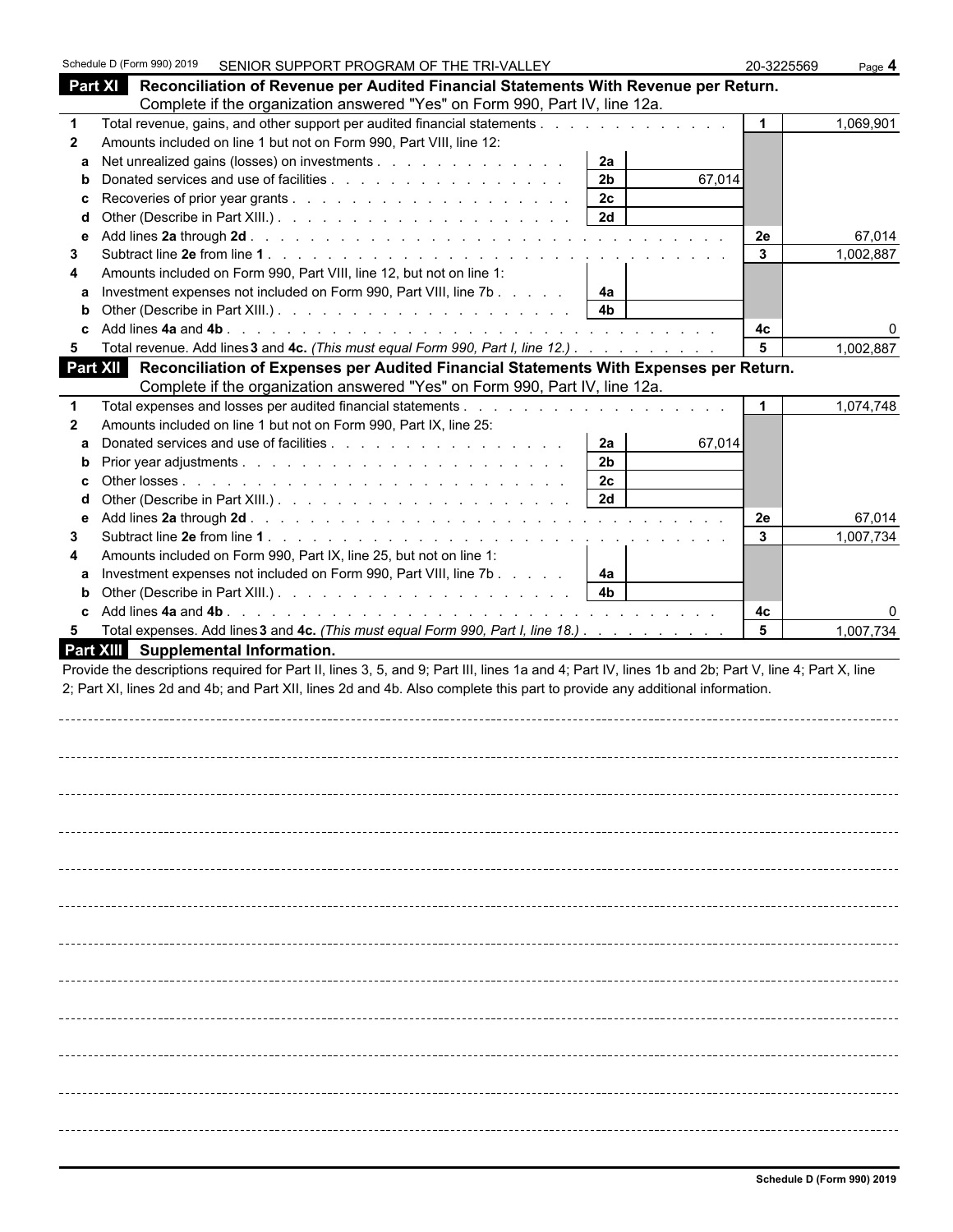| Schedule<br>$\frac{12019}{2019}$<br><sup>⊏</sup> orm 990)<br>SENIOR SUPPORT PROGRAM OF THE TRI-VALL<br>ი 225569<br>-20-3∠. | ്ade |
|----------------------------------------------------------------------------------------------------------------------------|------|
|----------------------------------------------------------------------------------------------------------------------------|------|

| Part XIII Supplemental Information (continued) |
|------------------------------------------------|
|                                                |
|                                                |
|                                                |
|                                                |
|                                                |
|                                                |
|                                                |
|                                                |
|                                                |
|                                                |
|                                                |
|                                                |
|                                                |
|                                                |
|                                                |
|                                                |
|                                                |
|                                                |
|                                                |
|                                                |
|                                                |
|                                                |
|                                                |
|                                                |
|                                                |
|                                                |
|                                                |
|                                                |
|                                                |
|                                                |
|                                                |
|                                                |
|                                                |
|                                                |
|                                                |
|                                                |
|                                                |
| ---------------------------------              |
|                                                |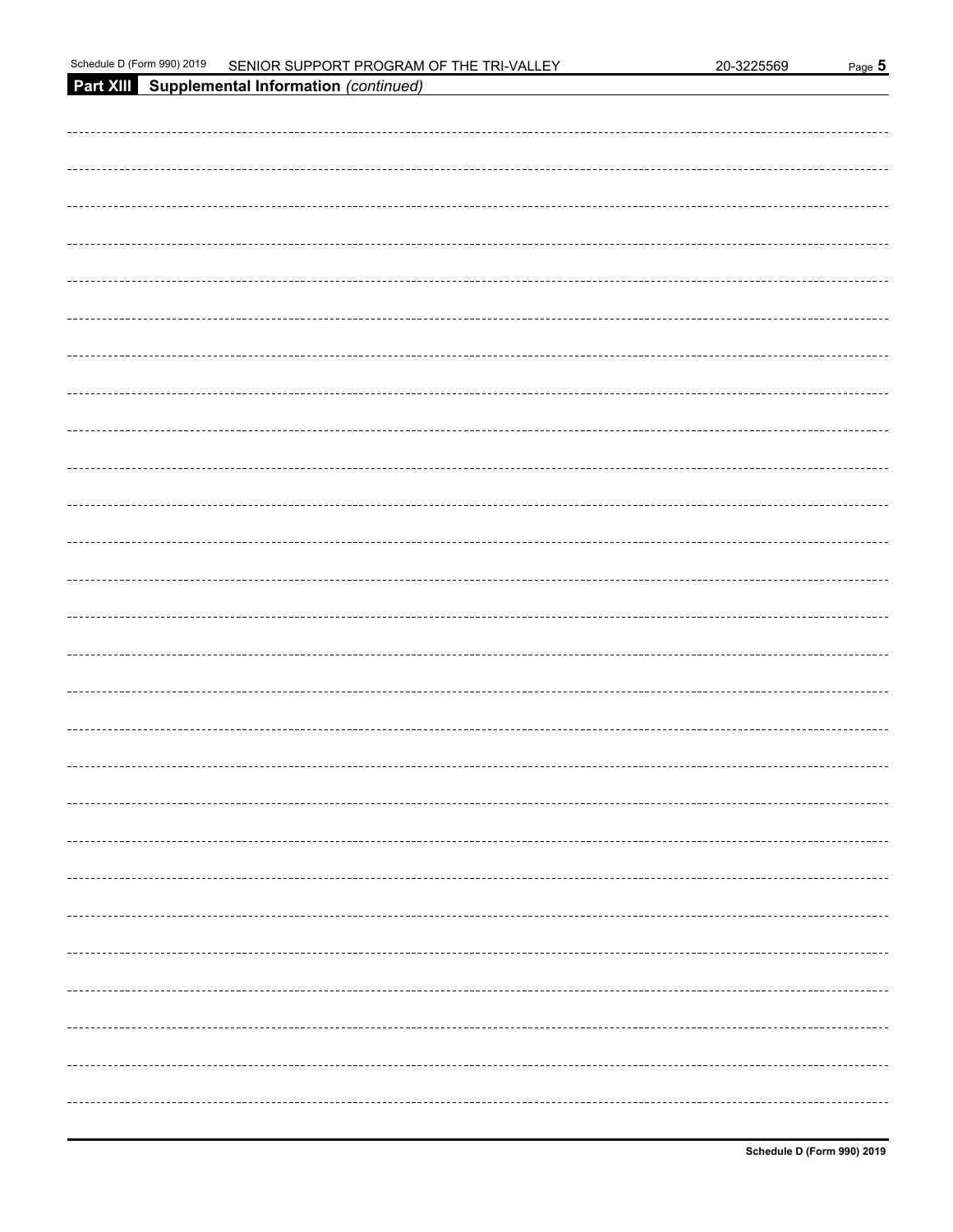**SCHEDULE O Supplemental Information to Form 990 or 990-EZ OMB No. 1545-0047 (Form 990 or 990-EZ) Complete to provide information for responses to specific questions on**  $\left( 0\right)$ 1 g **Form 990 or 990-EZ or to provide any additional information.** ▶ Attach to Form 990 or 990-EZ. **Department of Public** Open to Public Department of the Treasury **Go to** *www.irs.gov/Form990* **for the latest information. Inspection** Internal Revenue Service Name of the organization **Employer identification number Employer identification number** SENIOR SUPPORT PROGRAM OF THE TRI-VALLEY 20-3225569 20-3225569 Form 990, Part III, Line 4d: Program Service Expenses: 63,574, Grants and allocations: 0, Revenue: 0 Case Management: The Case management program provides services in the following areas: 1. Individual Social, Emotional and Financial Assessments, 2.Problem Solving, 3. Resource management, coordination of services, and 4. Seniors Served: 178 Seniors Served and 87 clients one-time-only. Form 990, Part III, Line 4d: Program Service Expenses: 87,270, Grants and allocations: 0,

Revenue: 0 Counseling Programs: This program connects isolated seniors to become involved in their own lives and the community classes are provided in 18 week sessions: 1. In-Home

Professional Counseling: 56 Seniors Served, 2. Support Groups: 68 Seniors Served, and 3. Soar (Stepping Out & Reconnecting).

Form 990, Part III, Line 4d: Program Service Expenses: 103,672, Grants and allocations: 0,

Revenue: 0 Exercise& Nutrition: The exercise and nutrition programs act as partners in

3. Home Safety Training, 4. Healthy Lifestyle Program, 5. Nutrition Education and Counseling,

safety/fall prevention in the following areas: 1. In-Home Exercise, 2. Medication Management,

6. Fitness, and 7. Senior Injury Prevention: 512 Seniors Served.

Support Groups. 6. In-Home Registry: 95 Senior served.

Form 990, Part III, Line 4d: Program Service Expenses: 154,459, Grants and allocations: 0,

Revenue: 0 Health Services: The health services program provides the following at community senior sites: 1. Blood Pressure Screenings, 2. Diabetes Screenings, 3. Urine Test, 4. Hemoccult Screenings, and 5. Footcare. 503 Seniors Served.

Form 990, Part III, Line 4d: Program Service Expenses: 59,495, Grants and allocations: 0, Revenue: 0 Family Caregiver Program: The family caregiver program provides the following

Services: 1. Case Management for family members, 2. Assessment of needs, 3. Resource and

Information, 4. Placement assistance, and 5. Support Groups: Individual Seniors Served and 27

Form 990, Part III, Line 4d: Program Service Expenses: 24,825, Grants and allocations: 0,

Revenue: 0 In-Home Registry: The program links families to caregivers: 1. Care Providers and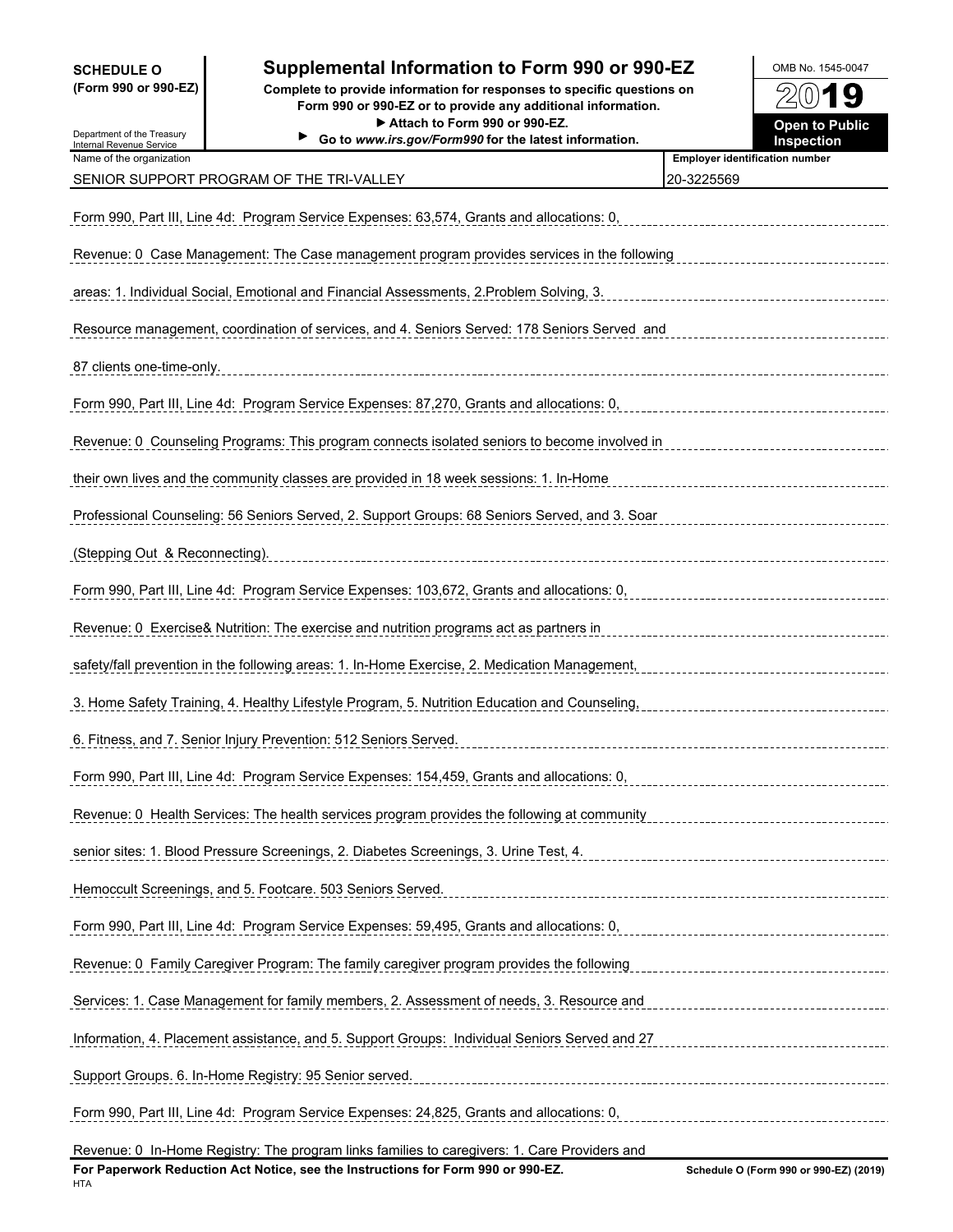| Schedule O (Form 990 or 990-EZ) (2019)                                                         | 2<br>Page                             |
|------------------------------------------------------------------------------------------------|---------------------------------------|
| Name of the organization                                                                       | <b>Employer identification number</b> |
| SENIOR SUPPORT PROGRAM OF THE TRI-VALLEY                                                       | 20-3225569                            |
| 2Client: 155 Senior served.                                                                    |                                       |
| Form 990, Part VI, Section B, Line 11b: Form 990 is reviewed by the finance director and       |                                       |
| e-mailed to board members for their review before filing. Majority of input on Form 990 is     |                                       |
| from the finance committee and finance director, and their comments are fixed before filing.   |                                       |
| Form 990, Part VI, Section B, Line 12c: Conflict of interest issues are reviewed and discussed |                                       |
| by the board as they occur.<br>_____________________________________                           |                                       |
| Form 990, Part VI, Section B, Line 15a: The salary of the executive director is determined by  |                                       |
| comparing salaries of similar non-profit organizations. Additionally the availability of       |                                       |
| contract and other funding sources impact the determination of the annual salary. This         |                                       |
| decision is carried out by the finance committee and approved subsequently by the board of     |                                       |
| directors.                                                                                     |                                       |
| Form 990, Part VI, Section C, Line 19: Governing documents, conflict of interest policy and    |                                       |
| financial statements are available at the office for review upon request.                      |                                       |
|                                                                                                |                                       |
|                                                                                                |                                       |
|                                                                                                |                                       |
|                                                                                                |                                       |
|                                                                                                |                                       |
|                                                                                                |                                       |
|                                                                                                |                                       |
|                                                                                                |                                       |
|                                                                                                |                                       |
|                                                                                                |                                       |
|                                                                                                |                                       |
|                                                                                                |                                       |
|                                                                                                |                                       |
|                                                                                                |                                       |
|                                                                                                |                                       |
|                                                                                                |                                       |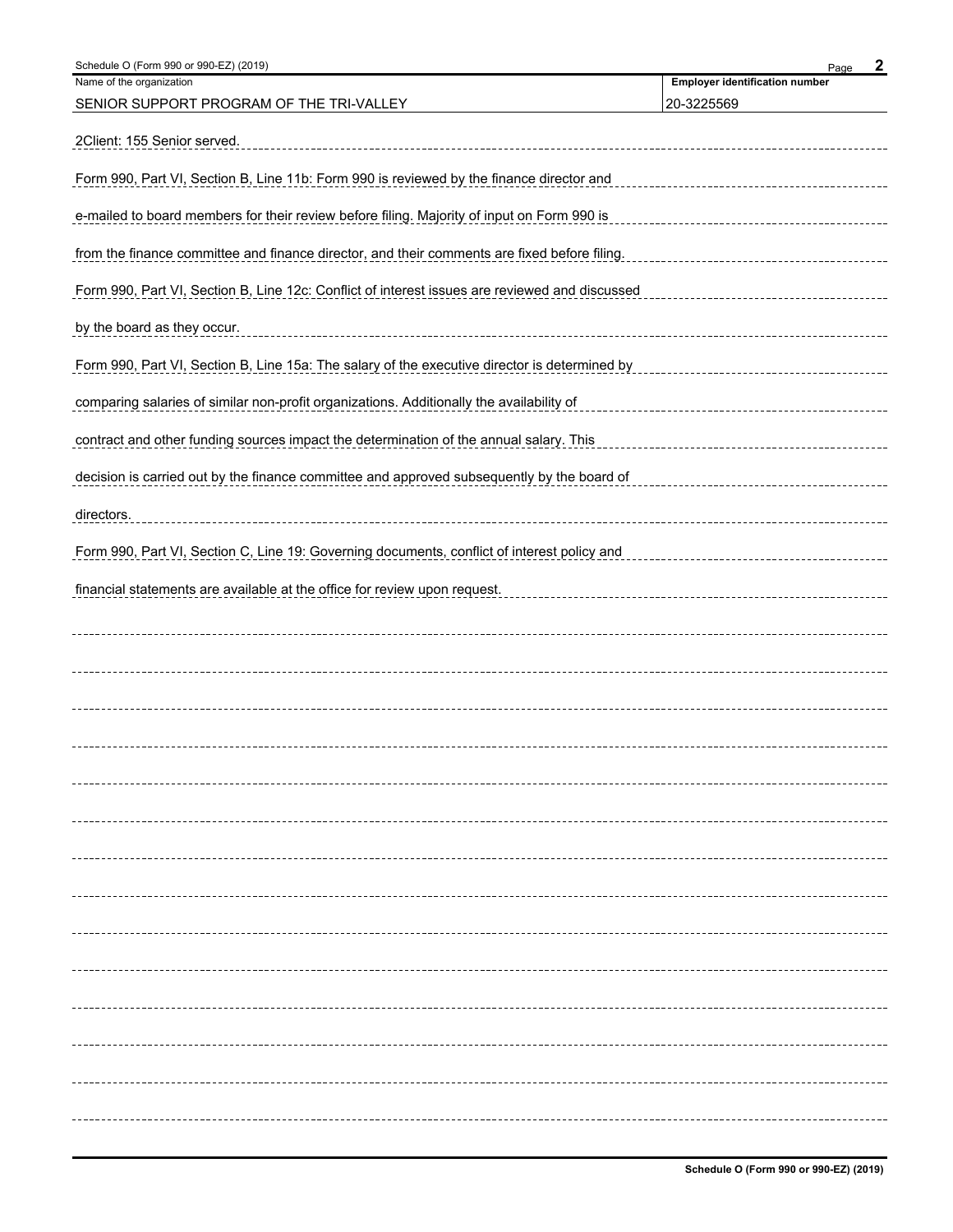| <b>TAXABLE YEAR</b>                  | <b>California Exempt Organization</b>                                                                                                                                      |  |                               |                                                                                                                            |                                                               |                                   | <b>FORM</b>  |                  |
|--------------------------------------|----------------------------------------------------------------------------------------------------------------------------------------------------------------------------|--|-------------------------------|----------------------------------------------------------------------------------------------------------------------------|---------------------------------------------------------------|-----------------------------------|--------------|------------------|
| 2019                                 | <b>Annual Information Return</b>                                                                                                                                           |  |                               |                                                                                                                            |                                                               |                                   | 199          |                  |
|                                      | Calendar Year 2019 or fiscal year beginning (mm/dd/yyyy)                                                                                                                   |  | 07/01/2019                    |                                                                                                                            | and ending (mm/dd/yyyy)                                       |                                   | 06/30/2020   |                  |
|                                      | Corporation/Organization name<br>SENIOR SUPPORT PROGRAM OF THE TRI-VALLEY                                                                                                  |  |                               |                                                                                                                            |                                                               | California corporation number     |              |                  |
|                                      | Additional information. See instructions.                                                                                                                                  |  |                               |                                                                                                                            | C2758503<br><b>FEIN</b>                                       |                                   |              |                  |
|                                      |                                                                                                                                                                            |  |                               |                                                                                                                            | 20-3225569                                                    |                                   |              |                  |
|                                      | Street address (suite or room)                                                                                                                                             |  |                               |                                                                                                                            |                                                               | PMB no.                           |              |                  |
| City                                 | 5353 SUNOL BLVD.                                                                                                                                                           |  |                               |                                                                                                                            | State                                                         | Zip code                          |              |                  |
| PLEASANTON                           |                                                                                                                                                                            |  |                               |                                                                                                                            | СA                                                            | 94566                             |              |                  |
| Foreign country name                 |                                                                                                                                                                            |  | Foreign province/state/county |                                                                                                                            |                                                               | Foreign postal code               |              |                  |
|                                      |                                                                                                                                                                            |  |                               |                                                                                                                            |                                                               |                                   |              |                  |
|                                      |                                                                                                                                                                            |  |                               | If exempt under R&TC Section 23701d, has the organization<br>engaged in political activities? See instructions. ● Yes X No |                                                               |                                   |              |                  |
|                                      |                                                                                                                                                                            |  |                               | K Is the organization exempt under R&TC Section 23701g? $\bullet$ $\boxed{\phantom{1}}$ Yes $\boxed{\times}$ No            |                                                               |                                   |              |                  |
|                                      | <b>D</b> Final Information Return?                                                                                                                                         |  |                               | If "Yes," enter the gross receipts from nonmember sources \$                                                               |                                                               |                                   |              |                  |
|                                      | ● Dissolved   Surrendered (Withdrawn)   Merged/Reorganized L<br>Enter date: (mm/dd/yyyy)                                                                                   |  |                               | If organization is a public charity exempt under R&TC Section<br>23701d and meets the filing fee exception, check box.     |                                                               |                                   |              |                  |
|                                      | E Check accounting method: (1) $\Box$ Cash (2) $\Box$ Accrual (3) $\Box$ Other                                                                                             |  |                               |                                                                                                                            |                                                               |                                   |              |                  |
|                                      | F Federal return filed? (1) $\bullet$   990T (2) $\bullet$   990PF (3) $\bullet$   Sch H (990)   M Is the organization a Limited Liability Company? $\bullet$   Yes   X No |  |                               |                                                                                                                            |                                                               |                                   |              |                  |
|                                      | $(4)$ X Other 990 series                                                                                                                                                   |  |                               | N Did the organization file Form 100 or Form 109 to                                                                        |                                                               |                                   |              |                  |
|                                      |                                                                                                                                                                            |  |                               |                                                                                                                            |                                                               |                                   |              |                  |
|                                      | <b>H</b> Is this organization in a group exemption $\Box$ Yes $\overline{X}$ No<br>If "Yes," what is the parent's name?                                                    |  |                               | O Is the organization under audit by the IRS or has the                                                                    |                                                               |                                   |              |                  |
|                                      |                                                                                                                                                                            |  |                               | <b>P</b> Is federal Form 1023/1024 pending? $\Box$ Yes $\overline{X}$ No                                                   |                                                               |                                   |              |                  |
|                                      | Did the organization have any changes to its guidelines                                                                                                                    |  |                               | Date filed with IRS _________________                                                                                      |                                                               |                                   |              |                  |
|                                      |                                                                                                                                                                            |  |                               |                                                                                                                            |                                                               |                                   |              |                  |
| Part I                               | Complete Part I unless not required to file this form. See General Information B and C.                                                                                    |  |                               |                                                                                                                            |                                                               |                                   |              |                  |
|                                      |                                                                                                                                                                            |  |                               |                                                                                                                            |                                                               |                                   | 123 00       |                  |
|                                      |                                                                                                                                                                            |  |                               |                                                                                                                            |                                                               |                                   | 1,002,764 00 | 00               |
| <b>Receipts</b>                      | 4 Total gross receipts for filing requirement test. Add line 1 through line 3.                                                                                             |  |                               |                                                                                                                            |                                                               |                                   |              |                  |
| and                                  | This line must be completed. If the result is less than \$50,000, see General Information B                                                                                |  |                               |                                                                                                                            | $\overline{a}$                                                |                                   | 1,002,887 00 |                  |
| Revenues                             |                                                                                                                                                                            |  |                               |                                                                                                                            | 00                                                            |                                   |              |                  |
|                                      | 6 Cost or other basis, and sales expenses of assets sold    6                                                                                                              |  |                               |                                                                                                                            | $\overline{8}$                                                |                                   |              |                  |
|                                      |                                                                                                                                                                            |  |                               |                                                                                                                            | $\overline{7}$                                                |                                   |              | 00               |
|                                      |                                                                                                                                                                            |  |                               |                                                                                                                            |                                                               |                                   | 1,002,887 00 |                  |
| <b>Expenses</b>                      |                                                                                                                                                                            |  |                               |                                                                                                                            |                                                               |                                   | 1,007,734 00 |                  |
|                                      |                                                                                                                                                                            |  |                               |                                                                                                                            |                                                               |                                   | $-4,847$ 00  |                  |
|                                      |                                                                                                                                                                            |  |                               |                                                                                                                            | 11                                                            |                                   |              | 00               |
|                                      |                                                                                                                                                                            |  |                               |                                                                                                                            |                                                               |                                   |              | $00\,$<br>$00\,$ |
|                                      |                                                                                                                                                                            |  |                               |                                                                                                                            |                                                               |                                   |              | 00               |
|                                      |                                                                                                                                                                            |  |                               |                                                                                                                            | 15                                                            |                                   |              | 00               |
|                                      |                                                                                                                                                                            |  |                               |                                                                                                                            | 16                                                            |                                   |              | 00               |
|                                      |                                                                                                                                                                            |  |                               |                                                                                                                            |                                                               |                                   |              | 00               |
|                                      | Under penalties of perjury, I declare that I have examined this return, including accompanying schedules and statements, and to the best of my knowledge and               |  |                               |                                                                                                                            |                                                               |                                   |              |                  |
| Sign                                 | belief, it is true, correct, and complete. Declaration of preparer (other than taxpayer) is based on all information of which preparer has any knowledge.                  |  |                               |                                                                                                                            |                                                               |                                   |              |                  |
| Here                                 | Signature<br>of officer $\blacktriangleright$                                                                                                                              |  | Title                         |                                                                                                                            | Date                                                          | ● Telephone                       |              |                  |
|                                      | Preparer's<br>signature SIJOON NOE                                                                                                                                         |  |                               | Date<br>03/12/2021                                                                                                         | Check if self-<br>employed $\blacktriangleright \overline{X}$ | $\bullet$ PTIN<br>P00049254       |              |                  |
| Paid                                 | Firm's name (or yours,                                                                                                                                                     |  |                               |                                                                                                                            |                                                               | ● Firm's FEIN                     |              |                  |
| <b>Preparer's</b><br><b>Use Only</b> | NOE AND COMPANY<br>if self-employed)                                                                                                                                       |  |                               |                                                                                                                            |                                                               | 57-1194853                        |              |                  |
|                                      | and address<br>8105 EDGEWATER DR., SUITE 220, OAKLAND, CA 94621                                                                                                            |  |                               |                                                                                                                            |                                                               | ● Telephone<br>$(510) 553 - 1231$ |              |                  |
|                                      |                                                                                                                                                                            |  |                               |                                                                                                                            |                                                               |                                   |              |                  |
|                                      | May the FTB discuss this return with the preparer shown above? See instructions                                                                                            |  |                               |                                                                                                                            |                                                               | $\bullet$ X Yes $\Box$ No         |              |                  |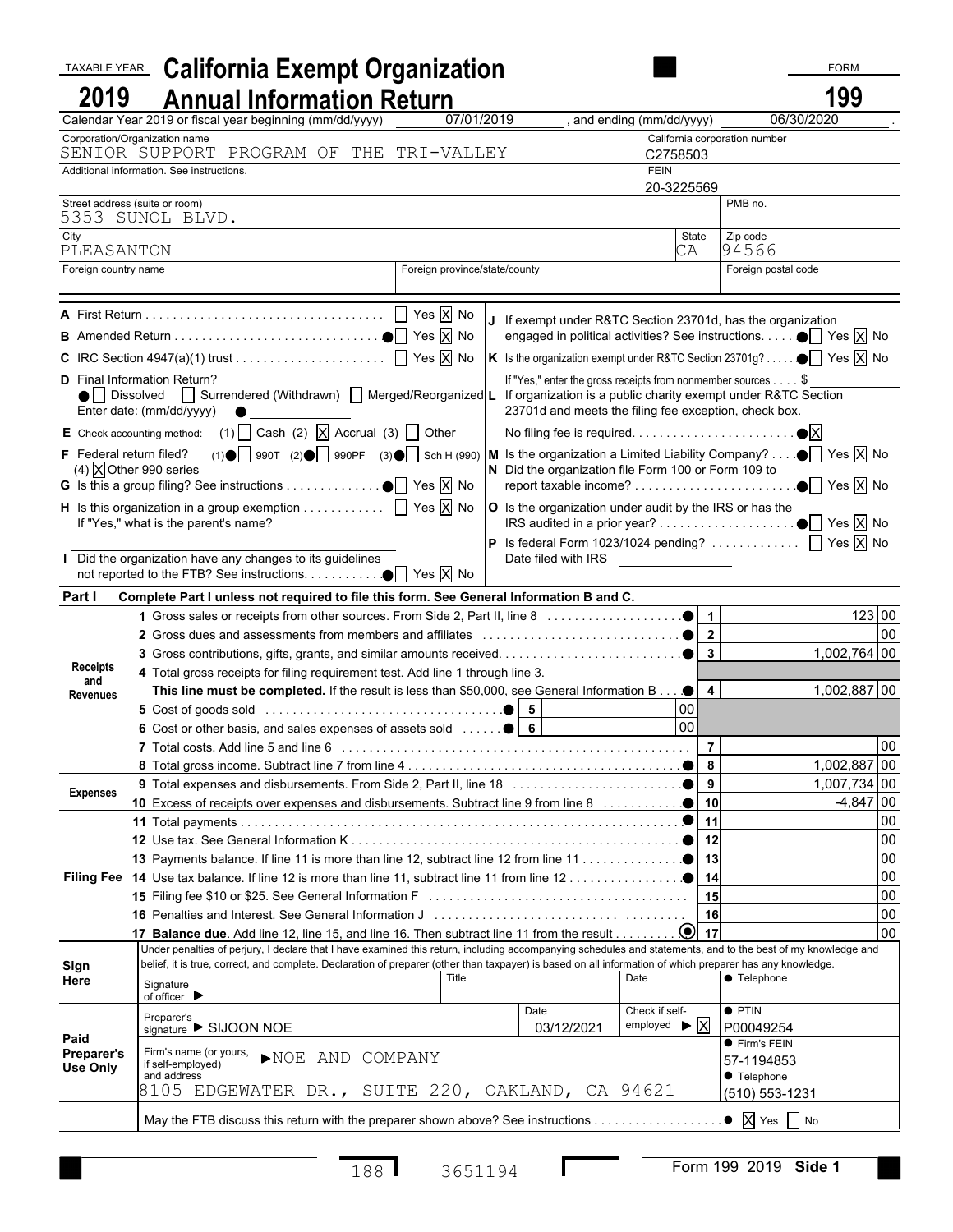|                                             | SENIOR SUPPORT PROGRAM OF THE TRI-VALLEY                                                                                                                                                                                       |                                                                                                                                                                                                                               |                                                                                           |                             |    | 20-3225569               |          |  |  |  |  |  |
|---------------------------------------------|--------------------------------------------------------------------------------------------------------------------------------------------------------------------------------------------------------------------------------|-------------------------------------------------------------------------------------------------------------------------------------------------------------------------------------------------------------------------------|-------------------------------------------------------------------------------------------|-----------------------------|----|--------------------------|----------|--|--|--|--|--|
| Part II                                     | Organizations with gross receipts of more than \$50,000 and private foundations<br>regardless of amount of gross receipts - complete Part II or furnish substitute information.                                                |                                                                                                                                                                                                                               |                                                                                           |                             |    |                          |          |  |  |  |  |  |
|                                             |                                                                                                                                                                                                                                | 1 Gross sales or receipts from all business activities. See instructions                                                                                                                                                      |                                                                                           |                             |    |                          |          |  |  |  |  |  |
| <b>Receipts</b><br>from<br>Other<br>Sources |                                                                                                                                                                                                                                |                                                                                                                                                                                                                               |                                                                                           | $\mathbf{2}$                |    | 123 00                   |          |  |  |  |  |  |
|                                             |                                                                                                                                                                                                                                |                                                                                                                                                                                                                               |                                                                                           | 3                           |    |                          | 00       |  |  |  |  |  |
|                                             |                                                                                                                                                                                                                                | 4                                                                                                                                                                                                                             |                                                                                           |                             | 00 |                          |          |  |  |  |  |  |
|                                             |                                                                                                                                                                                                                                | 5                                                                                                                                                                                                                             |                                                                                           |                             | 00 |                          |          |  |  |  |  |  |
|                                             |                                                                                                                                                                                                                                | 6                                                                                                                                                                                                                             |                                                                                           |                             | 00 |                          |          |  |  |  |  |  |
|                                             | 7 Other income. Attach schedule entertainment contains and a statement of the statement of the statement of the statement of the statement of the statement of the statement of the statement of the statement of the statemen |                                                                                                                                                                                                                               |                                                                                           | $\overline{7}$              |    |                          | 00       |  |  |  |  |  |
|                                             | 8 Total gross sales or receipts from other sources. Add line 1 through line 7. Enter here and on Side 1, Part I, line 1                                                                                                        |                                                                                                                                                                                                                               |                                                                                           | 8                           |    | 123 00                   |          |  |  |  |  |  |
|                                             | 9 Contributions, gifts, grants, and similar amounts paid. Attach schedule contract contributions, and $\bullet$                                                                                                                | 9                                                                                                                                                                                                                             |                                                                                           |                             | 00 |                          |          |  |  |  |  |  |
|                                             |                                                                                                                                                                                                                                | 10                                                                                                                                                                                                                            |                                                                                           |                             | 00 |                          |          |  |  |  |  |  |
|                                             |                                                                                                                                                                                                                                | 11 Compensation of officers, directors, and trustees. Attach schedule entitled and connect and connect of $\bullet$                                                                                                           |                                                                                           |                             |    |                          |          |  |  |  |  |  |
|                                             | 12 Other salaries and wages entertainment containment container and wages the containment of the containing of                                                                                                                 | 12                                                                                                                                                                                                                            |                                                                                           | 729,823 00                  |    |                          |          |  |  |  |  |  |
| <b>Expenses</b>                             |                                                                                                                                                                                                                                |                                                                                                                                                                                                                               |                                                                                           | 13                          |    |                          | 00       |  |  |  |  |  |
| and                                         |                                                                                                                                                                                                                                |                                                                                                                                                                                                                               |                                                                                           | 14                          |    | 63,363 00                |          |  |  |  |  |  |
| Disburse-<br>ments                          |                                                                                                                                                                                                                                |                                                                                                                                                                                                                               |                                                                                           | 15                          |    |                          | 00       |  |  |  |  |  |
|                                             |                                                                                                                                                                                                                                |                                                                                                                                                                                                                               |                                                                                           | 16<br>17                    |    | $1,023$ 00<br>116,813 00 |          |  |  |  |  |  |
|                                             |                                                                                                                                                                                                                                | 17 Other Expenses and Disbursements. Attach schedule entitled contained and contained and Dispute of the state of the state of the state of the state of the state of the state of the state of the state of the state of the |                                                                                           |                             |    |                          |          |  |  |  |  |  |
|                                             | 18 Total expenses and disbursements. Add line 9 through line 17. Enter here and on Side 1, Part I, line 9                                                                                                                      |                                                                                                                                                                                                                               |                                                                                           | 18                          |    | 1,007,734 00             |          |  |  |  |  |  |
|                                             | <b>Schedule L</b><br><b>Balance Sheet</b>                                                                                                                                                                                      | Beginning of taxable year                                                                                                                                                                                                     |                                                                                           | End of taxable year         |    |                          |          |  |  |  |  |  |
| <b>Assets</b>                               |                                                                                                                                                                                                                                | (a)                                                                                                                                                                                                                           | (b)                                                                                       | (c)                         |    | (d)                      |          |  |  |  |  |  |
|                                             |                                                                                                                                                                                                                                |                                                                                                                                                                                                                               | 394,515                                                                                   |                             |    | 616,981                  |          |  |  |  |  |  |
|                                             | 2 Net accounts receivable                                                                                                                                                                                                      |                                                                                                                                                                                                                               | 184,986                                                                                   |                             |    | 161,730                  |          |  |  |  |  |  |
|                                             | 3 Net notes receivable                                                                                                                                                                                                         |                                                                                                                                                                                                                               |                                                                                           |                             |    |                          |          |  |  |  |  |  |
|                                             | 4 Inventories                                                                                                                                                                                                                  |                                                                                                                                                                                                                               |                                                                                           |                             |    |                          |          |  |  |  |  |  |
|                                             | <b>5</b> Federal and state government obligations<br>6 Investments in other bonds                                                                                                                                              |                                                                                                                                                                                                                               |                                                                                           |                             |    |                          |          |  |  |  |  |  |
|                                             |                                                                                                                                                                                                                                |                                                                                                                                                                                                                               |                                                                                           |                             |    |                          |          |  |  |  |  |  |
|                                             | 7 Investments in stock                                                                                                                                                                                                         |                                                                                                                                                                                                                               |                                                                                           |                             |    |                          |          |  |  |  |  |  |
|                                             | <b>9</b> Other investments. Attach schedule                                                                                                                                                                                    |                                                                                                                                                                                                                               |                                                                                           |                             |    |                          |          |  |  |  |  |  |
| 10                                          | <b>a</b> Depreciable assets                                                                                                                                                                                                    | 23,446                                                                                                                                                                                                                        |                                                                                           | 31,684                      |    |                          |          |  |  |  |  |  |
|                                             | <b>b</b> Less accumulated depreciation $\ldots \ldots \ldots$                                                                                                                                                                  | 22,492)                                                                                                                                                                                                                       | 954                                                                                       | 23,515)                     |    |                          | 8,169    |  |  |  |  |  |
| 11 Land                                     |                                                                                                                                                                                                                                |                                                                                                                                                                                                                               |                                                                                           |                             |    |                          |          |  |  |  |  |  |
|                                             | <b>12</b> Other assets. Attach schedule                                                                                                                                                                                        |                                                                                                                                                                                                                               | 2,905                                                                                     |                             |    |                          |          |  |  |  |  |  |
|                                             |                                                                                                                                                                                                                                |                                                                                                                                                                                                                               | 583,360                                                                                   |                             |    | 786,880                  |          |  |  |  |  |  |
|                                             | Liabilities and net worth                                                                                                                                                                                                      |                                                                                                                                                                                                                               |                                                                                           |                             |    |                          |          |  |  |  |  |  |
|                                             | 14 Accounts payable                                                                                                                                                                                                            |                                                                                                                                                                                                                               | 126,137                                                                                   |                             |    | 113,304                  |          |  |  |  |  |  |
|                                             | <b>15</b> Contributions, gifts, or grants payable                                                                                                                                                                              |                                                                                                                                                                                                                               |                                                                                           |                             |    |                          |          |  |  |  |  |  |
|                                             | 16 Bonds and notes payable                                                                                                                                                                                                     |                                                                                                                                                                                                                               |                                                                                           |                             |    | 221,200                  |          |  |  |  |  |  |
|                                             | 17 Mortgages payable                                                                                                                                                                                                           |                                                                                                                                                                                                                               |                                                                                           |                             |    |                          |          |  |  |  |  |  |
|                                             | <b>18</b> Other liabilities. Attach schedule                                                                                                                                                                                   |                                                                                                                                                                                                                               |                                                                                           |                             |    |                          |          |  |  |  |  |  |
|                                             | 19 Capital stock or principal fund                                                                                                                                                                                             |                                                                                                                                                                                                                               |                                                                                           |                             |    |                          |          |  |  |  |  |  |
|                                             | 20 Paid-in or capital surplus. Attach reconciliation                                                                                                                                                                           |                                                                                                                                                                                                                               |                                                                                           |                             |    |                          |          |  |  |  |  |  |
|                                             | 21 Retained earnings or income fund                                                                                                                                                                                            |                                                                                                                                                                                                                               | 457,223                                                                                   |                             |    | 452,376                  |          |  |  |  |  |  |
|                                             | 22 Total liabilities and net worth                                                                                                                                                                                             |                                                                                                                                                                                                                               | 583,360                                                                                   |                             |    | 786,880                  |          |  |  |  |  |  |
|                                             | <b>Schedule M-1</b><br>Reconciliation of income per books with income per return<br>Do not complete this schedule if the amount on Schedule L, line 13, column (d), is less than \$50,000                                      |                                                                                                                                                                                                                               |                                                                                           |                             |    |                          |          |  |  |  |  |  |
| 1                                           | Net income per books                                                                                                                                                                                                           | $\bullet$<br>$-4,847$                                                                                                                                                                                                         |                                                                                           |                             |    |                          |          |  |  |  |  |  |
| 2                                           | Federal income tax                                                                                                                                                                                                             | $\bullet$                                                                                                                                                                                                                     | 7 Income recorded on books this year<br>not included in this return. Attach schedule<br>● |                             |    |                          |          |  |  |  |  |  |
| 3                                           | Excess of capital losses over capital gains                                                                                                                                                                                    |                                                                                                                                                                                                                               |                                                                                           |                             |    |                          |          |  |  |  |  |  |
| 4                                           | Income not recorded on books this year.                                                                                                                                                                                        |                                                                                                                                                                                                                               | 8 Deductions in this return not charged<br>against book income this year.                 |                             |    |                          |          |  |  |  |  |  |
|                                             | Attach schedule                                                                                                                                                                                                                | ●                                                                                                                                                                                                                             |                                                                                           |                             |    |                          |          |  |  |  |  |  |
| 5                                           | Expenses recorded on books this year not                                                                                                                                                                                       |                                                                                                                                                                                                                               | <b>9</b> Total. Add line 7 and line 8 $\ldots$ ,                                          |                             |    |                          |          |  |  |  |  |  |
|                                             | deducted in this return. Attach schedule                                                                                                                                                                                       | ●                                                                                                                                                                                                                             | 10 Net income per return.                                                                 |                             |    |                          |          |  |  |  |  |  |
| 6                                           | Total. Add line 1 through line 5                                                                                                                                                                                               | $-4,847$                                                                                                                                                                                                                      |                                                                                           | Subtract line 9 from line 6 |    |                          | $-4,847$ |  |  |  |  |  |
|                                             |                                                                                                                                                                                                                                |                                                                                                                                                                                                                               |                                                                                           |                             |    |                          |          |  |  |  |  |  |

Г